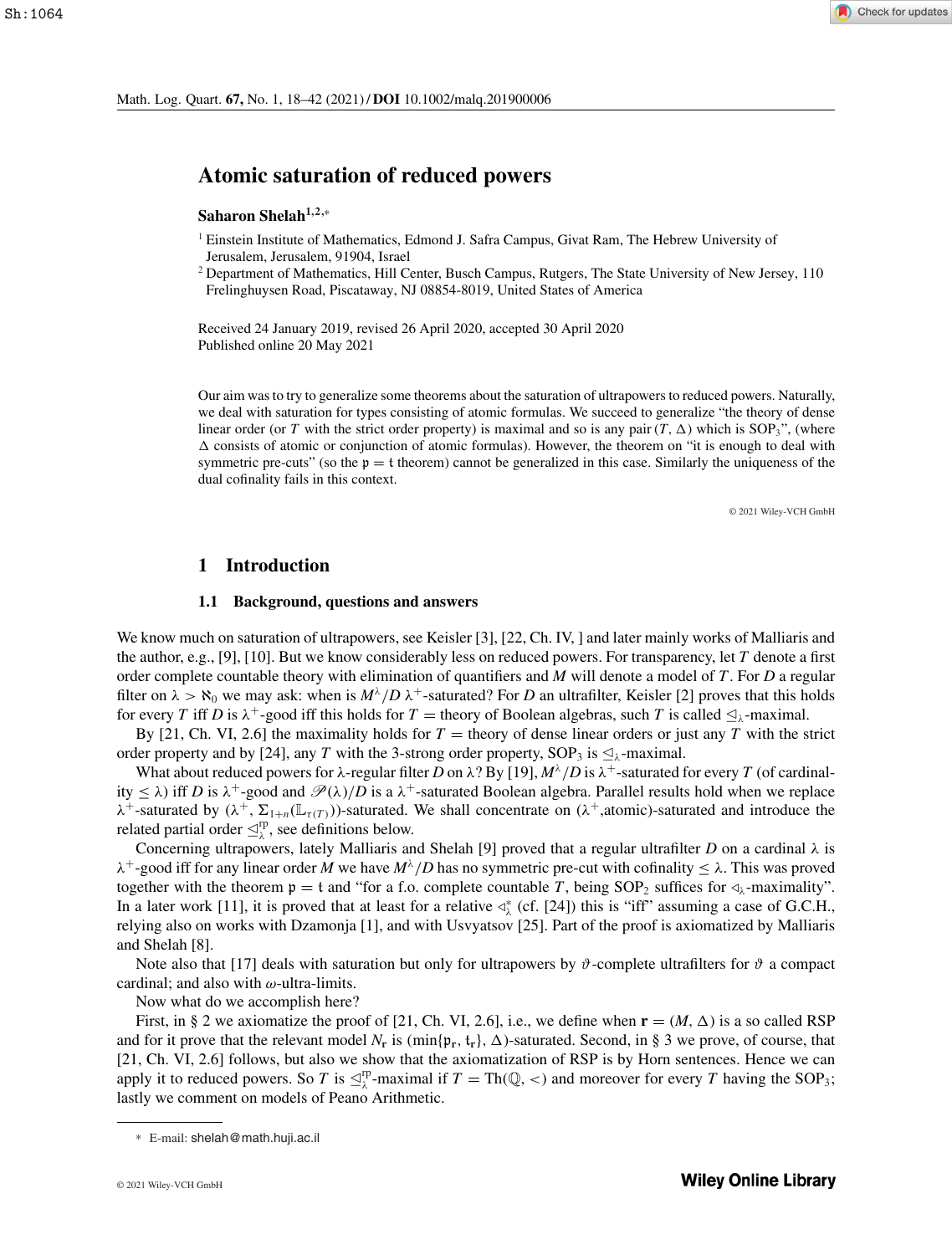In § 4 we try to sort out when for models of *T* we get the relevant atomic saturation.

Can we generalize also results [9] to reduced powers? The main result of § 5 says that no. We also sort out the parallel of goodness, excellence and morality for filters and atomic saturation for reduced powers. In a hopeful continuation [15], we shall try to sort out the order  $\trianglelefteq^{\text{rp}}_{\lambda}$ , and in particular consider non-maximality and parallel statements for infinitary logics (cf. [17]).

The reader can ignore Boolean ultrapowers (i.e., Definitions 1.12 and 1.13, Claim 1.14) for §§ 2, 3 and can in first reading deal only with first order logic (so  $\vartheta = \aleph_0$ ), and the assumptions concerning the completeness of filters disappear.

Note that by Conclusion 3.10

**Conclusion 1.1** *If*  $(T, \Delta)$  *has the* SOP<sub>3</sub>*, then it is*  $\mathcal{L}_{\lambda}^{\text{rp}}$ *-maximal.* 

**Question 1.2** Do we have: if *D* is  $(\lambda_2, T)$ -good and regular then *D* is  $(\lambda_1, T)$ -good when  $\lambda_1 < \lambda_2$  (or more)?

#### **1.2 Further questions**

- **Convention 1.3** 1. *Let T be a theory with elimination of quantifiers if not said otherwise. Let* Mod*<sup>T</sup> be the class of models of T*.
- 2. *The main case is for T a countable complete first order theory with elimination of quantifiers, moreover, with every formula equivalent to an atomic one.*

So it is natural to ask

**Conjecture 1.4** *The pair*  $(T, \Delta)$  *is*  $\leq_{\text{rp}}$ *-maximal iff*  $(T, \Delta)$  *has the* SOP<sub>3</sub>*.* 

So which *T* (with elimination of quantifiers) are maximal under  $\triangleleft^{\text{rp}}_{\lambda}$ ? That is, when for every regular filter *D* on  $\lambda$ ,  $M^{\lambda}/D$  is ( $\lambda^{+}$ , atomic)-saturated iff *D* is  $\lambda^{+}$ -good? Is  $T_{\text{feq}}$  maximal? (cf. [23], it is a proto-typical non-simple *T*, but see more in [18]) As we have not proved this even for ultrafilters, the reasonable hope is that it will be easier to show non-maximality for  $\triangle^{rp}_{\lambda}$ . Also in light of [10] for simple theories we like to prove non-maximality with no large cardinals. We may hope to use just NSOP2, but still it would not settle the problem of characterizing the maximal ones as, e.g.,  $SOP_2 \equiv SOP_3$  is open for such *T*; for pairs  $(T, \varphi(\bar{x}, \bar{y}))$  they are different.

Note that for first order *T*, it makes sense to use  $\mu^+$ -saturated models and *D* is  $\mu^+$ -complete. Also the "*T* stable" case should be resolved.

**Conjecture 1.5**  $M^{\lambda}/D$  is ( $\aleph_0^{\lambda}/D$ , atomic)-saturated when:

- *(a) T a theory as in 1.3;*
- *(b) T is stable without the* fcp*;*
- *(c) D is a regular filter on* λ*.*

**Remark 1.6** Maybe given a 1- $\varphi$ -type  $p \subseteq {\varphi(x, \bar{a}) : \bar{a} \in {^m(M^I/D)}}$  of cardinality  $\leq \lambda$  in  $M^I/D$ , we try just to find a dense set of  $A \in D^+$  such that in  $M^I/(D+A)$  the 1- $\varphi$ -type is realized. Then continue; opaque.

#### **1.3 Preliminaries**

**Notation 1.7** *1. T denotes a f.o. theory, usually complete.*

- *2. Let*  $\tau$  *denote a vocabulary,*  $\tau_T = \tau(T)$  *denotes the vocabulary of the theory*  $T$
- *3.* We use M, N to denote models,  $\tau_M = \tau(M)$  is the vocabulary of M and  $P^M$ ,  $F^M$  denote the interpretation *of P*, *F respectively.*
- *4. let*  $\mathbb{L}(\tau)$  *denote the f.o. language for the vocabulary*  $\tau$ *.*
- *5. We allow function symbol F* ∈ τ *to be interpreted in a* τ *-model M as a partial function, but with domain*  $P_F^M$ , with  $P_F \in \tau$  *a predicate with the same arity.*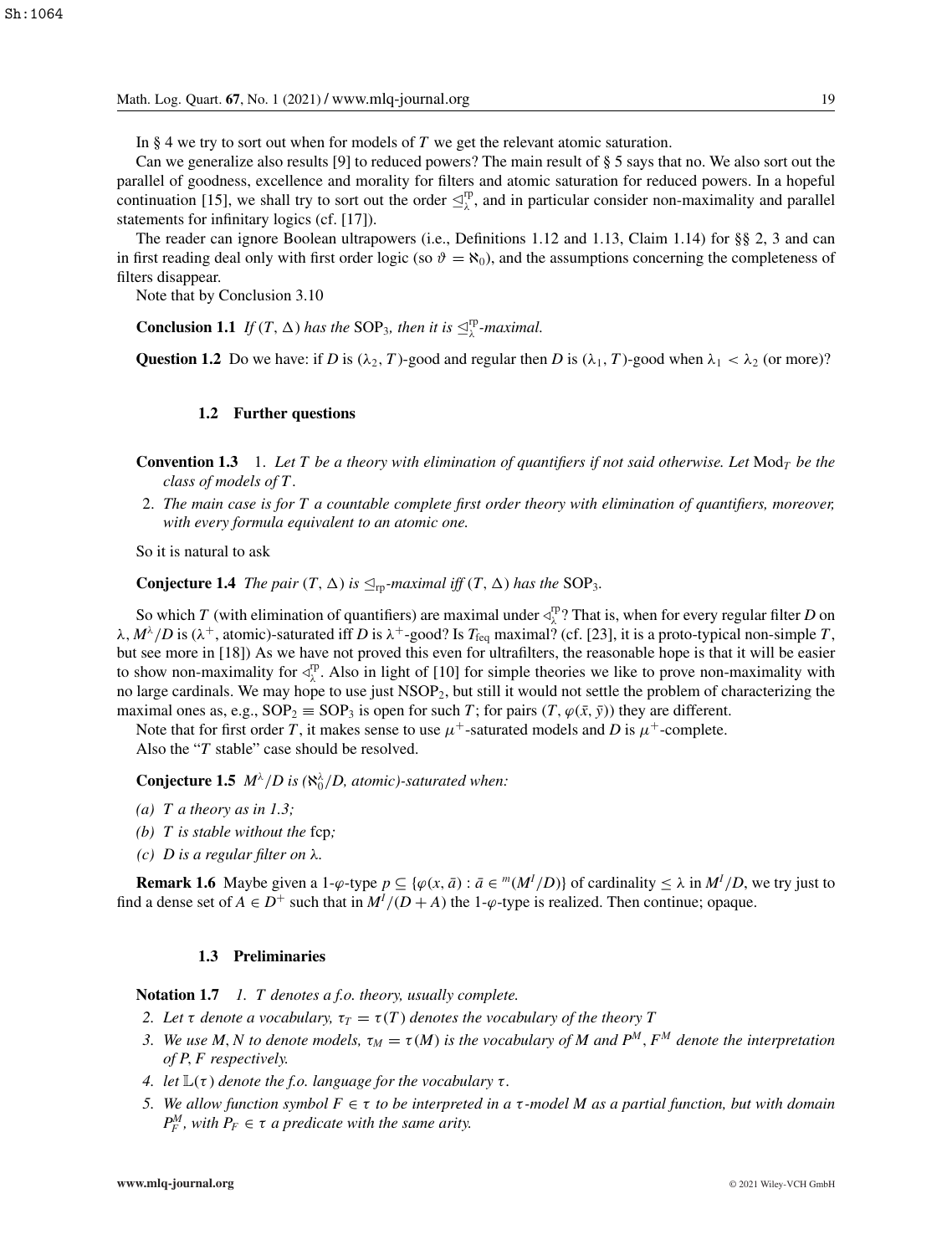Sh:1064

- **Notation 1.8** *1. Let*  $\mathfrak{B}$  *denote a Boolean algebra,* comp( $\mathfrak{B}$ ) *its completion,*  $\mathfrak{B}^+=\mathfrak{B}\setminus\{0_{\mathfrak{B}}\}$ ,  $\text{uf}(\mathfrak{B})$  *the set of ultrafilters on*  $\mathfrak{B}$ , fil( $\mathfrak{B}$ ) *the set of filters on*  $\mathfrak{B}$ *. For*  $\mathbf{a} \in \mathfrak{B}$  *let*  $\mathbf{a}^{\text{if(true)}} = \mathbf{a}^{\text{if(1)}}$  *be*  $\mathbf{a}$  *and let*  $\mathbf{a}^{\text{if(false)}} = \mathbf{a}^{\text{if(0)}}$  $be$  1<sub>B</sub> − **a***.* 
	- 1A. Let  $\mathfrak{B}_1 \leq \mathfrak{B}_2$  mean that  $\mathfrak{B}_1$  is a subalgebra of  $\mathfrak{B}_2$ , and moreover a complete one, which means that *every maximal antichain of*  $\mathfrak{B}_1$  *is a maximal antichain of*  $\mathfrak{B}_2$ *.*
- *2. For a model M let*  $\tau_M = \tau(M)$  *be its vocabulary.*
- *3. For a filter D on a set I let*  $D^+ = {B \subseteq I : I \setminus B \notin D}$ .

Now about cuts (they are closed to but different than gaps, see [12]).

- **Definition 1.9** 1. For a partial order  $\mathcal{T} = (\mathcal{T}, \leq_{\mathcal{T}})$ , we say  $(C_1, C_2)$  is pre-cut when (but we may in this paper omit the "pre"):
	- (a)  $C_1 \cup C_2$  is a subset of  $\mathscr T$  linearly ordered by  $\leq_{\mathscr T}$ ;
	- (b) if  $a_1 \in C_1$ ,  $a_2 \in C_2$  then  $a_1 \leq_{\mathcal{T}} a_2$ ;
	- (c) for no  $c \in \mathcal{T}$  do we have  $a_1 \in C_1 \Longrightarrow a_1 \leq \mathcal{T}$  *c* and  $a_2 \in C_2 \Longrightarrow c \leq \mathcal{T}$   $a_2$ .
- 2. Above we say  $(C_1, C_2)$  is a  $(\kappa_1, \kappa_2)$ -pre-cut when in addition:
	- (d)  $C_1$  has cofinality  $\kappa_1$ ;
	- (e)  $C_2^*$ , the inverse of  $C_2$ , has cofinality  $\kappa_2$ ;
	- (f) so  $\kappa_1, \kappa_2$  are regular cardinals (here we ignore the 0,1 if not said otherwise).
	- 2A. Above we call  $\kappa_1$ ,  $\kappa_2$  the cofinalities of the pre-cut  $(C_1, C_2)$ . We say that the pre-cut is symmetric when  $\kappa_1 = \kappa_2$  and then we may say  $\kappa_1$  is its cofinality,
- 3. We may replace  $C_{\ell}$  by a sequence  $\bar{a}_{\ell}$ , if not said otherwise such that  $\bar{a}_1$  is  $\leq_{\mathcal{T}}$ -increasing and  $\bar{a}_2$  is  $\leq_{\mathcal{T}}$ decreasing.
- 4. We say  $(C_1, C_2)$  is a  $(\kappa_1, \kappa_2)$ -linear-cut of  $\mathscr T$  when it is a  $(\kappa_1, \kappa_2)$ -pre-cut and  $C_1 \cup C_2$  is downward closed, so natural for  $\mathscr T$  a tree.
- 5. We say  $(C_1, C_2)$  is a weak pre-cut when (b),(c) of part (1) holds.
- **Remark 1.10** 1. If  $\mathcal{T}$  is a (model theoretic) tree,  $\kappa_2 > 0$  and  $(C_1, C_2)$  is a  $(\kappa_1, \kappa_2)$ -pre-cut then it induces one and only one  $(\kappa_1, \kappa_2)$ -linear-cut  $(C'_1, C'_2)$ , i.e., one satisfying  $C_1 \subseteq C'_1, C_2 \subseteq C'_2$  such that  $C_1 \cup C_2$  is cofinal in  $C_1' \cup C_2'$ .
- 2. In 1.11 below, if  $L = \mathbb{L}(\tau)$  then  $\vartheta = \aleph_0, \sigma = 1$  suffice, but not so in more general cases.
- **Definition 1.11** 1. We say *M* is fully ( $\lambda$ ,  $\vartheta$ ,  $\sigma$ , *L*)-saturated (may omit the fully); where  $L \subseteq \mathcal{L}(\tau_M)$  and  $\mathcal{L}$ is a logic; we may write  $\mathscr L$  if  $L = \mathscr L(\tau_M)$ , when:

if  $\Gamma$  is a set of  $\lt \lambda$  formulas from *L* with parameters from *M* with  $\lt 1 + \sigma$  free variables, and  $\Gamma$ is  $( $\vartheta$ )-satisfiable in M, then  $\Gamma$  is realized in M.$ 

- 2. We say "locally" when using one  $\varphi = \varphi(\bar{x}, \bar{y}) \in \mathcal{L}$  with  $\ell g(\bar{x}) < 1 + \sigma$ , i.e., all members of  $\Gamma$  have the form<sup>1</sup>  $\varphi(\bar{x}, \bar{b})$ .
- 3. Saying "locally/fully ( $\lambda$ ,  $\mathscr{L}$ )-saturated" the default values (i.e., we may omit) of  $\sigma$  is  $\sigma = \vartheta$ , of  $(\sigma, \vartheta)$  is  $\vartheta = \aleph_0 \wedge \sigma = \aleph_0$  and of L is  $\mathcal L$  is  $\mathbb L$  (first order logic) and of L is  $\mathcal L$ . Omitting  $\lambda$  means  $\lambda = ||M||$ .
- 4. If  $\varphi(\bar{x}, \bar{y}) \in \mathcal{L}(\tau_M)$  and  $\bar{a} \in {}^{\ell g(\bar{y})}M$  then  $\varphi(M, \bar{a}) := {\bar{b} \in {}^{\ell g(\bar{x})}}M : M \models \varphi[\bar{b}, \bar{a}]\}.$
- 5. Let  $\bar{x}_{[u]} = \langle x_s : s \in u \rangle$ .

In Definitions 1.12, 1.13, and 1.14 we shall deal with complete Boolean algebras and ultrapowers, and then we define an order between theories.

**Definition 1.12** Assume we are given a Boolean algebra B usually complete and a model or a set *M* and *D* a filter on comp( $\mathfrak{B}$ ), the completion of  $\mathfrak{B}$ .

<sup>&</sup>lt;sup>1</sup> In [17] we use a  $L \subseteq \mathbb{L}_{\vartheta, \vartheta}$ ,  $\vartheta$  a compact cardinal and if  $\sigma > \vartheta$  we use a slightly different version of the definition of local and of the default value of  $\sigma$  was  $\vartheta$ .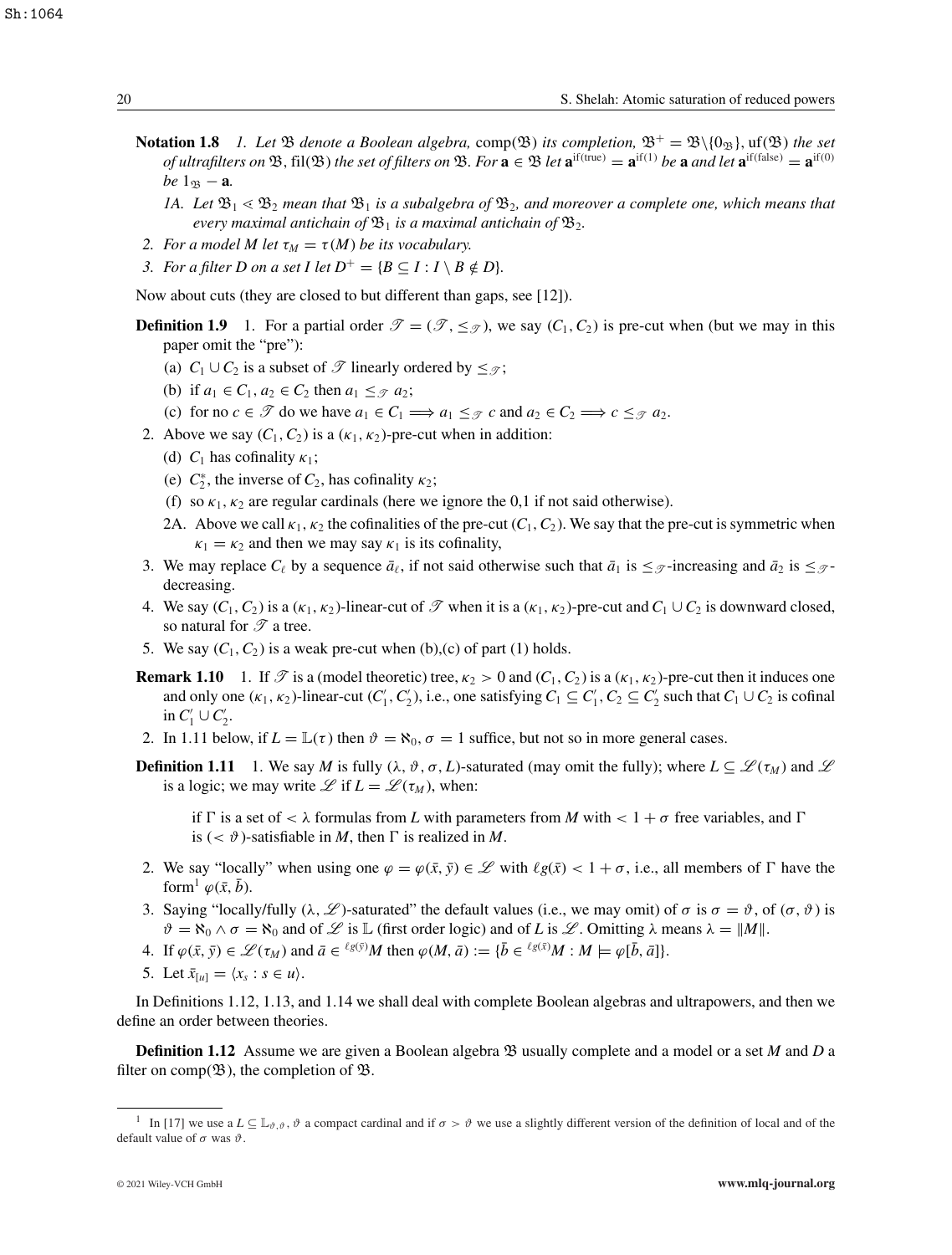- 1. Let  $M^{\mathfrak{B}}$  be the set of partial functions *f* from  $\mathfrak{B}^+$  into *M* such that for some maximal antichain  $\langle a_i : i < i(*) \rangle$ of  $\mathfrak{B}$ , dom(*f*) includes  $\{a_i : i < i(*)\}$  and is included in<sup>2</sup>  $\{a \in \mathfrak{B}^+ : (\exists i)(a \leq a_i)\}$  and *f* is a function into *M* and  $f$  { $a \in \text{dom}(f)$  :  $a \leq a_i$ } is constant for each *i*.
	- 1A. Naturally for  $f_1, f_2 \in M^{\mathfrak{B}}$  we say  $f_1, f_2$  are *D*-equivalent, or  $f_1 = f_2 \mod D$  when for some  $b \in D$ we have  $a_1 \in \text{dom}(f_1) \land a_2 \in \text{dom}(f_2) \land a_1 \cap a_2 \cap b > 0$   $\implies f_1(a_1) = f_2(a_2)$ .
- 2. We define  $M^{\mathfrak{B}}/D$  naturally, as well as  $\text{TV}_M(\varphi(f_0, \ldots, f_{n-1})) \in \text{comp}(\mathfrak{B})$  when  $\varphi(x_0, \ldots, x_{n-1}) \in \mathbb{L}(\tau_M)$ and  $f_0, \ldots, f_{n-1} \in M^{\mathfrak{B}}$  where
	- (a) TV stands for truth value;
	- (b)  $\text{TV}_M(\varphi(f_0, ..., f_{n-1})) = \sup\{a \in \mathfrak{B}^+ : a \cap \bigcap_{\ell < n} \text{Dom}(f_\ell) : M \models (\varphi(f_0(a), ..., f_{n-1}(a)))\};$
	- (c) *M* is defined by letting, for  $\varphi$  an atomic formula,  $M^{\mathfrak{B}}/D \models \varphi[f_0/D, \ldots, f_{n-1}/D]$  iff TV<sub>*M*</sub>( $\phi$ (*f*<sub>0</sub>, ..., *f*<sub>*n*−1</sub>)) ∈ *D*.
	- 2A. Abusing notation, not only  $M^{\mathfrak{B}_1} \subseteq M^{\mathfrak{B}_2}$  but  $M^{\mathfrak{B}_1}/D_1 \subseteq M^{\mathfrak{B}_2}/D_2$  when  $\mathfrak{B}_1 \lessdot \mathfrak{B}_2, D_\ell \in \text{fil}(\mathfrak{B}_\ell)$  for  $\ell = 1, 2$  and  $D_1 = \mathfrak{B}_1 \cap D_2$ . Also  $[f_1, f_2 \in M^{\mathfrak{B}_1} \Longrightarrow f_1 = f_2 \mod D_1 \leftrightarrow f_1 = f_2 \mod D_2$ . So for  $f \in M^{\mathfrak{B}_1}$  we identify  $f/D_1$  and  $f/D_2$ .
- 3. For complete  $\mathfrak{B}$ , we say  $\langle a_n : n \langle \omega \rangle$  represents  $f \in \mathbb{N}^{\mathfrak{B}}$  when  $\langle a_n : n \langle \omega \rangle$  is a maximal antichain of  $\mathfrak{B}$  (so  $a_n = 0$ <sub>B</sub> is allowed) and for some  $f' \in \mathbb{N}^{\mathfrak{B}}$  which is *D*-equivalent to *f* (cf. Definition 1.12(1A)) we have  $f'(a_n) = n.$
- 4. We say  $\langle (a_n, k_n) : n < \omega \rangle$  represents  $f \in \mathbb{N}^{\mathfrak{B}}$  when:
	- (a) the  $k_n$  are natural numbers with no repetition;
	- (b)  $\langle a_n : n \rangle \leq \omega$  is a maximal antichain;
	- (c)  $f(a_n) = k_n$ .
- 5. If  $\mathcal{I}$  is a maximal antichain of  $\mathfrak{B}$  and  $\overline{M} = \langle M_a : a \in \mathcal{I} \rangle$  is a sequence of  $\tau$ -models, then we define  $\overline{M}^{\mathfrak{B}}$  be the set of partial functions *f* from  $\mathfrak{B}^+$  to  $\cup$ {*M<sub>a</sub>* :  $a \in \mathcal{I}$ } such that for some maximal antichain  $\langle a_i : i \leq i \langle * \rangle$ } of  $\mathfrak{B}$  refining  $\mathscr{I}$  (i.e.,  $(\forall i < i(*))(\exists b \in \mathscr{I})(a_i \leq_{\mathfrak{B}} b)$ ) we have:
	- (a)  $\{a_i : i < i(*)\} \subseteq \text{dom}(f) \subseteq \{b \in \mathfrak{B}^+ : b \leq_{\mathfrak{B}} a_i \text{ for some } i < i(*)\};$
	- (b) if  $a \in \text{dom}(f)$  and  $a \leq a_i$  then  $f(a) = f(a_i)$ ;
	- (c) if  $a_i \leq_B b, b \in \mathcal{I}$  then  $f(a_i) \in M_b$ .
- 6. For  $\overline{M}$ ,  $\mathfrak{B}$ ,  $\mathfrak{B}$  as above and a filter *D* on  $\mathfrak{B}$  we define  $\overline{M}^{\mathfrak{B}}$  /*D* as in part (2) replacing  $M^{\mathfrak{B}}$  there by  $\overline{M}^{\mathfrak{B}}$  here, see part  $(7)$ .
- 7. For  $\overline{M}$ ,  $\mathfrak{B}$ ,  $\mathscr{I}$  as above,  $\varphi = \varphi(\overline{x}) = \varphi(x_0, \ldots, x_{n-1}) \in \mathbb{L}(\tau_M)$  and  $\overline{f} = \langle f_\ell : \ell < n \rangle$  where  $f_0, \ldots, f_{n-1} \in$  $\overline{M}^{33}$ , let  $\text{TV}(\varphi[\overline{f}]) = \text{TV}(\varphi[\overline{f}], \overline{M}^{33})$  be sup $\{a \in \mathfrak{B}^+ : \text{if } \ell < n \text{ then } a \in \text{dom}(f_\ell) \text{ and } a \leq b \in \mathcal{I} \text{ then } M_b \models$  $\varphi[f_0(b), \ldots, f_{n-1}(b)]$ .
- 8. We say  $\mathfrak{B}$  is  $( $\sigma$ )-distributive when it is  $\vartheta$ -distributive for every  $\vartheta < \sigma$ , where$ 
	- 8A.  $\mathfrak B$  is  $\vartheta$ -distributive when: if for  $\alpha < \vartheta$ ,  $\mathscr I_\alpha$  is a maximal antichain of  $\mathfrak B$  then there is a maximal antichain of  $\mathfrak B$  refining every  $\mathscr I_\alpha(\alpha < \vartheta)$ ; this holds, e.g., when  $\mathfrak B = \mathscr P(\lambda)$  or just there is a dense *Y*  $\subset \mathfrak{B}^+$  closed under intersection of  $\vartheta$ .
- **Definition 1.13** 1. Let  $\mathfrak{B}$  be a complete Boolean algebra and *D* a filter on  $\mathfrak{B}$ . We say that *D* is  $(\mu, \vartheta)$ -regular when for some  $(\bar{c}, \bar{u})$  we have:
	- (a)  $\bar{\mathbf{c}} = \langle \mathbf{c}_{\alpha} : \alpha < \alpha_* \rangle$  is a maximal antichain of  $\mathfrak{B}$ ;
	- (b)  $\bar{u} = \langle u_{\alpha} : \alpha < \alpha_* \rangle$  with  $u_{\alpha} \in [\mu]^{<\vartheta}$ ;
	- (c) if  $i < \mu$  then sup $\{c_{\alpha} : \alpha \text{ satisfies } i \in u_{\alpha}\} \in D$ .
- 2. A filter *D* is called  $\lambda$ -regular when it is  $(\lambda, \aleph_0)$ -regular; the filter *D* on a set *I* (that is the Boolean algebra  $\mathcal{P}(I)$ ) is called regular when it is a filter on a set *I* and it is |*I*|-regular.

**Claim 1.14** *Assume*  $\mathcal{B}$  *is a complete Boolean algebra which is*  $( $\lambda$ )$ -distributive and D a filter on  $\mathcal{B}$  and  $\vartheta = cf(\vartheta) \leq \lambda$ .

<sup>&</sup>lt;sup>2</sup> For the  $D_{\ell} \in \text{uf}(\mathfrak{B}_{\ell})$  ultra-product, without loss of generality  $\mathfrak{B}$  is complete, then without loss of generality  $f\vert \{a_i : i < i(*)\}$  is one to one. But in general we allow  $a_i = 0$ <sub>33</sub>, those are redundant but natural in Definition 1.12(3).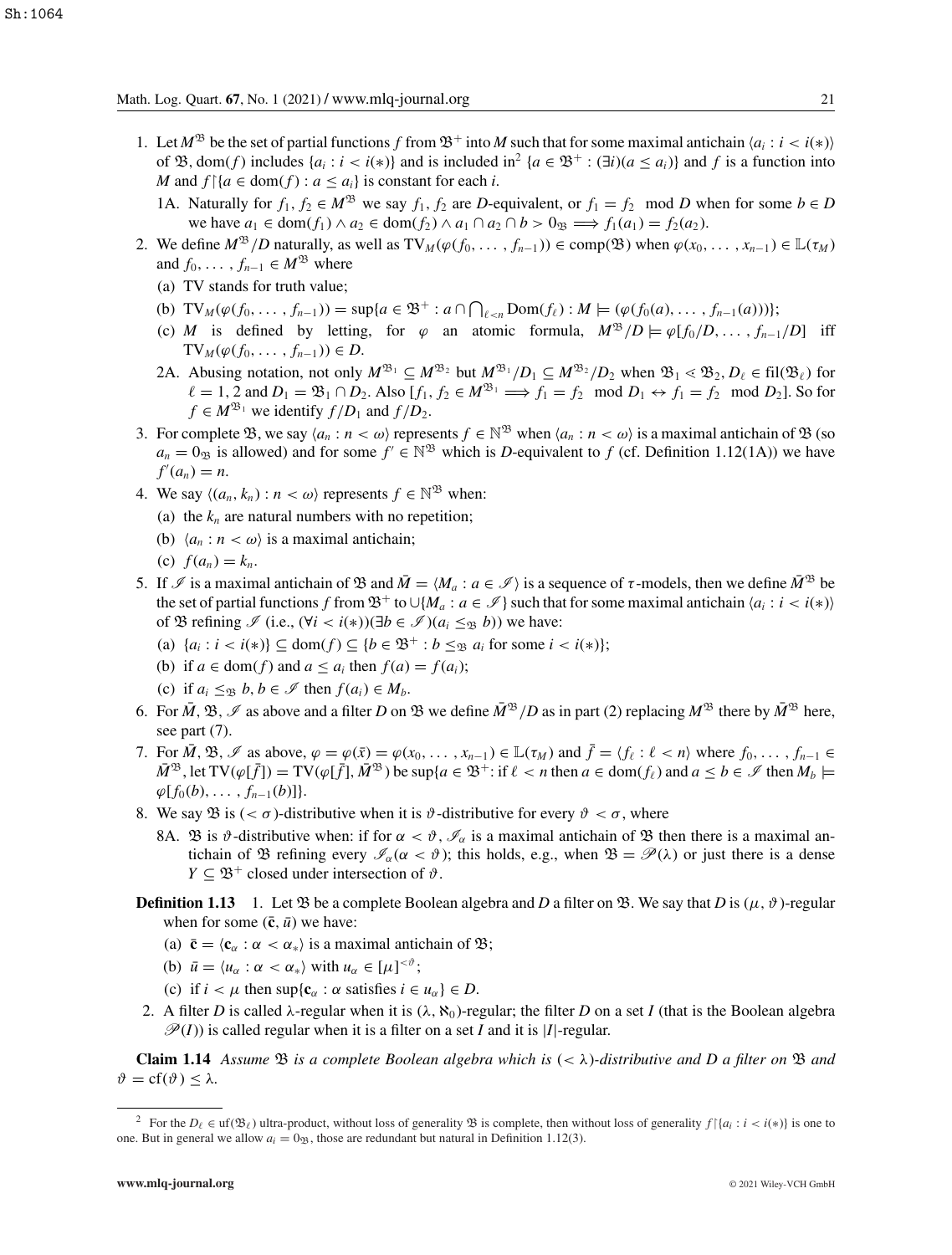- *1. Assume D is a θ-complete ultrafilter. The parallel of Łoś theorem holds for*  $\mathbb{L}_{\vartheta, \vartheta}$  *and if D is* λ-complete *even for*  $\mathbb{L}_{\lambda,\vartheta}$  *which means: if*  $\overline{M} = \langle M_b : b \in \mathcal{I} \rangle$  *is a sequence of*  $\tau$ *-models,*  $\mathcal{I}$  *is a maximal antichain of the complete Boolean algebra*  $\mathfrak{B}$  *and*  $\varepsilon < \vartheta$ ,  $\varphi = \varphi(\bar{x}_{\lceil \varepsilon \rceil}) \in \mathbb{L}_{\lambda, \vartheta}(\tau)$  *and*  $f_{\zeta} \in M^{\mathfrak{B}}$  *for*  $\zeta < \varepsilon$  *then*  $M^{\mathfrak{B}}/D \models$ " $\varphi[\langle f_{\zeta}/D : \zeta \langle \varepsilon \rangle]$ " iff  $TV_M(\varphi[\langle f_{\zeta}/D : \zeta \langle \varepsilon \rangle])$  belongs to D.
- 2. If in addition D is  $(\lambda, \vartheta)$ -regular and M, N are  $\mathbb{L}_{\vartheta, \vartheta}$ -equivalent then  $M^{\mathfrak{B}}/D$ ,  $N^{\mathfrak{B}}/D$  are  $\mathbb{L}_{\lambda^+, \vartheta}$ -equivalent.
- **Definition 1.15** 1. Assume  $\Delta_{\ell}$  is a of set atomic formulas in  $\mathbb{L}(\tau(T_{\ell}))$ . Then we say  $(T_1, \Delta_1) \leq_{\lambda, \vartheta}^{\text{rp}} (T_2, \Delta_2)$ when: if *D* is a ( $\lambda$ ,  $\vartheta$ )-regular filter on  $\lambda$  and  $M_{\ell}$  is a  $\lambda^+$ -saturated model of  $T_{\ell}$  for  $\ell = 1, 2$  and  $M_2^{\lambda}/D$  is  $(\lambda^+, \vartheta, \Delta_2)$ -saturated then  $M_1^{\lambda}/D$  is  $(\lambda^+, \vartheta, \Delta_1)$ -saturated.
- 2. For general  $\Delta_1$ ,  $\Delta_2$  we define  $(T_1, \Delta_1) \leq_{\lambda, \vartheta}^{\text{rp}} (T_2, \Delta_2)$  as meaning  $(T_1^+, \Delta_1^+) \leq_{\lambda, \vartheta}^{\text{rp}} (T_2^+, \Delta_2^+)$  where (as Morley [13] does):
	- (a)  $T_{\ell}^{+} = T_{\ell} \cup \{ (\forall \bar{x}) (\varphi(\bar{x}) \equiv P_{\varphi}(\bar{x})) : \varphi(\bar{x}) \in \Delta_{\ell} \}$  with  $\langle P_{\varphi}^{\ell} : \varphi \in \Delta_{\ell} \rangle$  new pairwise distinct predicates with suitable number of places;
	- (b)  $\Delta_{\ell}^{+} = \{ P_{\varphi}^{\ell}(\bar{x}_{\varphi}) : \varphi \in \Delta_{\ell} \}.$
- 3. In (2),  $T_1 \leq_{\lambda,\vartheta}^{\text{rp}} T_2$  means  $\Delta_{\ell}$  = the set of atomic  $\mathbb{L}_{\vartheta,\vartheta}(\tau_{T_{\ell}})$ -formulas.

**Observation 1.16** Assume  $\Delta \subseteq \mathbb{L}(\tau_T)$  is closed under  $\exists$  and  $\wedge$ . A model M of T is  $(\mu^+, \mu^+, \Delta)$ -saturated iff *it is*  $(\mu^+, 1, \Delta)$ -saturated.

**Question 1.17** 1. Under  $\leq_{\text{rp}}$  characterize the minimal/maximal pairs  $(T, \Delta)$ 

2. What about the parallel of  $\leq^*$  (cf. [11, 23])?

# **2 Axiomatizing [22, Ch. VI, 2.6]**

Note that while the notation  $t(\mathcal{T})$  is obviously natural the notation  $p(\mathcal{T})$  is really justified just by the results here.

- **Definition 2.1** 1. For a partial order  $\mathcal{T} = (\mathcal{T}, \leq_{\mathcal{T}})$  let  $\mathfrak{p}_{\mathcal{T}} = \mathfrak{p}(\mathcal{T})$  be  $\min\{k_1 + k_2 : (k_1, k_2) \in \mathcal{C}_{\mathcal{T}}\}$  and  $\mathfrak{p}_{\vartheta}(\mathscr{T}) = \min\{\kappa_1 + \kappa_2 : (\kappa_1, \kappa_2) \in \mathscr{C}_{\mathscr{T}, \vartheta}\};$  where:
- 2.  $\mathcal{C}_{\vartheta}(\mathcal{T}) = \{(\kappa_1, \kappa_2) : \text{the partial order } \mathcal{T} \text{ has a } (\kappa_1, \kappa_2) \text{-cut and } \kappa_1 \geq \vartheta, \kappa_2 \geq \aleph_0 \}.$  If  $\vartheta = \aleph_0$  then we may omit  $\vartheta$ , (yes, when  $\vartheta > \aleph_0$  this is not symmetric).
- 3. For a partial order  $\mathscr T$  let  $f_{\mathscr T} = f(\mathscr T)$  be the minimal  $\kappa \geq \aleph_0$  such that there is a  $\lt_{\mathscr T}$ -increasing sequence of length  $\kappa$  with no  $\lt_{\mathscr{T}}$ -upper bound.
- 4. Let  $\mathfrak{p}_{\mathscr{T}}^* = \mathfrak{p}^*(\mathscr{T})$  be  $\min\{\mathfrak{t}_{\mathscr{T}}, \mathfrak{p}_{\mathscr{T}}\}.$
- 5.  $\mathfrak{p}_{\vartheta\text{-sym}}(\mathscr{T}) = \min\{\kappa : (\kappa, \kappa) \in \mathscr{C}_{\vartheta}(\mathscr{T})\}\)$  and if  $\vartheta = \aleph_0$  we may write  $\mathfrak{p}_{sym}^*(\mathscr{T})$
- 6. In Definition 2.2 below let  $\mathfrak{t}_r = \mathfrak{t}_{\mathcal{R}}$ ,  $\mathfrak{p}_r = \mathfrak{p}_{\vartheta_r}(\mathcal{T}_r)$ .

**Definition 2.2** For  $\iota = 1, 2$  (the difference is only in closed (i)), we say **r** or  $(M, \Delta)$  is a  $(\vartheta, \iota)$ -realization<sup>3</sup> spectrum problem, in short  $(\vartheta, \iota)$ -RSP or  $(\vartheta, \iota)$  – 1-RSP when **r** consists of (if  $\iota = 2$  we may omit it, similarly if  $\vartheta = \aleph_0$ ; we may omit  $\Delta$  and write *M* when  $\Delta$  is the set of atomic formulas in  $\mathbb{L}(\tau_{N_M})$ , see below, so *M* below  $= M_{\rm r}$ , etc.):

- (a) *M* a model;
- (b) for the relations  $\mathcal{T} = \mathcal{T}^M$ ,  $\leq_{\mathcal{T}} = \leq_{\mathcal{T}}^M$  of *M* (i.e.,  $\mathcal{T}$ ,  $\leq_{\mathcal{T}}$  are predicates from  $\tau_M$ ) we have  $\mathcal{T} = (\mathcal{T}, \leq_{\mathcal{T}})$ a partial order (so definable in *M*) with root  $c^M = rt(\mathcal{T})$ , so  $c \in \tau_M$  is an individual constant and  $t \in \mathcal{T} \Longrightarrow$ rt( $\mathcal{T}$ )  $\leq_{\mathcal{T}} t$ ; as in other cases we may write  $\mathcal{T}_r$ ,  $\leq_r$  for  $\mathcal{T}, \leq_{\mathcal{T}}$ ; we do not require  $\mathcal{T}$  to be a tree; but do require  $t \in \mathcal{T} \Longrightarrow t \leq_{\mathcal{T}} t$ ;
- (c) a model  $N = N_r = N_M$  with universe  $P^M$ ,  $\tau(N) \subseteq \tau(M)$  such that
	- i.  $Q \in \tau_N \Longrightarrow Q^M = Q^N;$
	- ii.  $F \in \tau_N \Longrightarrow F^N = F^M$ , (we understand  $F^M$ ,  $F^N$  to be partial functions), so every  $\varphi \in \mathbb{L}(\tau_N)$  can be interpreted as  $\varphi^{[*]} \in \mathbb{L}(\tau_M)$ , all variables varying on *P* (include quantification); we may forget the [∗].

<sup>&</sup>lt;sup>3</sup> When *P* and  $\tau_N$  (hence *N*) are understood from the context we may omit them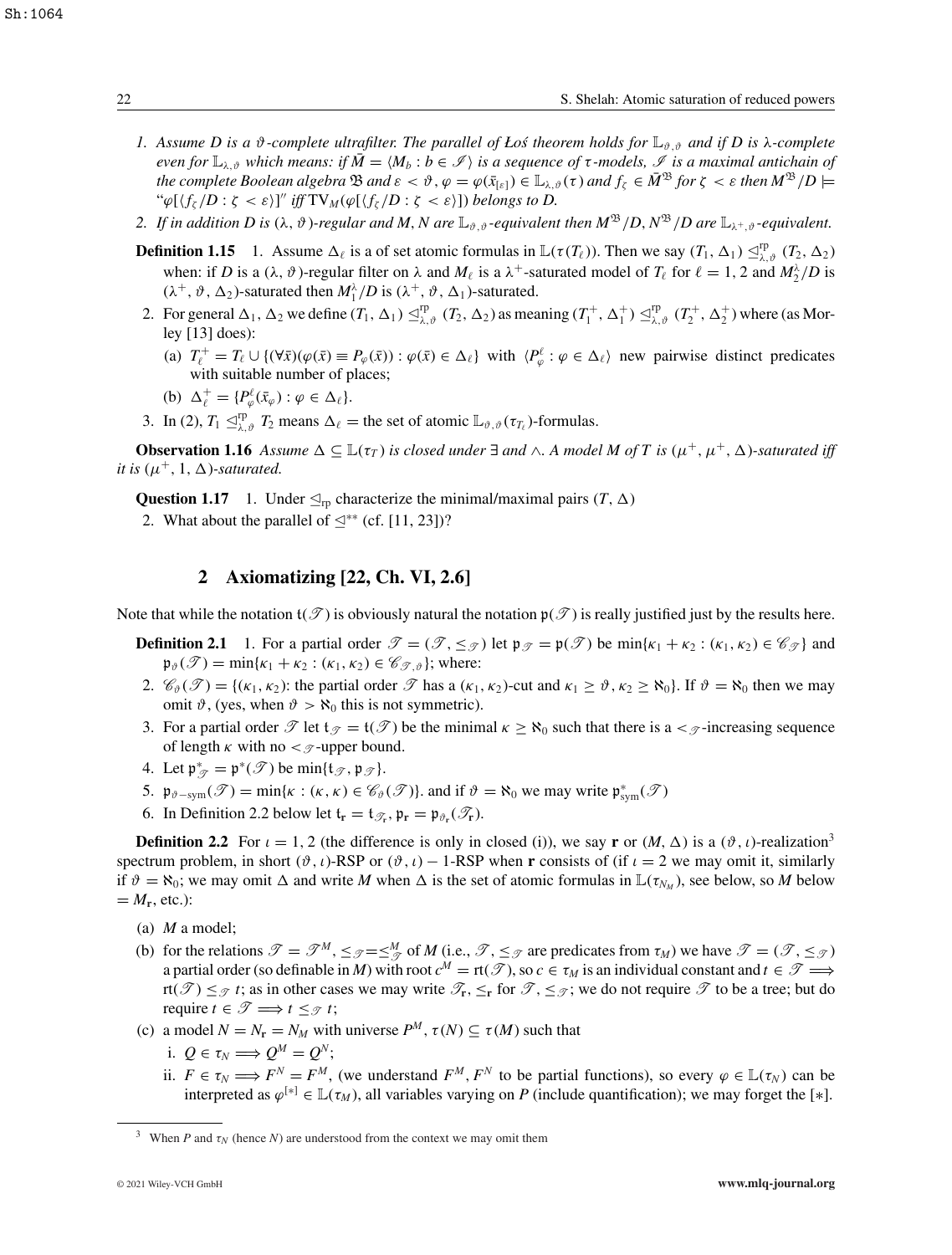- (d) the cardinal  $\vartheta$  and  $\Delta \subseteq {\varphi : \varphi = \varphi(x, \bar{y}) \in \mathbb{L}_{\vartheta, \vartheta}(\tau_N)}$  which is closed under conjunctions meaning: if  $\varphi_{\ell}(x, \bar{y}_{\ell}) \in \Delta$  for  $\ell = 1, 2$  then  $\varphi(x, \bar{y}'_1, \bar{y}''_2) = \varphi_1(x, \bar{y}'_1) \wedge \varphi_2(\bar{x}, \bar{y}''_2) \in \Delta$ ;
- (e)  $R^M \subseteq |N| \times \mathcal{T}^M$  so a two-place relation; and let  $R_t^M = \{b : bR^Mt\}$  for  $t \in \mathcal{T}^M$ ;
- (f)  $|N| \times \{\text{rt}_{\mathcal{T}}\} \subseteq R^M$ , i.e.,  $R^M_{\text{rt}(\mathcal{T})} = |N|$ ;
- (g) if  $s \leq \mathcal{F}$  *t* then  $a \in N \wedge aRt \Longrightarrow aRs$ , i.e.,  $R_s^M \supseteq R_t^M$ ;
- (h)  $t \in \mathcal{T} \Longrightarrow R_t^M \neq \emptyset;$
- (i) if  $s \in \mathcal{T}$ ,  $\varphi(x, \bar{a}) \in \Delta(N) := \{ \varphi(x, \bar{a}) : \varphi(x, \bar{y}) \in \Delta \text{ and } \bar{a} \in {^{l_g(\bar{y})}}N \}$  and for some  $b \in R_s^M$ ,  $N \models \varphi[b, \bar{a}]$ then there is  $t \in \mathcal{T}$  such that  $s \leq_{\mathcal{T}} t$  and  $R_t^M = \{b \in R_s^M : N \models \varphi[b, \bar{a}]\};$ 
	- (i)<sup>+</sup> if  $\iota = 1$  like clause (*i*) but<sup>4</sup> moreover  $t = F_{\varphi,1}^M(s, \bar{a})$  where  $F_{\varphi,1}^M : \mathcal{F}_{\mathbf{r}} \times {}^{\ell g(\bar{y})}(P^M) \to \mathcal{F}_{\mathbf{r}}$ ;
- (j) if  $t \in \mathcal{T}_r$  and  $\varphi(x, \bar{a}) \in \Delta(N)$  and  $\varphi(N, \bar{a}) \neq \emptyset$  then
	- $(\alpha)$   $s = F_{\varphi,2}^{M}(t, \bar{a})$  is such that  $R_s^M \cap \varphi(N, \bar{a}) \neq \emptyset$  and  $s \leq_{\mathcal{T}} t$ ;
	- $(\beta)$  if  $s = F_{\varphi,2}^M(t, \bar{a}), s_1 \leq_{\mathcal{T}} t$  and  $R_{s_1}^M \cap \varphi(N, \bar{a}) \neq \emptyset$  then  $s_1 \leq_{\mathcal{T}} s$ .
- (k) if  $\vartheta > \aleph_0$  then in  $(\mathscr{T}, \leq_{\mathscr{T}})$  any increasing chain of length  $\lt \vartheta$  which has an upper bound has a  $\leq_{\mathscr{T}}$ -lub.

**Remark 2.3** We may consider adding: *S<sup>M</sup>* a being successor, (but this is not Horn), i.e.:

- (1) if  $\iota = 1$  we also have  $S^M = \{(a, b) : B \text{ is a} \leq \mathcal{F}\}$ -successor of *a* which means
	- ( $\alpha$ ) if  $a \leq b \land a \neq b$  then for some  $c, S(a, c) \land c \leq b$ ;
	- (*β*) if  $b \in \mathcal{T} \setminus \{rt_{\mathcal{T}}\}$  then for some unique *a* we have  $S^M(a, b)$ ;
	- $(y)$   $S(a, b) \Longrightarrow a < b;$
	- (δ)  $S(a, b_1) \wedge S(a, b_2) \wedge b_1 \neq b_2 \implies \neg(b_1 \leq b_2);$
	- ( $\varepsilon$ ) in clause (j) we can add  $S^M(s, t)$ .}

**Remark 2.4** Presently, it may be that  $a \leq \mathcal{D}$   $b \leq \mathcal{D}$  *a* but  $a \neq b$ . Not a disaster to forbid but no reason.

How does this axiomatize realizations of types?

**Claim/Definition 2.5** Let  $\iota = \{1, 2\}$ ,  $\vartheta$  is  $\aleph_0$  or just a regular cardinal.

- 1. For any model *N* and  $\Delta \subseteq {\varphi : \varphi = \varphi(x, \bar{y}) \in \mathbb{L}_{\vartheta, \vartheta}(\tau)}$  closed under conjunctions of  $\langle \vartheta, \vartheta \rangle$ , the canonical  $(\vartheta, \iota)$ -RSP,  $\mathbf{r} = \mathbf{r}_{N, \Delta}^{\vartheta}$  defined below is indeed a  $\vartheta$ -RSP.
- 2.  $\mathbf{r} = \mathbf{r}_{N,\Delta}^{\vartheta}$  (if  $\vartheta = \aleph_0$  we may omit it) is defined by:
	- (a)  $\Delta_{\mathbf{r}} = \Delta, N_{\mathbf{r}} = N$  and  $\vartheta_{\mathbf{r}} = \vartheta$ ;
	- (b)  $\mathcal{T}_{\mathbf{r}} = \{ \langle \varphi_{\varepsilon}(x, \bar{a}_{\varepsilon}) : \varepsilon < \zeta \rangle : \zeta < \vartheta \text{ and for every } \varepsilon < \zeta \text{ we have } \varphi_{\varepsilon}(x, \bar{a}_{\varepsilon}) \in \Delta(N) \text{ and } N \models$  $(\exists x)(\bigwedge \varphi_{\varepsilon}(x,\bar{a}_{\varepsilon}))\};$ ε<ζ
	- (c)  $\leq$ **r**= being the initial segment relation on  $\mathcal{T}_r$ ;
	- (d)  $M = M_r$  is the model with universe  $\mathcal{T}_r \cup |N|$ ; without loss of generality  $\mathcal{T}_r \cap |N| = \emptyset$ , with the relations and functions of *N*,  $\mathscr{T}_r$ ,  $\leq_\text{r}$  and
		- 1.  $P^M = |N|$ ;
		- 2.  $c^M = \langle \rangle \in \mathscr{T}_r$ ;
		- 3.  $R^M = \{(b, t) : b \in N, t = \langle \varphi_{t,\varepsilon}(x, \bar{a}_{t,\varepsilon}) : \varepsilon < \zeta_t \rangle \in \mathcal{T} \text{ and } N \models \varphi_{t,\ell}(b, \bar{a}_{t,\varepsilon}) \text{ for every } \varepsilon < \zeta_t \};$
		- 4.  $F_{\varphi,2}^M$  as in Definition 2.2(j);
		- 5. if  $\iota = 1$  then  $F_{\varphi,1}^M$  is as in Definition 2.2(i)<sup>+</sup>.

**Remark 2.6** If we adopt Remark 2.3 it is natural to add:

(e) for 
$$
\iota = 1
$$
,  $S^M = \{(\bar{\varphi}_1, \bar{\varphi}_2) : \bar{\varphi}_2 = \bar{\varphi}_1 \langle \varphi(x, \bar{a}) \rangle \in \mathcal{T}_r \text{ for some } \varphi(x, \bar{a}) \in \Delta(N)\}.$ 

 $Proof.$  Obvious.  $\Box$ 

<sup>&</sup>lt;sup>4</sup> We may not add a function, maybe it matters when we try to build **r** with  $Th(M_r)$  nice first order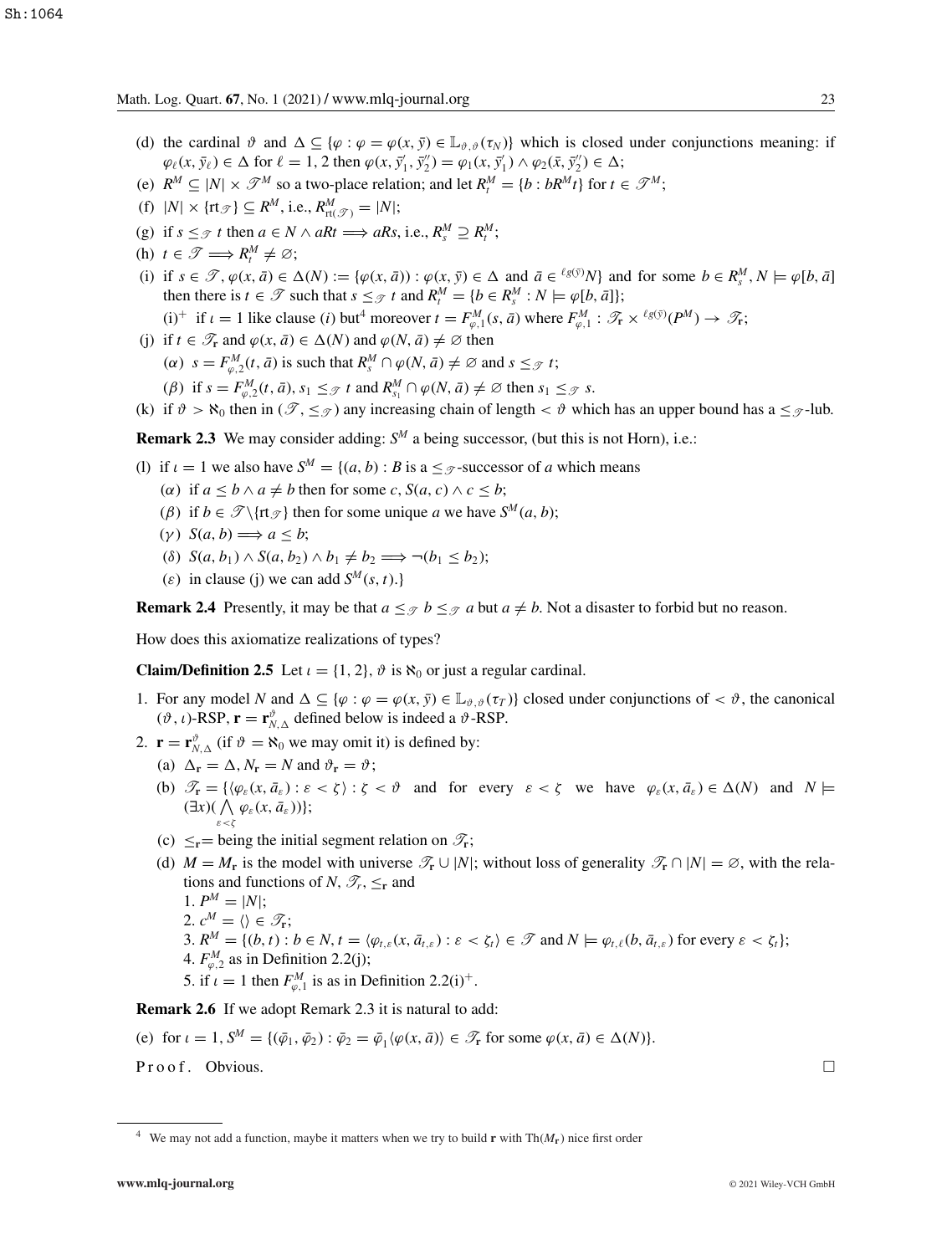- **Main Claim 2.7** *1.* Assume **r** *is an* RSP. If  $\kappa = \min\{t_r, \mathfrak{p}_r\}$  then the model N is  $(\kappa, 1, \Delta_r)$ -saturated, i.e.,
	- $\oplus$  *if*  $p(x) \subseteq \Delta_{\mathbf{r}}(N_{\mathbf{r}})$  *is finitely satisfiable in*  $N_{\mathbf{r}}$  (= *is a type in*  $N_{\mathbf{r}}$ ) *of cardinality* <  $\kappa$  *then* p *is realized in N***r***.*
- *2.* If  $\vartheta > \aleph_0$  and **r** is a  $\vartheta$ -RSP, then  $N_r$  is  $(\kappa, 1, \Delta_r)$ -saturated where  $\kappa = \min\{t_r, \mathfrak{p}_r\}$  recalling Defini*tion 2.1(6), i.e.,*  $\mathfrak{p}_r = \mathfrak{p}_{\mathscr{T}_r, \vartheta}$ *.*
- *3.* If  $\vartheta > \aleph_0$ , **r** *is a*  $\vartheta$ *-RSP satisfying*  $(k)^+$  *below then*  $N_r$  *is*  $(\mathbf{t}_r, 1, \Delta_r)$ *-saturated when:*  $(k)^+$  *in*  $(\mathscr{T}, \leq_{\mathscr{T}})$  *any increasing chain which has an upper bound, has a*  $\leq_{\mathscr{T}}$ -lub.

P r o o f. This is an abstract version of  $[21, Ch. VI, 2.6] = [22, Ch. VI, 2.6]$ ; recall that  $[21, Ch. VI, 2.7]$ translates trees to linear orders.

1. Let  $N = N_r$ ,  $\Delta = \Delta_r$ , etc.

Let *p* be a  $(\Delta, 1)$ -type in *N* of cardinality  $\lt \kappa$ . Without loss of generality *p* is infinite and closed under conjunctions.

So let

 $(*)_1 \alpha_* < \kappa$ ,  $p = \{\varphi_\alpha(x, \bar{a}_\alpha) : \alpha < \alpha_*\} \subseteq \Delta(N)$ , p is finitely satisfiable in N.

We shall try to choose  $t_\alpha$  by induction on  $\alpha \leq \alpha_*$  such that

(\*)<sub>2</sub> (a)  $t_\alpha \in \mathcal{T}$  and  $\beta < \alpha \Longrightarrow t_\beta \leq \mathcal{T} t_\alpha$ (b) if  $\beta < \alpha_*$  then there is  $b \in R_{t_\alpha}^M$  such that  $N \models \varphi_\beta[b, \bar{a}_\beta]$ (c) if  $\beta < \alpha$  then  $b \in R_{t_\alpha}^M \Longrightarrow N \models \varphi_\beta[b, \bar{a}_\alpha].$ 

If we succeed, this is enough because if  $t = t_{\alpha_*}$  is well defined then  $R_t^M \neq \emptyset$  by Definition 2.2(h) and any *b*  $\in$  *R*<sup>*M*</sup> realizes the type by (\*)<sub>2</sub>(*c*) and Definition 2.2(h). Why can we carry the definition?

Case 1:  $\alpha = 0$ .

Let  $t_{\alpha} = r t_{\mathcal{T}}$ , hence  $R_{t_{\alpha}}^M = |N|$  by Definition 2.2(f). Now clause (a) of  $(*)_2$  holds as  $t_{\alpha} \in \mathcal{T}_{r}$  and there is no  $\beta < \alpha$ . Also clause (b) of (\*)<sub>2</sub> holds because *p* is a type and  $R_{\text{rt}(\mathcal{T})}^M = |N_{\text{r}}|$  by Definition 2.2(h).

Lastly, clause (c) of  $(*)_2$  holds trivially.

Case 2:  $\alpha = \beta + 1$ .

If  $\iota = 1$  let  $t = F_{\varphi_{\beta},1}^M(t_\beta, \bar{a}_\beta)$  and see clause (i)<sup>+</sup> of Definition 2.2. If  $\iota = 2$  use clause (i) of the definition recalling *p* is closed under conjunctions.

Case 3:  $\alpha$  a limit ordinal.

As  $t_{\mathscr{T}_r} \geq \kappa > \alpha_*$  by the claim's assumption (on  $t_{\mathscr{T}_r}$ , cf. Definition 2.1(2)) necessarily there is  $s \in \mathscr{T}$  such that  $\beta < \alpha \Longrightarrow t_{\alpha} \leq \beta$  *s*. We now try to choose  $s_i$  by induction on  $i \leq \alpha_*$  such that

- $(*)_{2,1}$  (a) *s<sub>i</sub>* ∈  $\mathscr{T}$ ; (b)  $\beta < \alpha \Longrightarrow t_{\beta} \leq_{\mathcal{T}} s_i;$ (c)  $j < i \Longrightarrow s_i \leq_{\mathcal{F}} s_j;$ 
	- (d) if  $i = j + 1$  then  $R_{s_i}^M$  is not disjoint to  $\varphi_j(N, \bar{a}_j)$ .

If we succeed, then  $s_{\alpha_*}$  satisfies all the demands on  $t_{\alpha}$  (e.g.,  $(*)_2(b)$  holds by Definition 2.2(g) and  $(*)_{2,1}(d)$ ), so we have just to carry the induction for  $\alpha$ . Now if  $i = 0$  clearly  $s_0 = s$  it as required. If  $i = j + 1$  let  $s_i = F_{\varphi,2}^M(s_j, \bar{a}_j)$ , by Definition 2.2(j) it is as required. For *i* a limit ordinal use  $\kappa \leq \mathfrak{p}_{\mathscr{T}}$  hence to carry the induction on *i* so finish case 3.

So we succeed to carry the induction on  $\alpha$  hence (as said after  $(*)_2$ ) get the desired conclusion.

2. Similar, except concerning case 3. Note that without loss of generality  $\vartheta > \aleph_0$  by part (1).

Case 3A:  $\alpha$  is a limit ordinal of cofinality  $\geq \vartheta$ .

As in the proof of part (1).

Case 3B:  $\alpha$  is a limit ordinal of cofinality  $\langle \vartheta \rangle$ .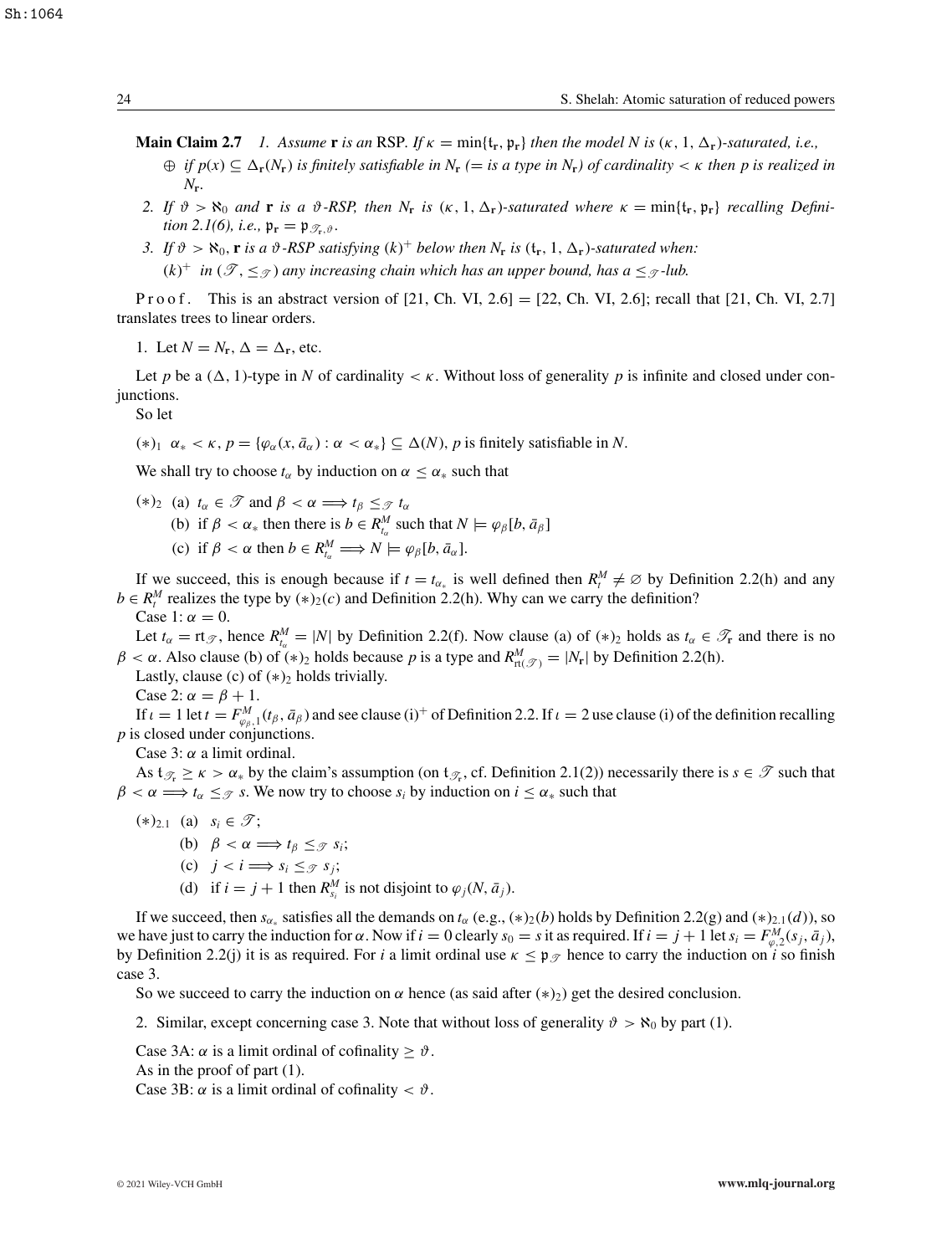Again there is an upper bound *s* of  $\{t_\beta : \beta < \alpha\}$ . Now by clause (k) of Definition 2.2, without loss of generality *s* is a  $\lt$   $\lt$  -lub of  $\{t_\beta : \beta < \alpha\}$ . So easily for every  $i < \alpha_*, F^N_{\varphi_i,2}(s, \bar{a}_i)$  is  $\geq t_\beta$  for  $\beta < \alpha$  hence is equal to *s*, so  $s_\alpha := s$  is as required.

3. Similarly.  $\square$ 

- **Discussion 2.8** 1. What about " $(\lambda^+, n, \Delta)$ -saturation"? We can repeat the same analysis or we can change the models to code *n*-tuples. More generally, replacing  $\varphi(\bar{x}_{\lbrack \varepsilon \rbrack}, \bar{y})$  by  $\varphi(\langle F_{\zeta}(x) : \zeta < \varepsilon \rangle, \bar{y})$ , using  $F_{\zeta} \in \tau_M$ (though not necessarily  $F_{\zeta} \in \tau_{N_r}$ ), so we can allow infinite  $\varepsilon$ .
- 2. Hence the same is true for  $(\lambda^+, \aleph_0, \Delta)$ -saturation, e.g.,  $\lambda^+$ -saturated by an assumption.

## **3 Applying the axiomatized frame**

Consider a filter *D* on a set *I* and cardinals  $\lambda \geq \mu$ . We may ask for a model *M* of cardinality  $\geq \mu$ , whether  $M^I/D$ is  $(\lambda^+$ , atomic)-saturated, varying *M*.

We here apply § 1 to show that: when *D* is an ultrafilter, the model ( $\omega > \mu$ ,  $\triangleleft$ ) is the hardest, this is 2.1, we then (in 2.2) show that § 1 has axiomatization which is Horn theory. Hence we can prove results like Conclusion 3.1 below for filters *D* (not just for ultrafilters),

**Conclusion 3.1** *1. If D is an ultrafilter on a set I, N a model,*  $\mu = ||N|| + ||\tau_N||$  *and*  $({}^{\omega} > \mu, \triangleleft)^I/D$  *is*  $(\lambda^+,$ atomic)-saturated then  $N^I/D$  is  $\lambda^+$ -saturated.

2. Instead of "( $^{\omega>} \mu$ ,  $\trianglelefteq$ )<sup>I</sup>/D is ( $\lambda^+$ , 1, atomic)-saturated" we can demand "J<sup>I</sup>/D is ( $\lambda^+$ , 1,atomic)-saturated" *where J is the linear order with set of elements*  $\{-1, 1\} \times \infty$  *μ ordered by*  $(\iota_1, \eta_1) < (\iota_2, \eta_2)$  *iff*  $\iota_1 < \iota_2$  *or*  $\iota_1 = -1 = \iota_2 \wedge \eta_1 <_{\text{lex}} \eta_2 \text{ or } \iota_1 = -1 = \iota_2 \wedge \eta_2 <_{\text{lex}} \eta_1.$ 

P r o o f . 1. Let  $N_1 = N$ . As D is an ultrafilter without loss of generality,  $Th(N_1)$  has elimination of quantifiers and even every formula is equivalent to an atomic formula. Let  $\Delta = \mathbb{L}(\tau_N)$ , by Claim/Definition 2.5  $\mathbf{r}_1 := \mathbf{r}_{N_1,\Delta}$ is an RSP. Let  $N_2 = N_1^I/D$  and let  $M_1 = M_{r_1}$ ,  $M_2 = M_1^I/D$  and let  $r_2$  be the RSP( $M_2$ ,  $\Delta$ ). Clearly  $r_2$  is an RSP as the demands in Definition 2.2 are first order (see more in Claim 3.2).

Now

$$
(*)_1 \ \mathscr{T}_{r_1} \cong ({}^{\omega>} \mu, \triangleleft).
$$

[Why? Cf. Claim/Definition 2.5(2).]

 $(*)_2$   $\mathcal{T}_{r_2} = (\mathcal{T}_{r_1})^I/D$  is  $(\lambda^+,$ atomic)-saturated.

[Why? By an assumption.]

 $(\ast)_3$  **t** $(\mathscr{T}_{r_1}), \mathfrak{p}(\mathscr{T}_{r_2}) \geq \lambda^+$ .

[Why? Follows by  $(*)_2$ .] Hence by the Main Claim 2.7,  $N_2$  is  $(\lambda^+, 1, 1, \Delta)$ -saturated which means  $N_2 = (N_1)^I/D$  is  $\lambda^+$ -saturated. 2. Easy (or cf. [21, Ch. VI, 2.7], or cf. [20]).

To apply the criterion of the Main Claim 2.7 to reduced products we need:

**Claim 3.2** *If*  $\Delta$  *is the set of conjunctions of atomic formulas (no negation!) in*  $\mathbb{L}(\tau_0)$  *and*  $\tau =$  $\{\mathscr{T},\leq_{\mathscr{T}},R,P,c\}\cup\{F_{\varphi,\ell}:\varphi\in\Delta\text{ and }\ell=2\text{ or }\ell=1\text{ if relevant}\}\cup\tau_0\text{ (disjoint union, recall }c\text{ is rt}_{\mathscr{T}}\text{), then there}$ *is a set T of Horn sentences from*  $\mathbb{L}(\tau)$  *such that for every*  $\tau$ *-model M:*  $(M, \Delta)$  *is a* RSP *(i.e., 2-RSP) iff*  $M \models T$ *.* 

P r o o f . Consider Definition 2.2. For each clause we consider the sentences expressing the demands there. Clause (a): Obvious.

Clause (b): Clearly the following are Horn:

- 1.  $x \leq_{\mathcal{T}} y \rightarrow \mathcal{T}(x), x \leq_{\mathcal{T}} y \rightarrow \mathcal{T}(y),$
- 2.  $x \leq_{\mathcal{T}} y \wedge y \leq_{\mathcal{T}} z \rightarrow x \leq_{\mathcal{T}} z$ ,
- 3.  $\mathscr{T}(\text{rt}_{\mathscr{T}})$  and  $\mathscr{T}(s) \to \text{rt}_{\mathscr{T}} < s$ ,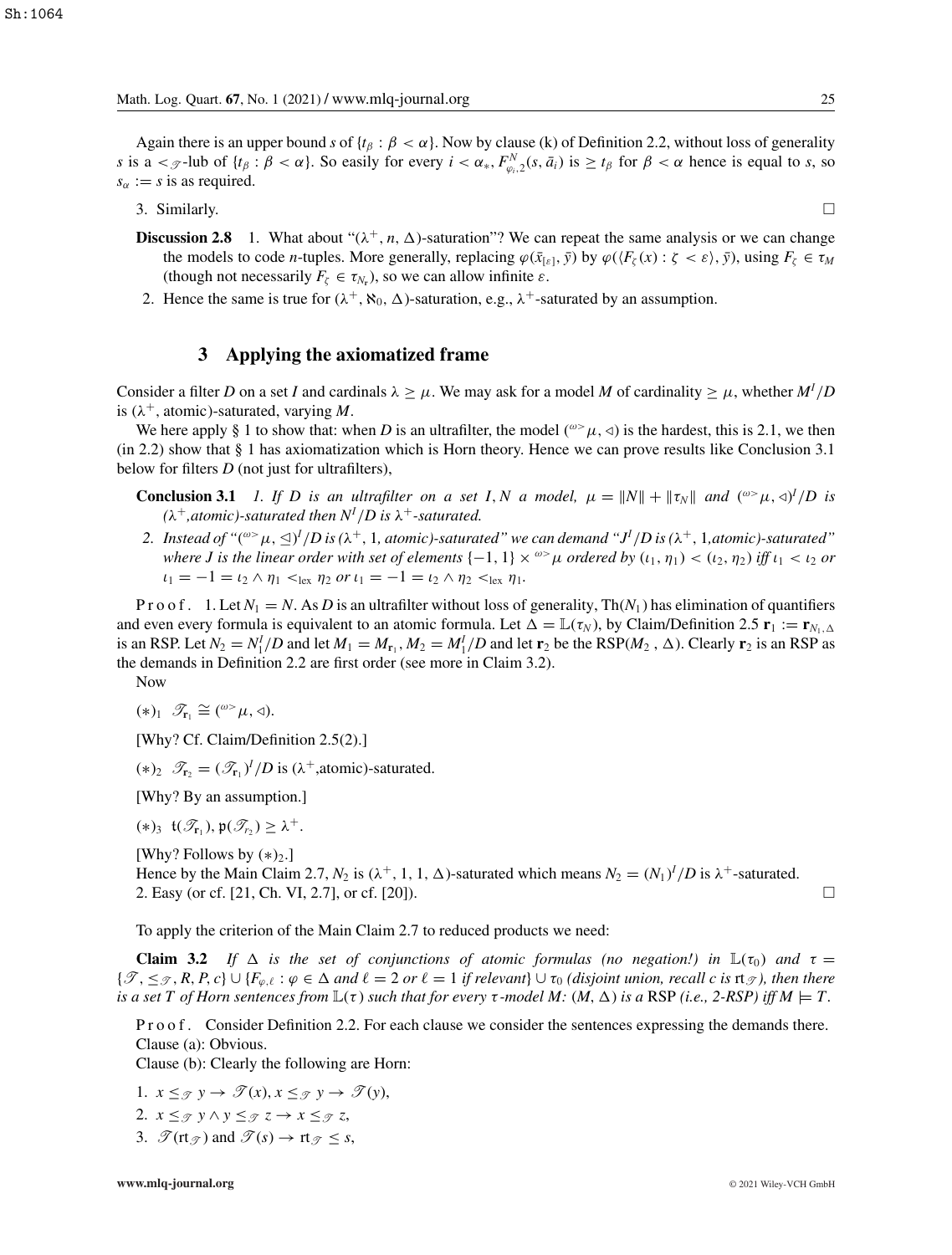4.  $\mathscr{T}(x) \rightarrow x \leq_{\mathscr{T}} x$ .

Note that  $(\mathscr{T}, \leq_{\mathscr{T}})$  being a tree is not a Horn sentence but is not required. Clause (c):

- 1.  $Q(x_0, \ldots, x_{n(Q)-1}) \to P(x_\ell)$  when Q is an  $n(Q)$ -place predicate from  $\tau(N)$  and  $\ell < n(Q)$ ; clearly it is Horn;
- 2. for any *n*-place function symbol  $F \in \tau_0$  the sentence:  $P(x_0) \wedge \ldots \wedge P(x_{n-1}) \rightarrow P(F(x_0, \ldots, x_{n-1}))$  and  $y = F(x_0, \ldots, x_{n-1}) \to P(x_\ell).$

Clause (d): nothing to prove—see the present claim assumption on  $\Delta$ .

Recall that for  $F \in \tau_N$ , *F* stand for a partial function symbol with domain  $P_F$ .

Clause (e):  $yRs \rightarrow \mathcal{T}(s)$ ,  $yRs \rightarrow P(y)$  are Horn.

Clause (f):  $P(x) \rightarrow xR(\text{rt}_{\mathcal{T}})$  is Horn.

Clause (g):  $s \leq \mathcal{F} t \wedge xRt \rightarrow xRs$  is Horn.

Clause (h):  $(\forall t)(\exists x)(\mathcal{T}(t) \rightarrow xRt)$  is Horn.

Clause (i): Let  $\varphi(x, \bar{y}) \in \Delta$ .

First assume  $\iota = 1$ . Note the following are Horn: for any  $\varphi(x, \bar{y}) \in \Delta$ 

1. 
$$
\mathscr{T}(s) \wedge xRs \wedge \varphi(x, \bar{y}) \wedge \bigwedge_{\ell < \ell g(\bar{y})} P(y_{\ell}) \wedge t = F_{\varphi, 1}(s, \bar{y}) \rightarrow \mathscr{T}(t) \wedge s \leq_{\mathscr{T}} t;
$$
  
\n2.  $\mathscr{T}(s) \wedge xRs \wedge \varphi(x, \bar{y}) \wedge \bigwedge_{\ell < \ell g(\bar{y})} P(y_{\ell}) \wedge t = F_{\varphi, 1}(s, \bar{y}) \rightarrow xRt;$   
\n3.  $\mathscr{T}(s) \wedge xRs \wedge x'RF_{\varphi, 1}(s, \bar{y}) \rightarrow \varphi(x', \bar{y}).$ 

This suffices. The proof when  $\iota = 2$  is similar.

Clause (j): Similarly but we give details.

Let  $\varphi = \varphi(x, \bar{y}) \in \Delta$ , so the following are Horn:

1.  $\varphi(x_1, \bar{y}) \wedge P(x_1) \wedge \bigwedge_{\ell < \ell g(\bar{y})} P(y_\ell) \wedge s = F_{\varphi,2}(t, \bar{y}) \rightarrow s \leq_{\mathcal{T}} t;$ 2.  $\varphi(x_1, \bar{y}) \wedge P(x_1) \wedge \bigwedge_{\ell < \ell g(\bar{y})} P(y_\ell) \wedge s = F_{\varphi,2}(t, \bar{y}) \rightarrow (\exists x)(xRs \wedge \varphi(x, \bar{y}));$ 3.  $P(x)$  ∧  $\wedge$  $\bigwedge_{\ell \prec \ell g(\bar{y})} P(y_{\ell}) \wedge s = F_{\varphi,2}(t, \bar{y}) \wedge z \leq_{\mathcal{F}} t \wedge xRz \wedge \varphi(x, \bar{y}) \rightarrow z \leq_{\mathcal{F}} s.$ 

Clause (k): As  $\vartheta = \aleph_0$  this is empty.

This suffices.  $\Box$ 

**Claim 3.3** *Also for*  $\vartheta > \aleph_0$  *(cf. Definition 2.2(2)) Claim 3.2 holds but some of the formulas are in*  $\mathbb{L}_{\vartheta, \vartheta}$ .

P r o o f. Clause (*k*): When  $\vartheta > \aleph_0$ . Should be clear because for each limit ordinal  $\delta < \kappa$ , the sentence

$$
\psi_{\delta} = (\forall x_0, \ldots, x_{\alpha}, \ldots, x_{\delta}) (\exists y) (\forall z) \ \left( \left( \bigwedge_{\alpha < \beta < \delta} x_{\alpha} \leq_{\mathcal{F}} x_{\beta} \leq_{\mathcal{F}} y \leq_{\mathcal{F}} x_{\delta} \right) \land \left( \bigwedge_{\alpha < \beta < \delta} x_{\alpha} \leq_{\mathcal{F}} x_{\beta} \leq_{\mathcal{F}} z \leq_{\mathcal{F}} y \leq_{\mathcal{F}} x_{\delta} \rightarrow y = z \right) \right)
$$

is a Horn sentence and it expresses "any  $\leq \mathcal{D}$ -increasing chain of length  $\delta$  has a  $\leq$ -lub".

**Conclusion 3.4** *1. Assume*

- *(a) D be a filter on I,*
- *(b) N* a model,  $\lambda = ||N|| + |\tau_N|$ ,  $\Delta$  the set of atomic formulas (in  $\mathbb{L}(\tau_N)$ ),
- $(c)$   $\mathscr{T} = (\mathscr{T}, \leq_{\mathscr{T}}) := ({}^{\omega>}\lambda, \trianglelefteq)^I/D$ ,

*(d)*  $\kappa = \mathfrak{p}_{\mathcal{T}}^* = \min\{\mathfrak{t}_{\mathcal{T}}, \mathfrak{p}_{\vartheta}(\mathcal{T}_1)\};$  *cf. Definition 2.1(6).* 

*Then the reduced power*  $N^I/D$  *is* ( $\kappa$ , 1,  $\Delta$ )-saturated.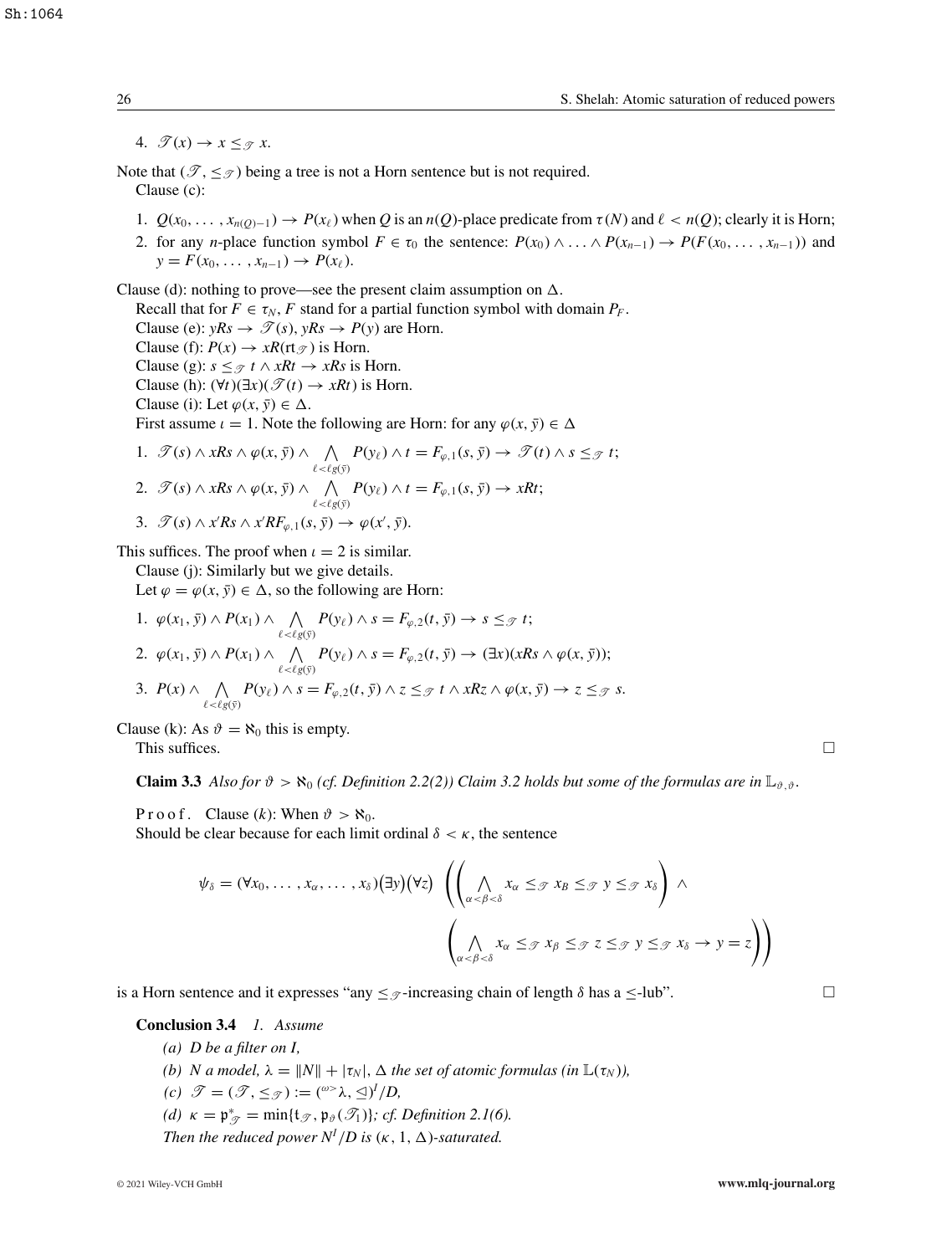- 2. Assume<sup>5</sup>
	- *(a) D* is a  $\vartheta$ -complete filter on *I*,  $\vartheta = cf(\vartheta) > \aleph_0$ ,
	- (b) *N* is  $(\vartheta, \Delta)$ -saturated,  $\Delta$  a set of atomic formulas,
	- $(c)$   $\mathscr{T}_1 := ({}^{\vartheta >} \lambda, \leq)^I/D$ ,
	- *(d)*  $\kappa = \min\{t_{\mathcal{F}_1}, \mathfrak{p}_{\vartheta}(\mathcal{F}_1)\}.$

*Then*  $N^I/D$  *is* ( $\kappa$ ,  $\vartheta$ , 1,  $\Delta$ )-saturated.

- *3. We can above replace N<sup>I</sup>* /*D by N*<sup>B</sup>/*D where D is a filter on the complete Boolean algebra* B *which has*  $( $\vartheta$ )-*distributivity when*  $\vartheta > \aleph_0$ .$
- P r o o f. 1. Let  $\vartheta = \aleph_0$  and  $\mathbf{r}_0 = (M_0, \Delta)$  be  $\mathbf{r}_{N,\Delta}^{\vartheta}$  from Claim/Definition 2.5, so  $\vartheta_{\mathbf{r}_0} = \vartheta$ . By Claim/Definition 2.5,  $M_0$  is an RSP hence by Claim 3.2 also  $M = M_0^I/D$  is an RSP. Now apply the Main Claim 2.7(1).
- 2. Similarly using the Main Claim 2.7(2).
- 3. Similarly.  $\square$ 
	-
- **Remark 3.5** 1. No harm in assuming  $\Delta = \{Q(\bar{y}) : Q \text{ a predicate}\}\$ . Note that allowing bigger  $\Delta$  is problematic except in trivial cases ( $\varphi$  and  $\neg \varphi$  are equivalent to Horn formulas), see proof of clauses (i), (j) of Definition 2.2.
- 2. Using Conclusion 3.4(1) above, if *D* is an ultrafilter, not surprisingly we get [22, Ch. VI, 2.6], i.e., the theory of dense linear orders is  $\trianglelefteq$ -maximal (well, using the translation from dense linear orders to trees in Conclusion 3.1(2) equivalently [22, Ch. VI, 2.7]). The new point here is that Conclusion 3.4 does this also for reduced powers, i.e., for *D* a filter.
- 3. So a natural question is: can we replace the strict property by SOP2? We shall show that for reduced power we have also non-peculiar cuts, see § 4.
- 4. Why is the reduced power of a tree not necessarily a tree? Let M be the tree  $({}^{\omega\geq}\omega,\triangleleft)$ . Let  $\eta_1\triangleleft\eta_2\triangleleft\eta_3\in{}^{\omega\geq}\omega$ and let  $A_1, A_2 \in D^+$  be disjoint and define  $f_\ell : I \to \infty$  for  $\ell = 1, 2, 3$  by:
	- (a)  $f_3(s) = \eta_3$  for  $s \in I$ ;
	- (b)  $f_2(s)$  is  $\eta_2$  if  $s \in A_2$  and  $\eta_0$  otherwise;
	- (c)  $f_1(s)$  is  $\eta_2$  if  $s \in A_1$  and  $\eta_0$  otherwise.

Clearly if  $N = M^{I}/D$  then in *N* we have:

- (a)  $f_1/D \triangleleft f_3/D;$
- (b)  $f_2/D \triangleleft f_3/D;$
- (c)  $\neg(f_1/D \triangleleft f_2/D);$
- (d)  $\neg(f_2/D \triangleleft f_1/D);$
- (e)  $\neg(f_1/D = f_2/D)$ .

**Conclusion 3.6**  $N^I/D$  is  $(\kappa, 1, \Delta_1)$ *-saturated and*  $\kappa \geq \vartheta$  *when:* 

- (∗) *(a) D is a* ϑ*-complete filter on I;*
	- $(b)$   $\Delta \subseteq {\varphi : \varphi(x, \bar{y}) \in \mathbb{L}_{\vartheta, \vartheta}(\tau_N) \text{ is atomic (hence } \in \mathbb{L}(\tau_N)) }$ ;
	- (*c*)  $\Delta_1 = c \ell_{\leq \vartheta}(\Delta) =$  *the closure of*  $\Delta$  *under conjunction of*  $\lt \vartheta$  *formulas;*
	- (*d*) *N* is  $(\vartheta, \Delta)$ -saturated, i.e., if  $p(x) \subseteq \Delta(N) = \{\varphi(x, \bar{a}) : \varphi(x, \bar{y}) \in \Delta, \bar{a} \in {}^{\lg(\bar{y})}M\}$  has cardinality  $< \vartheta$ *and is finitely satisfiable in N then p is realized in N;*
	- *(e)*  $\kappa = \min\{\mathfrak{p}_{\mathscr{T}}, \mathfrak{t}_{\vartheta}(\mathscr{T})\}$  *where*  $\mathscr{T} = (\mathfrak{d}^> \lambda, \leq)^I/D$  *and*  $\lambda = \mathfrak{d}^>(||N|| + |\Delta|)$ *.*

P r o o f. Let  $\mathbf{r} = \mathbf{r}_{N,\Delta_1}^{\vartheta}$  recalling Claim/Definition 2.5 and  $M_0 = M_{\mathbf{r}}$ . Now apply the Main Claim 2.7(2) noting that:

<sup>&</sup>lt;sup>5</sup> Note that  $\kappa$  here may be bigger than in part (1)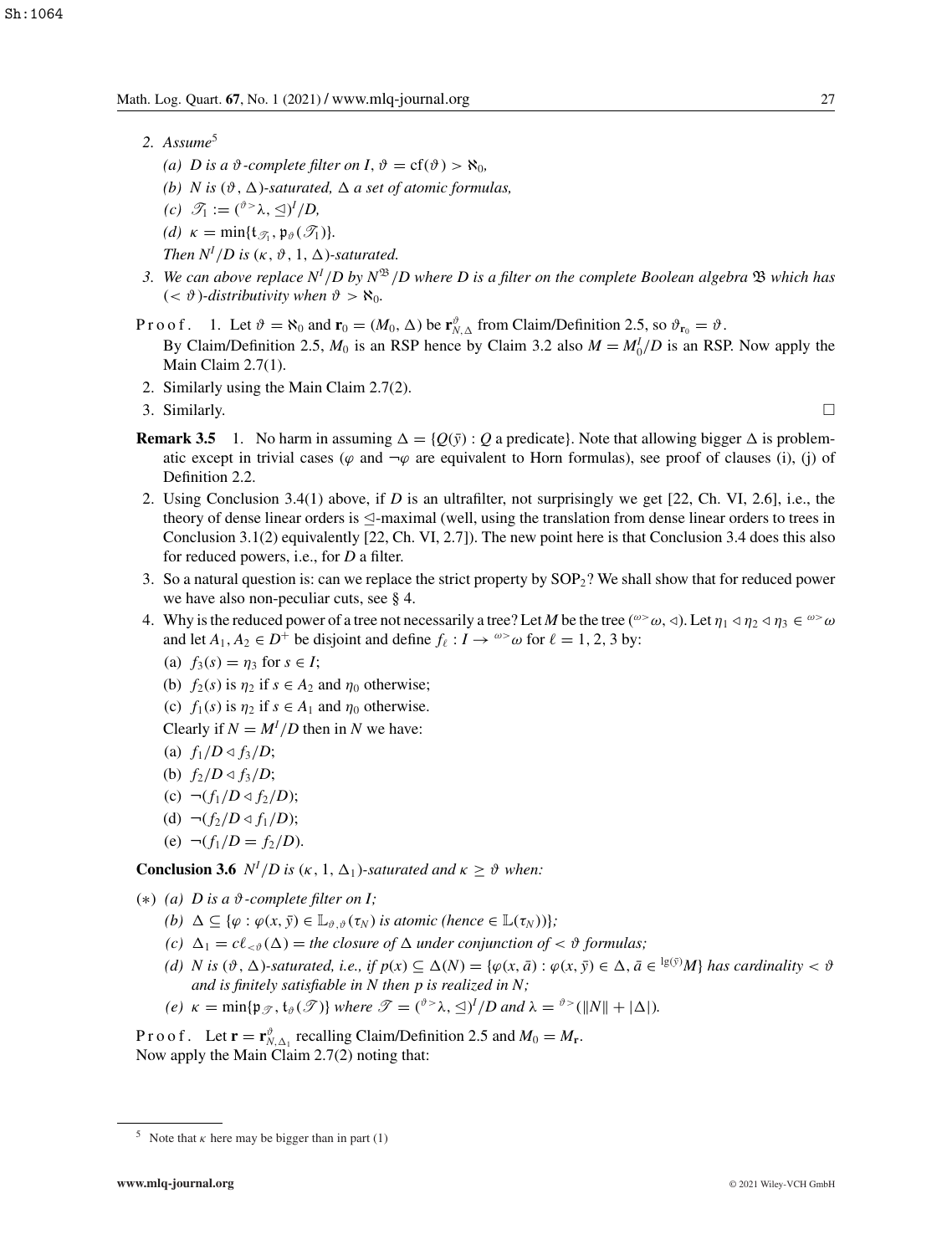$(*)_1$  *N*<sub>1</sub> = *N*<sup>*I*</sup><sub>0</sub>*/D* satisfies: every set of < *θ* formulas from Δ(*N*) which is finitely satisfiable in *N*<sub>1</sub> is realized in  $N_1$ .

[Why? Let  $\langle \varphi_\alpha(x, f_{\alpha,0}/D, \ldots, f_{\alpha,n(\alpha)-1}/D) : \alpha < \alpha_* \rangle$  be finitely satisfiable in  $N_1$  and  $\alpha_* < \vartheta, \alpha < \alpha_* \Longrightarrow$  $\varphi_{\alpha} \in \Delta$ . For every finite  $u \subseteq \alpha_*$  we have  $N_1 \models (\exists x)(\bigwedge_{\alpha \in u} \varphi_{\alpha}(x, f_{\alpha,0}/D, \dots, f_{\alpha,n(\alpha)-1}/D))$  hence the set

$$
I_u := \{s \in I : N_1 \models (\exists x) \bigwedge_{\alpha \in u} \varphi_\alpha(x, f_{\alpha,0}(s), \dots, f_{\alpha,n(\alpha)-1}(s))\}
$$

belongs to *D*. But *D* is  $\vartheta$ -complete, hence  $I_* = \bigcap \{I_u : u \subseteq \alpha_* \text{ is finite} \}$  belongs to *D*. Now for each  $s \in I_*,$  the set  $p_s := \{\varphi_\alpha(x, f_{\alpha,0}(s), \ldots, f_{\alpha,n(\alpha)-1}(s)) : \alpha < \alpha_*\}$  is finitely satisfiable in *N*, hence is realized by some  $a_s \in N$ . Let *g* ∈ <sup>*I</sup>N* be such that *s* ∈ *I*<sub>\*</sub> ⇒ *g*(*s*) = *a<sub>s</sub>*; clearly *g*/*D* realizes *p*, so we are done.]</sup>

Similarly

- $(*)_2$  in  $\mathscr{T} = ({}^{\vartheta > \lambda}, \leq)^I/D$  we have
	- (a) every increasing sequence of length  $\langle \vartheta \rangle$  has an upper bound;
	- (b) any increasing sequence of length  $\langle \vartheta \rangle$  with an upper bound has a lub;
	- (c) there is no infinite decreasing sequence so  $(\kappa_1, \kappa_2) \in \mathscr{C}(\mathscr{T}) \Longrightarrow \kappa_2 = 1$ .

[Why? For clause (a) note that 
$$
(\forall x_0, ..., x_\alpha, ... )_{\alpha < \delta}(\exists y)
$$
 ( $\bigwedge_{\alpha < \beta < \delta} x_\alpha \leq_{\mathcal{T}} x_\beta \to \bigwedge_{\alpha < \delta} x_\alpha \leq_{\mathcal{T}} y$ ) is a Horn sen-

- tence. For clause (b) cf Claim 3.3, i.e., proof of clause (k) in Claim 3.3.]
- $(*)_3$   $M_1 = M_{\rm r}^I/D$  is a  $\vartheta$ -RSP.
	- [Why? See above recalling Claims 3.2 and 3.3.]
- (\*)<sub>4</sub> if  $\vartheta$  ≥  $\aleph_1$  then **r** satisfies (k)<sup>+</sup> from the Main Claim 2.7(3). [Why? Easily as *D* is a  $\aleph_1$ -complete ultrafilter.]

So we are done by the Main Claim 2.7(3).

It is natural to wonder

**Question 3.7** Assume  $\lambda \ge \vartheta = cf(\vartheta) > \aleph_0$ .

- 1. Is there a  $\vartheta$ -complete  $(\lambda, \vartheta)$ -regular ultrafilter *D* on  $\lambda$  such that  $\lambda < \mathfrak{t}((\vartheta > \vartheta, \leq)$ <sup> $\lambda$ </sup>/*D*)?
- 2. Similarly for filters.
- 3. Use  $\leq$   $\mathcal{F}=\leq$  or  $\lt$   $\mathcal{F}=\triangleleft$ ?
- 4. If  $\lambda = \lambda^{<\vartheta}$ , *D* a fine normal ultrafilter on  $I = [\lambda]^{<\vartheta}$ , we get  $\lambda \leq t({}^{\vartheta>} \vartheta, \leq)/D$ .

**Remark 3.8** Now [10, § 5] answers Question 3.7(1) positively for  $\vartheta$  a supercompact cardinal.

**Conclusion 3.9** *Let*  $\mathfrak{B}$  *be a complete Boolean algebra and D a filter on*  $\mathfrak{B}$ *.* 

*1. For every model N, letting*  $\lambda = ||N|| + |\tau_N|$ *, we have*  $N^{\mathfrak{B}}/D$  *is* ( $\mu^+$ *,atomic)-saturated if* 

 $\mu^+ \leq \min{\{\mathfrak{p}(({}^{\omega>}\lambda, \trianglelefteq)^{\mathfrak{B}}/D)\}, \mathfrak{t}(({}^{\omega>}\lambda, \trianglelefteq)^{\mathfrak{B}}/D)\}}.$ 

2. Assume  $\mathfrak{B}$  is  $( $\vartheta$ )-distributive (e.g., for some dense  $Y \subseteq \mathfrak{B}^+$ , for every decreasing sequence<sup>6</sup> in  $\mathfrak{B}$  of$ *elements from Y of length*  $\lt \vartheta$  *has a positive lower bound*), and D is a  $\vartheta$ -complete filter on  $\mathfrak{B}$ . If N is ( $\mu^+$ , atomic)-saturated then  $N^{\mathfrak{B}}/D$  is  $\mathfrak{t}((\mathfrak{d}^>\lambda,\trianglelefteq)^{\mathfrak{B}}/D)$ -atomic saturated.

P r o o f . As, e.g., in Conclusion 3.6 above or in Conclusion 3.13 below.

**Conclusion 3.10** *Assume*  $(T, \varphi(\bar{x}, \bar{y}))$  *has* SOP<sub>3</sub>. *Then, recalling Definition 1.15, T is*  $\leq^{\text{rp}}_{\lambda}$ *-maximal for every*  $\lambda$  *and even*  $(T, \{\varphi(\bar{x}, \bar{y})\})$  *is.* 

 $Proof.$  Should be clear.

On the connection to Peano arithmetic and to Pabion [14], cf. Malliaris and Shelah [11]. We repeat some results of [12] in the present context; but first recalling:

<sup>6</sup> One can weaken the demand.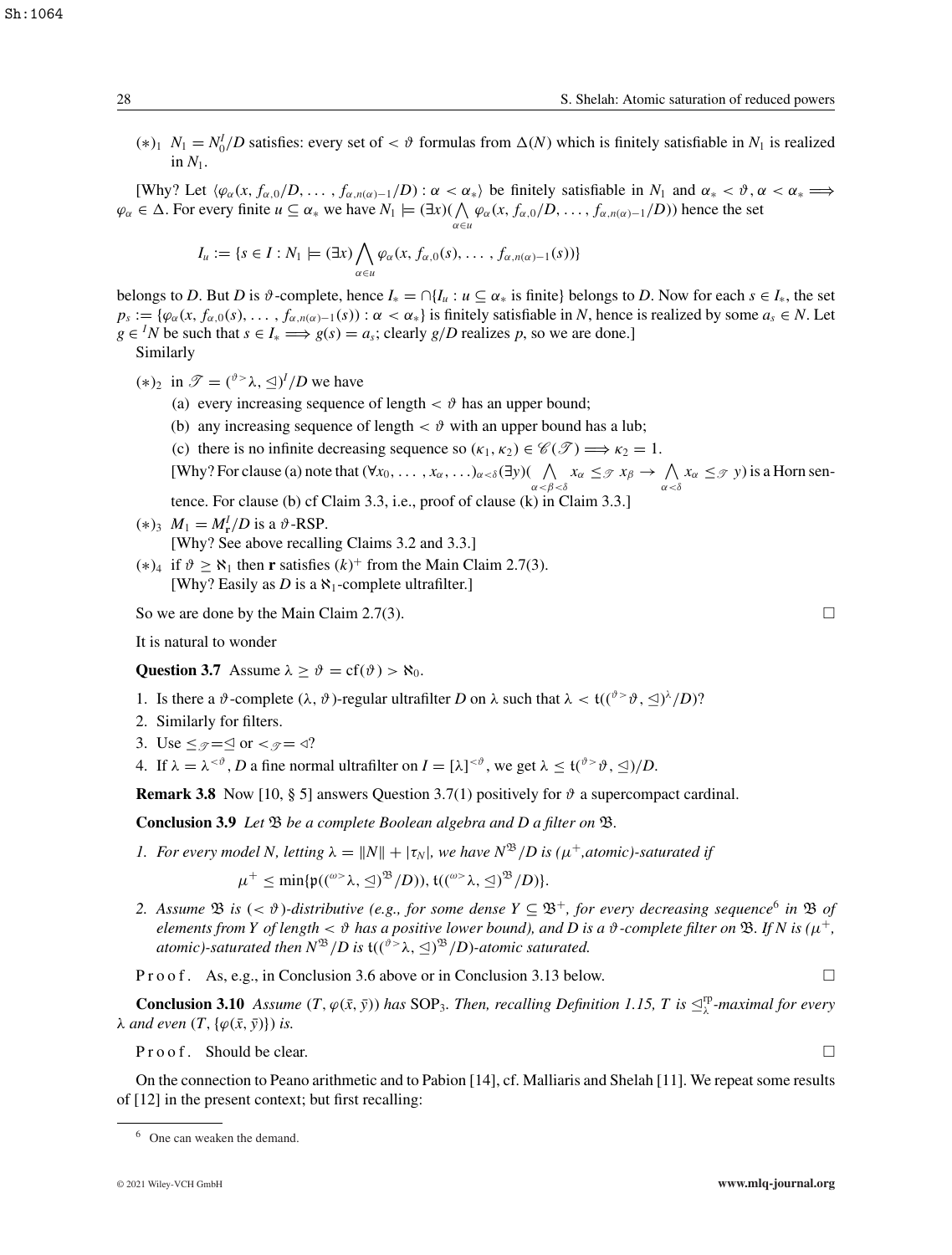- **Definition 3.11** 1. PA, Peano arithmetic, is the f.o. theory consisting of:
	- (a) the obvious axioms on 0, 1,  $x < y$ ,  $x + y$ ,  $xy$
	- (b) all the cases of the induction scheme, i.e., for every f.o.  $\varphi$ : "if  $\{x : \varphi(x, \bar{y})\}$  is not empty then is has a first member",
- 2. BPA, the bounded Peano arithmetic, is defined similarly, but in clause (b), the formulas  $\varphi$  is bounded, i.e., all the quantifications inside it are of the form ( $\forall x < y$ ) or ( $\exists x < y$ ).
- **Definition 3.12** 1. *N*  $\models$  BPA is boundedly *k*-saturated up to  $(c_1, c_2)$  where  $c_1, c_2 \in N$  when: if  $p(x) \cup \{x \leq x \leq x \}$ *c*<sub>1</sub>} is a type in *N* (= finitely satisfiable) of cardinality  $\lt k$  consisting of bounded formulas but with parameters  $\leq c_2$ , then  $p(x) \cup \{x < c_1\}$  is realized in *N*.
- 2. If above  $c_1 = c = c_2$  we may write *c* instead of  $(c_1, c_2)$ . We say *N* is strongly boundedly *k*-saturated up to *c* when it holds for  $(c, c_2)$ ,  $c_2 = \infty$ , i.e., we do not bound the parameters.
- 3. Omitting "up to c" in part (3) means for every  $c \in N$ .

**Conclusion 3.13** *Assume N be a model of* BPA*.*

- *1.* Assume  $a_* \in N$  is non-standard and the power in the N-sense  $c^{a_*}$  exists for every  $c \in N$ . *For any uncountable cardinal* κ *the following conditions are equivalent:*
	- *(a) N* is boundedly  $κ$ -saturated up to c for any  $c ∈ N$
	- *(b) if*  $(C_1, C_2)$  *is a cut of N of cofinality*  $(\kappa_1, \kappa_2)$  *and*  $\kappa_1, \kappa_2$  *are infinite* (so  $C_1, C_2 \neq 0$ ) *then*  $\kappa_1 + \kappa_2 \geq \kappa$ *.*
	- *(c) like clause (b) but*  $\kappa_1 = \kappa_2$ , that is restricting ourselves to symmetric cuts.
- 2. We can weaken the assumption of part (1) by fixing c, as well as N,  $a_*$ . That is, assume  $N \models "n \lt a_*$  and  $c_n =$ *c*(*a*<sup>∗</sup> ) *n exist" for every standard n from N. For every uncountable cardinal* κ *the following are equivalent:*
	- *(a) N is boundedly* κ*-saturated up to cn for each n*
	- *(b)' if*  $(C_1, C_2)$  *is a cut of N of cofinality*  $(\kappa_1, \kappa_2)$  *with*  $\kappa_1, \kappa_1$  *infinite such that*  $c_n \in C_2$  *for some n then*  $\kappa_1 + \kappa_2 \geq \kappa$
	- *(c)*<sup> $\prime$ </sup> *like clause (b)* $\prime$  *but*  $\kappa_1 = \kappa_2$ *.*
- *3. Moreover we can add in part (2):*

*(c) N is strongly boundedly* κ*-saturated up to c.*

#### Proof. 1. By  $(2)$ .

2. (a)  $\implies$  (b)': Trivial.

(b)'  $\implies$  (a)': Without loss of generality *c* is not standard (in *N*) and *n* = 0. Let *N*<sup>+</sup> = (*N*, *c*, *a*<sub>\*</sub>) and  $\tau$ <sup>+</sup> =  $\tau(N^+) = \tau(N) \cup \{c, a_*\}$  and  $\Delta = \{\varphi(x, \bar{y}) \wedge x < c \wedge \Lambda \}$   $y_\ell < c : \varphi(x, \bar{y}) \in \mathbb{L}(\tau_N)$  is a bounded formula).

We define **r** naturally - the tree of sequences of length  $\lt a_*$  of members of  $\Delta(N_{\leq c})$  possibly non-standard but of length  $\langle a_*$ . Now apply the Main Claim 2.7.

- $(b)' \implies (c)'$ : Obvious.
- $(c)' \Longrightarrow (b)'$ : By [9].
- 3. We just repeat the proof of the Main Claim 2.7, or cf. Claim 3.16 below.

**Question 3.14** Is *a*<sup>∗</sup> necessary in Conclusion 3.13(1)? We conjecture that yes.

A partial answer:

**Fact 3.15** *If N* is a model of PA, then N is  $\kappa$ -saturated iff cf(|*N*|,  $\langle \kappa^N \rangle \ge \kappa$  and N is boundedly  $\kappa$ -saturated.

**Claim 3.16** *If (A) then (B) where:*

- *A.* (a)  $\mathbf{r}_{\alpha}$  *is an* RSP *for*  $\alpha < \delta$ ;
	- *(b)*  $\Delta_{\mathbf{r}_{\alpha}} = \Delta$  *is a set of quantifier free formulas;*
	- *(c)*  $\mathscr{T}_{\mathbf{r}_{\alpha}} = \mathscr{T}_{\mathbf{r}_0}$  *and*  $N_{\mathbf{r}_{\alpha}}$  *is increasing with*  $\alpha$ *;*
	- *(d)*  $Q \in \tau(N_{\mathbf{r}_{\alpha}})$  *and*  $Q^{N_{\mathbf{r}_{\alpha}}} = Q^{N_{r_0}}$ *;*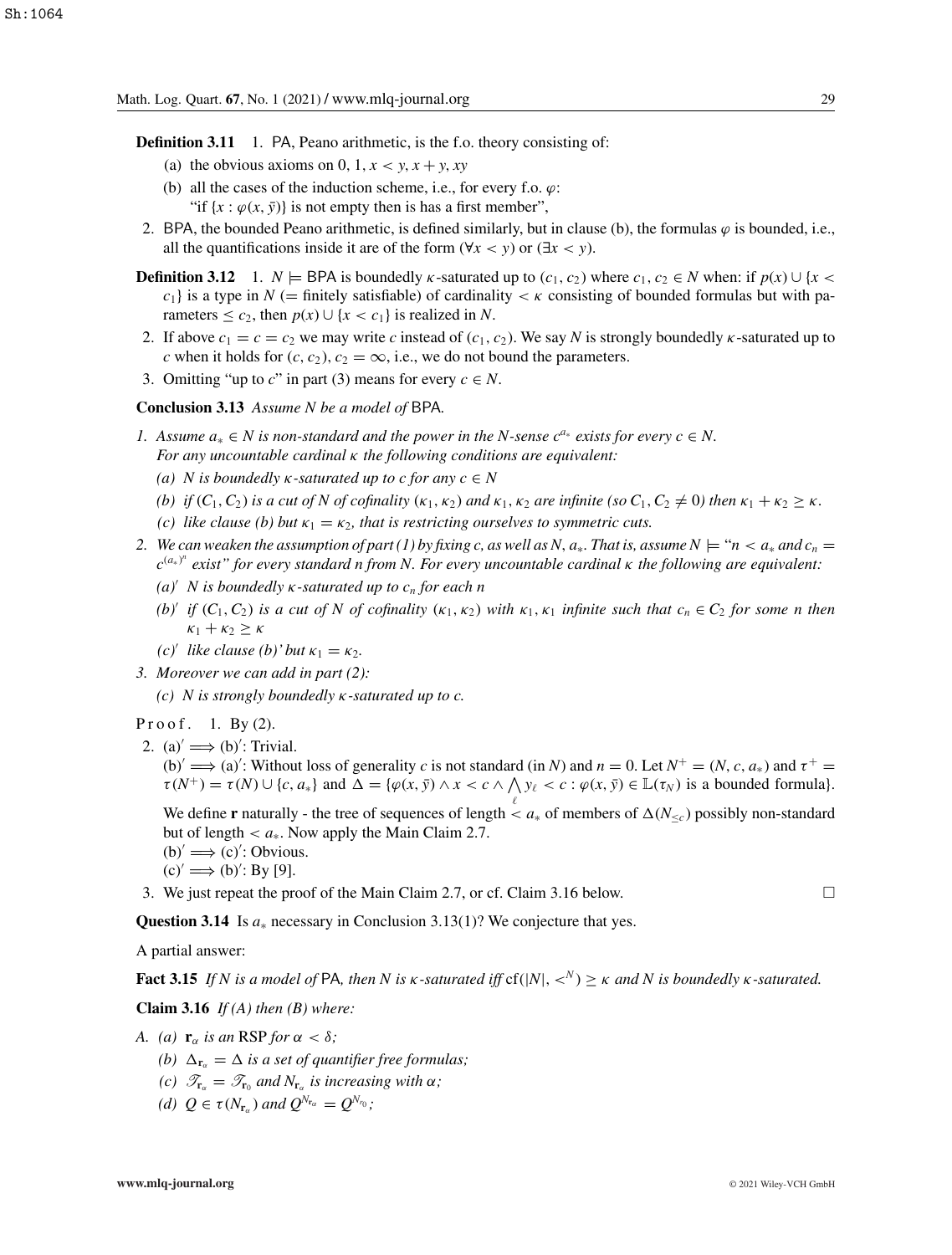$(e)$  if  $\varphi(x, \bar{y}) \in \Delta_{\mathbf{r}_\alpha}$  and  $\bar{b} \in {}^{\ell g(\bar{y})}(N_{\mathbf{r}_\alpha})$  then  $\varphi(N_{\mathbf{r}_\alpha}, \bar{b}) \subseteq Q^{N_{\mathbf{r}_\alpha}}$ ; *(f)*  $\kappa = \min\{\mathfrak{p}_{\alpha}(\mathscr{T}_{\mathbf{r}_0}), \mathfrak{t}(\mathscr{T}_{\mathbf{r}_0})\};$ *B.* the model  $\cup \{N_{\mathbf{r}_{\alpha}} : \alpha < \delta\}$  is  $(\kappa, 1, \Delta)$ -saturated.

P r o o f . As in the Main Claim 2.7.

# **4 Criterion for atomic saturation of reduced powers**

Malliaris and Shelah [9] have dealt with such problems for ultrafilters (on sets). The main case here is  $\vartheta = \aleph_0$ .

**Definition 4.1** Assume *D* is a filter on the complete Boolean algebra  $\mathcal{B}, T$  an  $\mathbb{L}_{\vartheta,\vartheta}(\tau)$ -theory,  $\Delta \subseteq \mathbb{L}(\tau)$ and  $\mu \ge |\Delta|$ . We say *D* is a  $(\mu, \vartheta, \varepsilon!, \Delta, T)$ -moral filter on  $\mathfrak{B}$  (writing  $\varepsilon$  instead  $\varepsilon$ ! means for every  $\varepsilon' < 1 + \varepsilon$ ; if  $\mathfrak{B} = \mathscr{P}(\lambda)$  we may say good instead of moral): when for every  $D-(\mu, \vartheta, \varepsilon!, \Delta, T)$ -problem there is a  $D-(\mu, \vartheta)$ solution where:

- (a)  $\bar{a}$  is a *D*-( $\mu$ ,  $\vartheta$ ,  $\varepsilon$ !,  $\Delta$ , *T*)-(moral)-problem when:
	- $(\alpha) \ \bar{\mathbf{a}} = \langle \mathbf{a}_u : u \in [\mu]^{<\vartheta} \rangle;$
	- ( $\beta$ )  $\mathbf{a}_u \in D$  (hence  $\in \mathfrak{B}^+$ );
	- (*γ*) **a** is  $\subseteq$ -decreasing, that is  $u \subseteq v \in [\mu]^{<\vartheta} \Longrightarrow \mathbf{a}_v \leq \mathbf{a}_u$  and  $\mathbf{a}_{\varnothing} = 1_{\mathfrak{B}};$
	- (δ) for some sequence  $\langle \varphi_\alpha(\bar{x}_{[\varepsilon]}, \bar{y}_\alpha) : \alpha < \mu \rangle$  of formulas from  $\Delta$  for every  $\mathbf{a} \in \mathfrak{B}^+$  and  $u \subseteq \mu$  of cardinality  $< \vartheta$  we can find  $M \models T$  and  $\bar{b}_{\alpha} \in {}^{\ell g(\bar{y}_{\alpha})}M$  for  $\alpha \in u$  such that:

$$
(*) \quad \text{for every } v \subseteq u \text{ we have } \mathbf{a} \le \mathbf{a}_v \Longrightarrow M \models \text{``}(\exists \bar{x}_{[\varepsilon]}) \bigwedge_{\alpha \in v} \varphi_\alpha(\bar{x}_{[\varepsilon]}, \bar{b}_\alpha)\text{''} \text{ and}
$$
\n
$$
\mathbf{a} \le 1 - \mathbf{a}_v \Longrightarrow M \models \text{``} \neg(\exists \bar{x}_{[\varepsilon]}) \bigwedge_{\alpha \in v} \varphi_\alpha(\bar{x}_{[\varepsilon]}, \bar{b}_\alpha)\text{''};
$$

- (b)  $\bar{\mathbf{b}}$  is a *D*-( $\mu$ ,  $\vartheta$ )-(moral)-solution of the *D*-( $\mu$ ,  $\vartheta$ ,  $\varepsilon$ !,  $\Delta$ , *T*)-(moral)-problem  $\bar{\mathbf{a}}$  when
	- $(\alpha) \ \bar{\mathbf{b}} = \langle \mathbf{b}_u : u \in [\mu]^{<\vartheta} \rangle;$
	- ( $\beta$ ) **b**<sub>*u*</sub>  $\in$  *D* and **b**<sub> $\emptyset$ </sub> = 1<sub>B</sub>;
	- $(\gamma)$  **b**<sub>*u*</sub>  $\leq$  **a**<sub>*u*</sub>;

(δ) **b** is multiplicative, i.e.,  $\bar{\mathbf{b}}_u = \bigcap {\mathbf{b}}_{\{\alpha\}} : \alpha \in u$  and  $\mathbf{b}_{\emptyset} = 1_{\mathfrak{B}}$ .

**Remark 4.2** 1. The  $\vartheta$  here means "a type is  $( $\vartheta$ )$ -satisfiable".

2. The use of " $\varepsilon$ !" is to conform with Definition 1.11.

Recall (from Definition 1.11)

**Definition 4.3** Let  $\tau$  be a vocabulary and  $\Delta \subseteq {\varphi \in \mathbb{L}(\tau) : \varphi = \varphi(\bar{x}, \bar{y})}$  but  $\varphi(\bar{x}, \bar{y}) \in \Delta$  means we can add to  $\bar{x}$  dummy variables. Let  $\lambda > \vartheta$  (dull otherwise).

A  $\tau$ -model *M* is  $(\lambda, \vartheta, \varepsilon!, \Delta)$  -saturated when: if  $p \subseteq {\varphi(\bar{x}_{[\varepsilon]}, \bar{a}) : \varphi(\bar{x}_{[\varepsilon]}, \bar{y}) \in \Delta, \bar{a} \in {^{l_g(\bar{y})}}M}$  has cardinality  $< \lambda$  and is ( $< \vartheta$ ) satisfiable in *M*, then *p* is realized in *M*.

- **Claim 4.4** *1. For a* ( $\mu$ ,  $\vartheta$ )*-regular*  $\vartheta$ *-complete ultrafilter D on a set I and*  $\vartheta$ *-saturated or just* ( $\vartheta$ ,  $\aleph_0$ ,  $\varepsilon$ !,  $\triangle$ )*saturated model M, a cardinal*  $\mu$  *and*  $\Delta = \mathbb{L}_{\vartheta, \vartheta}(\tau_M)$ , the following conditions are equivalent:
	- (a) D is  $(\mu, \vartheta, \varepsilon!, \Delta, T)$ *-moral ultrafilter on the Boolean algebra*  $\mathscr{P}(I)$ *;*
	- *(b)* if  $M \in \text{Mod}_T$ , then  $M^I/D$  is  $(\mu, \vartheta, \varepsilon!, \Delta)$ -saturated.
- *2. Similarly for D a ultrafilter on a* (< ϑ)*-distributive (cf. Definition 1.12(8)) complete Boolean algebra* B*.*

P r o o f. Similar to Claim 4.5, it actually follows from it because as D is an ultrafilter, we can start with  $M \models T$ , expand it to  $M^+$  by adding a predicate to any definable relation and apply Claim 4.5 to  $T^+ = \text{Th}(M^+)$ .

**Claim 4.5** *1. If* (*A*)*, then* (*B*)  $\iff$  (*C*) *where: A.* (a)  $\mathfrak{B} = \mathscr{P}(I)$ ;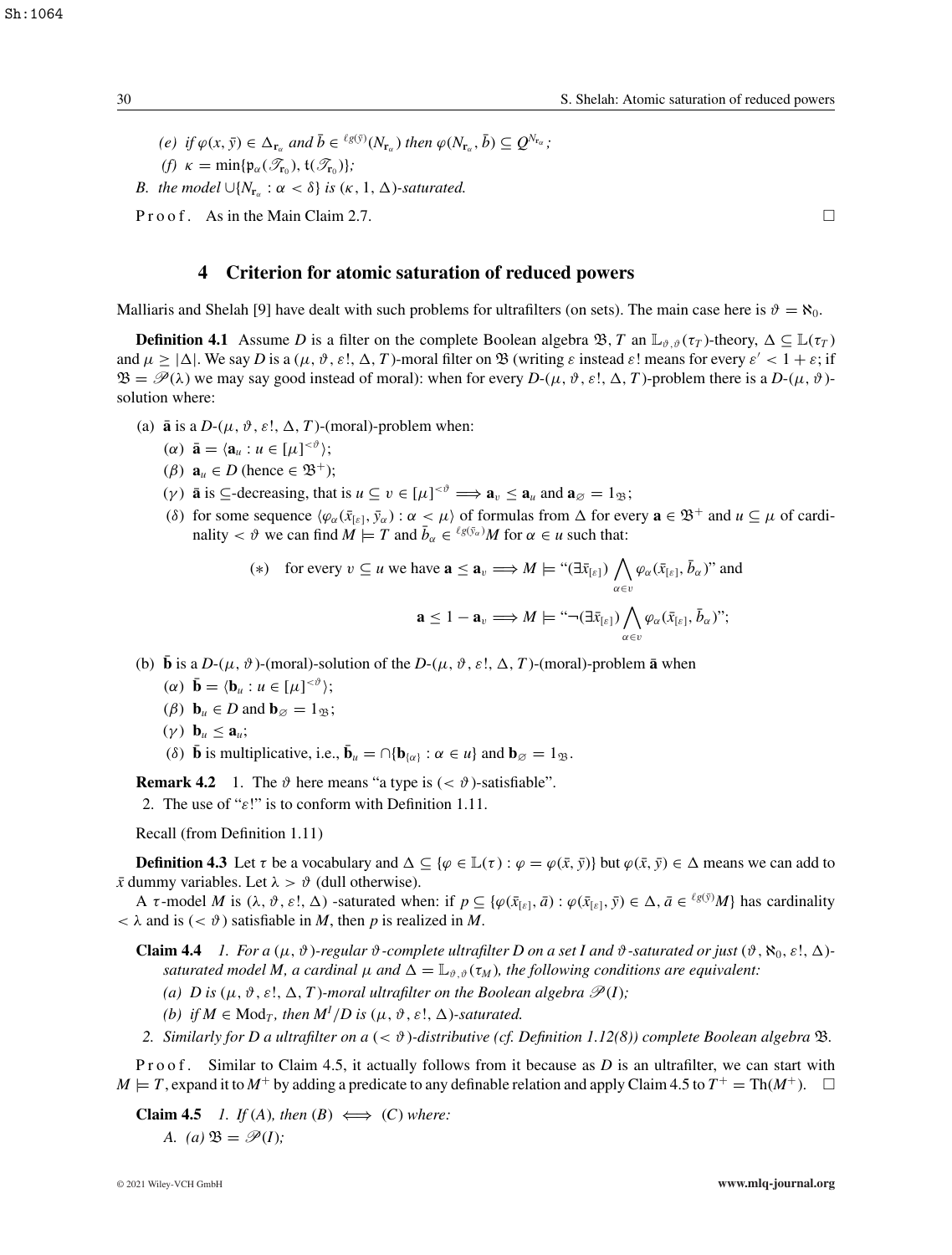*(b) D* is a  $\vartheta$ -complete  $(\mu, \vartheta)$ -regular filter on  $\mathfrak{B}$ ;

- *(c)*  $\vartheta > \varepsilon$  *or just*  $\mu^+ > \varepsilon$ ;
- *(d) T* is an  $\mathbb{L}_{\vartheta, \vartheta}(\tau)$ -theory;
- *(e)*  $\Delta$  *is a set of conjunctions of*  $<$   $\vartheta$  *atomic formulas from*  $\mathbb{L}_{\vartheta, \vartheta}(\tau)$ *;*
- *B. D* is a  $(\mu, \vartheta, \varepsilon!, \Delta, T)$ *-moral filter on*  $\mathfrak{B}$ *;*
- *C. if*  $M_s$  *is a model of*  $T$  *for*  $s \in I$  *then*  $\prod M_s/D$  *is*  $(\mu^+, \vartheta, \varepsilon!, \Delta)$ *-saturated. s*∈*I*
- 2. If  $(A')$ , then  $(B') \iff (C')$  where
	- *A (a)*  $\mathfrak{B}$  *is a* ( $\lt$   $\vartheta$ )-distributive (cf. Definition 1.12(8)) complete Boolean algebra; *(b)-(e) as above (on regularity cf. Definition 1.13);*  $(d)^+$  *T* is a complete  $\mathbb{L}_{\vartheta,\vartheta}(\tau)$ -theory;
	- *B . as* (*B*) *above;*
	- *C*'. (a) if *M* is a model of *T*, then  $M^{\mathfrak{B}}/D$  is  $(\mu^+, \vartheta, \varepsilon!, \Delta)$ -saturated; *(b)* if *I* is a maximal antichain of B and  $\overline{M} = (M_b : b \in \mathcal{I})$  is a sequence of  $\tau$ -models, then  $\overline{M}^{\mathfrak{B}}/D$ *is*  $(\mu^+, \vartheta, \varepsilon!, \Delta)$ -saturated.

Proof. 1. Proving  $(B) \Longrightarrow (C)$ : Let  $N = \prod$  $\prod_{s \in I} M_s/D$  let  $\bar{x} = \bar{x}_{[\varepsilon]}, \varphi_\alpha = \varphi_\alpha(\bar{x}, \bar{y}_\alpha)$  and assume that  $p(\bar{x}) = {\varphi_\alpha(\bar{x}, \bar{b}_\alpha) : \alpha < \alpha_*}$  is (<  $\vartheta$ )-satisfiable in *N* and  $|\alpha_*| \leq \mu$ , so without loss of generality  $\alpha_* = \mu$ ; without loss of generality let  $\varphi_{\alpha} = \varphi_{\alpha}(\bar{x}, \bar{y}_{[\xi_{\alpha}]})$  so  $\bar{b}_{\alpha} \in {}^{\xi_{\alpha}}(\prod M_{s})$ .

Let  $\bar{b}_{\alpha} = \langle f_{\alpha,\xi}/D : \xi < \xi_{\alpha} \rangle$  where  $f_{\alpha,\xi} \in \prod_{s \in I} M_s$  and for  $s \in I$  let  $\bar{b}_{\alpha,s} = \langle f_{\alpha,\xi}(s) : \xi < \xi_{\alpha} \rangle$ ; now for  $u \in [\mu]^{< \vartheta}$ 

we let

$$
(*)_0 \mathbf{a}_{u} := \{s \in I : M_s \models (\exists \bar{x}) \bigwedge_{\alpha \in u} \varphi(\bar{x}, \bar{b}_{\alpha, s})\}.
$$

Now

 $(*)_1$   $\bar{\mathbf{a}} = \langle \mathbf{a}_u : u \in [\mu]^{<\vartheta} \rangle$  is a  $D-(\mu, \vartheta, \varepsilon!, \Delta, T)$ -problem.

[Why? We should check Definition 4.1, clause (a): now (a)( $\alpha$ ) is trivial; also  $\mathbf{a}_u \subseteq I$  holds by the choice of **a**<sub>α</sub>. Toward clause (a)( $\beta$ ) fix a set  $u \in [\mu]^{<\vartheta}$ ; some  $\bar{c} \in {}^{\varepsilon}N$  realizes the type  $p_u(\bar{x}_{\lbrack \varepsilon \rbrack}) = {\varphi_\alpha(\bar{x}, \bar{b}_\alpha) : \alpha \in u}$  in N because  $p(\bar{x})$  is  $( $\vartheta$ )$ -satisfiable in *N*, cf. Definition 4.3, so let  $\bar{c} = \langle g_{\zeta}/D : \zeta < \varepsilon \rangle$  for some  $g_{\zeta} \in \prod M_s$  for  $\zeta < \varepsilon$ 

and let  $\bar{c}_s = \langle g_{\zeta}(s) : \zeta < \varepsilon \rangle \in {^s(M_s)}$ . So  $\mathbf{a}'_{\{\alpha\}} = \{s \in I : M \models \varphi_\alpha[\bar{c}_s, \bar{b}_s]\}\$  belong to D because  $N \models \varphi_\alpha[\bar{c}, \bar{b}_\alpha]$  by the definition of *N* if  $\varphi_{\alpha}$  is atomic, but recalling *D* is  $\vartheta$ -complete also for our  $\varphi_{\alpha}$ , remembering clause (A)(e) of Claim 4.5(1). As *D* is  $\vartheta$ -complete clearly,  $\mathbf{a}'_u = \bigcap \{\mathbf{a}'_{\{\alpha\}} : \alpha \in u\}$  belongs to *D* and by our choices,  $\mathbf{a}'_u \leq_{\mathfrak{B}} \mathbf{a}_u$ , hence  $a_u \in D$  so subclause (a)( $\beta$ ) of Definition 4.1 holds indeed.

By the choice of  $\mathbf{a}_u$ ,  $\bar{\mathbf{a}}$  is  $\subseteq$ -decreasing so subclause (a)( $\gamma$ ) of Definition 4.1 holds.

Lastly, subclause (a)( $\delta$ ) of Definition 4.1 holds by the definition of  $\mathbf{a}_u$ 's recalling  $p(\bar{x})$  is ( $\lt \vartheta$ )-satisfiable (and  $\varnothing \notin D$ .]

 $(*)_2$  there is **b**, a *D*-( $\mu$ ,  $\vartheta$ )-solution of **a** in  $\mathfrak{B}$ .

[Why? Because we are presently assuming clause (B) of Claim 4.5 which says that *D* is ( $\mu$ ,  $\vartheta$ ,  $\varepsilon$ !,  $\Delta$ , *T*)-good, cf. Definition 4.1.]

(\*)<sub>3</sub> without loss of generality  $s \in I \Longrightarrow \{\alpha < \mu : s \in \mathbf{b}_{\{\alpha\}}\}$  has cardinality  $< \vartheta$ .

[Why? As *D* is  $(\mu, \vartheta)$ -regular.]

Next for  $s \in I$  let  $u_s = \{\alpha < \mu : s \in \mathbf{b}_{\{\alpha\}}\}$  but **b** is multiplicative (cf. Definition 4.1(b)( $\delta$ )) so  $\mathbf{b}_{u_s} = \bigcap \{\mathbf{b}_{\{\alpha\}} : \alpha \in \mathbb{C}\}$  $u_s$ } =  $\cap$ {**b**<sub>α</sub>: the ordinal  $\alpha$  satisfies  $s \in$  **b**<sub>*us*}</sub> hence  $s \in$  **b**<sub>*u<sub>s</sub>*</sub> hence (cf. Definition 4.1(b) recalling that  $|u_\alpha| < \vartheta$  by  $(*)_2$ ) we have  $s \in \mathbf{a}_{u_s}$  hence (by the choice of  $\mathbf{a}_{u_s}$ ) there is  $\bar{a}_s \in {^{\varepsilon}(M_s)}$  realizing  $\{\varphi(\bar{x}_{[\varepsilon]}, \langle f_{\alpha,\varepsilon_{\varepsilon}}(s) : \zeta \langle \varepsilon \rangle) : \alpha \in u_s\}$ .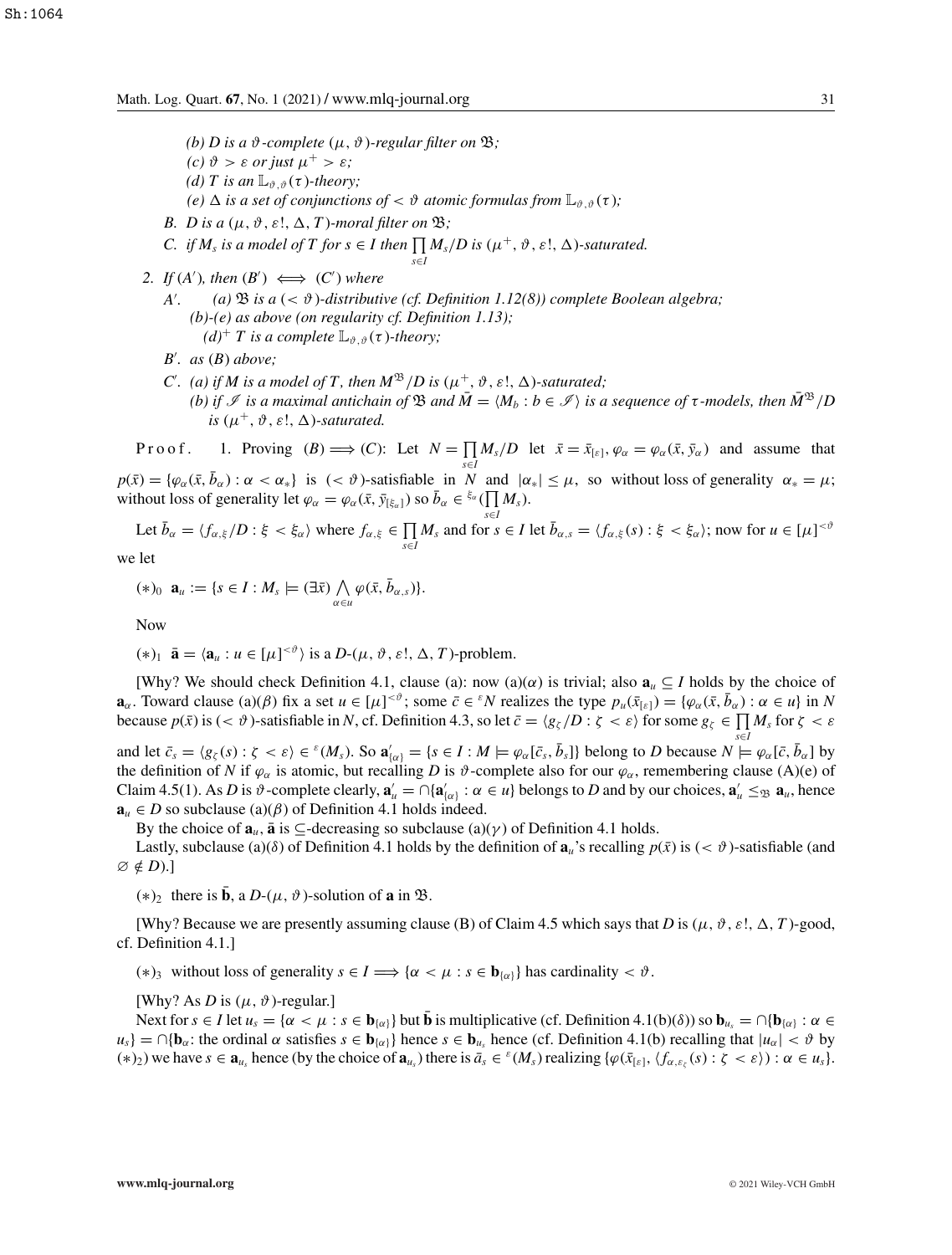Sh:1064

Let  $\bar{a}_s = \langle a_{s,\zeta} : \zeta < \varepsilon \rangle$ . Now for  $\zeta < \varepsilon = \ell g(\bar{x})$  let  $g_{\zeta} \in \prod M_s$  be defined by  $g_{\zeta}(s) = a_{s,\zeta} \in M_s$  and let  $\bar{a} =$  $\langle g_{\zeta}/D : \zeta < \varepsilon \rangle$  noting  $g_{\zeta}/D \in \prod M_s/D = N$ . Hence for every  $\alpha < \mu$ ,  $\{s \in I : M_s \models \varphi_\alpha(\langle g_{\zeta}(s) : \zeta < \varepsilon \rangle, \bar{b}_{\alpha, s})\} \supseteq$ *s*∈*I*

 $\mathbf{b}_{\{\alpha\}} \in D$  so  $N \models \varphi[\bar{a}, \bar{b}_{\alpha}].$ 

Hence  $\bar{a}$  realizes  $p(\bar{x})$  in *N* as promised.

Proving  $(C) \Longrightarrow (B)$ : To prove clause (B), let **a** be a  $D-(\mu, \vartheta, \varepsilon!, \Delta, T)$ -problem and let  $\bar{\varphi} = \langle \varphi_{\alpha}(\bar{x}_{[\varepsilon]}, \bar{y}_{\alpha}) :$  $\alpha < \mu$ ) be a sequence of formulas from  $\Delta$  as in clause (a)( $\delta$ ) of Definition 4.1.

As *D* is  $(\lambda, \vartheta)$ -regular, we can choose  $\bar{w} = \langle w_s : s \in I \rangle$  a sequence of subsets of  $\mu$  each of cardinality  $\langle \vartheta \rangle$ such that  $\alpha < \mu \Longrightarrow \{s \in I : \alpha \in w_s\} \in D$ . For  $u \in [\mu]^{<\vartheta}$  let  $\mathbf{c}_u = \{s \in I : u \subseteq w_s\}$ , so clearly  $\mathbf{c}_u \in D$  and  $\langle \mathbf{c}_u : u \in W_s\}$  $u \in [\lambda]^{<\vartheta}$  is multiplicative.

For each  $s \in I$  applying Definition 4.1(a)( $\delta$ ) to  $\mathbf{a} = \{s\}$  and  $u = w_s$  we can find a model  $M_s$  of *T* and  $\bar{b}_{s,q} \in I$  $\ell g(\bar{y}_\ell)(M_s)$  for  $\alpha \in w_s$  satisfying (\*) there.

Now choose  $\bar{b}_{s,\alpha}$  also for  $s \in I$ ,  $\alpha \in \mu \setminus w_s$ , as any sequence of members of  $M_s$  of length  $\ell g(\bar{y}_\alpha)$ . Now for every  $\alpha < \mu$  and  $j < \ell g(\bar{y}_\alpha)$  we define  $g_{\alpha,j} \in \prod M_s$  by  $g_{\alpha,j}(s) = (\bar{b}_{s,\alpha})_j$ .

*s*∈*I* Hence  $g_{\alpha,\zeta}/D \in \prod_{s \in I} M_s/D = N$  and  $\bar{b}_{\alpha} = \langle g_{\alpha,\zeta}/D : \zeta \langle \log(\bar{y}_{\alpha}) \rangle \in {^{\ell g(\bar{y}_{\alpha})}}N$  and consider the set  $p = {\varphi_{\alpha}(\bar{x}, \bar{b}_{\alpha}) : \Delta}$ 

 $\alpha < \mu$ . Is p a (<  $\vartheta$ )-satisfiable type in N? We shall prove that Yes, so let  $u \in [\mu]^{< \vartheta}$ , then recall  $c_u = \{s \in I : u \subseteq u\}$  $W_s$ }  $\in$  *D* and  $s \in \mathbf{c}_u \cap \mathbf{a}_u \Longrightarrow \{\varphi_\alpha(\bar{x}_{[\varepsilon]}, \bar{b}_{s,\alpha}) : \alpha \in u\}$  is realized in  $M_s$ , [why? by the choice of  $\langle \bar{b}_{s,\alpha} : \alpha \in w_s \rangle$ .]

So let the type  $\{\varphi_\alpha(\bar{x}_{[\varepsilon]}, \bar{b}_{s,\alpha}) : \alpha \in w_s\}$  be realized  $\bar{a}_s = \langle a_{s,\zeta} : \zeta \langle \varepsilon \rangle$ ; for  $s \in I$  and let  $f_{\alpha,\zeta} \in \prod M_s$  be  $f_{\alpha,\zeta}(s) = a_{s,j}$ . Easily  $\langle f_{\alpha,j}/D : \zeta < \varepsilon \rangle$  realizes  $\{\varphi_\alpha(\bar{x}_{[\varepsilon]}) : \alpha \in u\}$  because  $\mathbf{a}_u \cap \mathbf{c}_u \in D$ . Hence  $p(\bar{x}_{[\varepsilon]})$  is  $(< \vartheta)$ satisfiable indeed.

Next, we apply clause (C) we are assuming hence  $p(\bar{x}_{[s]})$  is realized in *N*. So let  $\bar{a} = \langle a_{\zeta} : \zeta < \varepsilon \rangle \in {}^{\varepsilon}N$  realize *p* and let  $a_{\zeta} = h_{\zeta}/D$  where  $h_{\zeta} \in \prod M_s$  and lastly let

$$
\mathbf{b}_u = \{s \in I : M_s \models \varphi_\alpha[\langle h_\zeta(s) : \zeta < \varepsilon \rangle, \bar{b}_{s,\alpha}] \text{ for every } \alpha \in \text{uand } s \in \mathbf{c}_u\}.
$$

Now check that  $\langle \mathbf{b}_u : u \in [\lambda]^{<\vartheta} \rangle$  is as required, recalling  $\langle \mathbf{c}_u : u \in [\lambda]^{<\vartheta} \rangle$  is multiplicative. So the desired conclusion of Definition 4.1(B) holds indeed so we are done proving  $(C) \Longrightarrow (B)$ .

2. Similarly; e.g., for clause (a) let  $p(\bar{x})$  be as there but

 $f_{\alpha,\xi} \in M^{\mathfrak{B}}$  is supported by the maximal antichain  $\langle \mathbf{c}_{\alpha,\xi,i} : i \langle \alpha, \xi \rangle$ 

*s*∈*I*

 $(*)_0$  **a**<sub>*u*</sub> = sup{**c**: we have  $\alpha \in u \wedge \xi < \xi_\alpha \implies (\exists \mathbf{d})(\mathbf{d} \in \text{dom}(f_{\alpha,\xi}) \wedge \mathbf{c} \leq \mathbf{d})$  and  $M \models$  $(\exists \bar{x}_{[\varepsilon]}) \bigwedge_{\alpha \in u} \varphi(\bar{x}_{[\varepsilon]}, \langle f_{\alpha,\xi}(\mathbf{c}) : \xi \langle \xi_{\alpha} \rangle) \};$ 

 $(*)_1$   $\bar{\mathbf{a}} = \langle \mathbf{a}_u : u \in [\mu]^{<\vartheta} \rangle$  is a  $D-(\mu, \vartheta, \varepsilon!, \Delta, T)$ -problem.

[Why? As there.]

(\*)<sub>2</sub> let **b** be a *D*-( $\mu$ ,  $\vartheta$ )-solution.

[Why does  $\bar{\mathbf{b}}$  exist? By  $(B)'$  recalling Definition 4.1.]

Also the rest is as above.  $\Box$ 

**Remark 4.6** If  $\mathscr{S} \subseteq [\mu]^{<\vartheta}$  is cofinal,  $u \in [\mu]^{<\vartheta} \Longrightarrow |\mathscr{P}(u) \cap \mathscr{S}| < \vartheta_1$  we may consistently replace  $[\mu]^{<\vartheta}$ by  $\mathscr S$  and  $2^{\vartheta_1}$  by  $\vartheta_1$ .

- **Definition 4.7** 1. A filter *D* on a complete Boolean algebra  $\mathfrak{B}$  is  $(\mu, \vartheta)$ -excellent when: if  $\bar{\mathbf{a}} = \langle \mathbf{a}_{\mu} : \mu \in \mathbb{R}$  $[\mu]^{<\vartheta}$  is a sequence of members of  $\mathfrak{B}$ , (yes! not necessarily from *D*), then we can find  $\bar{\mathbf{b}}$  which is a multiplicative refinement of  $\bar{a}$  for *D*, meaning:
	- (a)  $\mathbf{\bar{b}} = \langle \mathbf{b}_u : u \in [\mu]^{<\vartheta} \rangle;$
	- (b)  $\mathbf{b}_u \leq \mathbf{a}_u$  and  $\mathbf{b}_u = \mathbf{a}_u \mod D$ ;
	- (c) if  $\mathbf{a}_{u_1} \cap \mathbf{a}_{u_2} = \mathbf{a}_{u_1 \cap u_2} \mod D$ , then  $\mathbf{b}_{u_1} \cap \mathbf{b}_{u_2} = \mathbf{b}_{u_1 \cap u_2}$ .
- 2. For a Boolean algebra  $\mathfrak B$  and filter *D* on  $\mathfrak B$  we say  $\bar{\mathbf a}$  is a *D*-( $\mu$ ,  $\vartheta$ )-problem (or a  $D (\mu, \vartheta)$ -moral problem) when clauses (a)( $\alpha$ ), ( $\beta$ ), ( $\gamma$ ) of Definition 4.1 holds.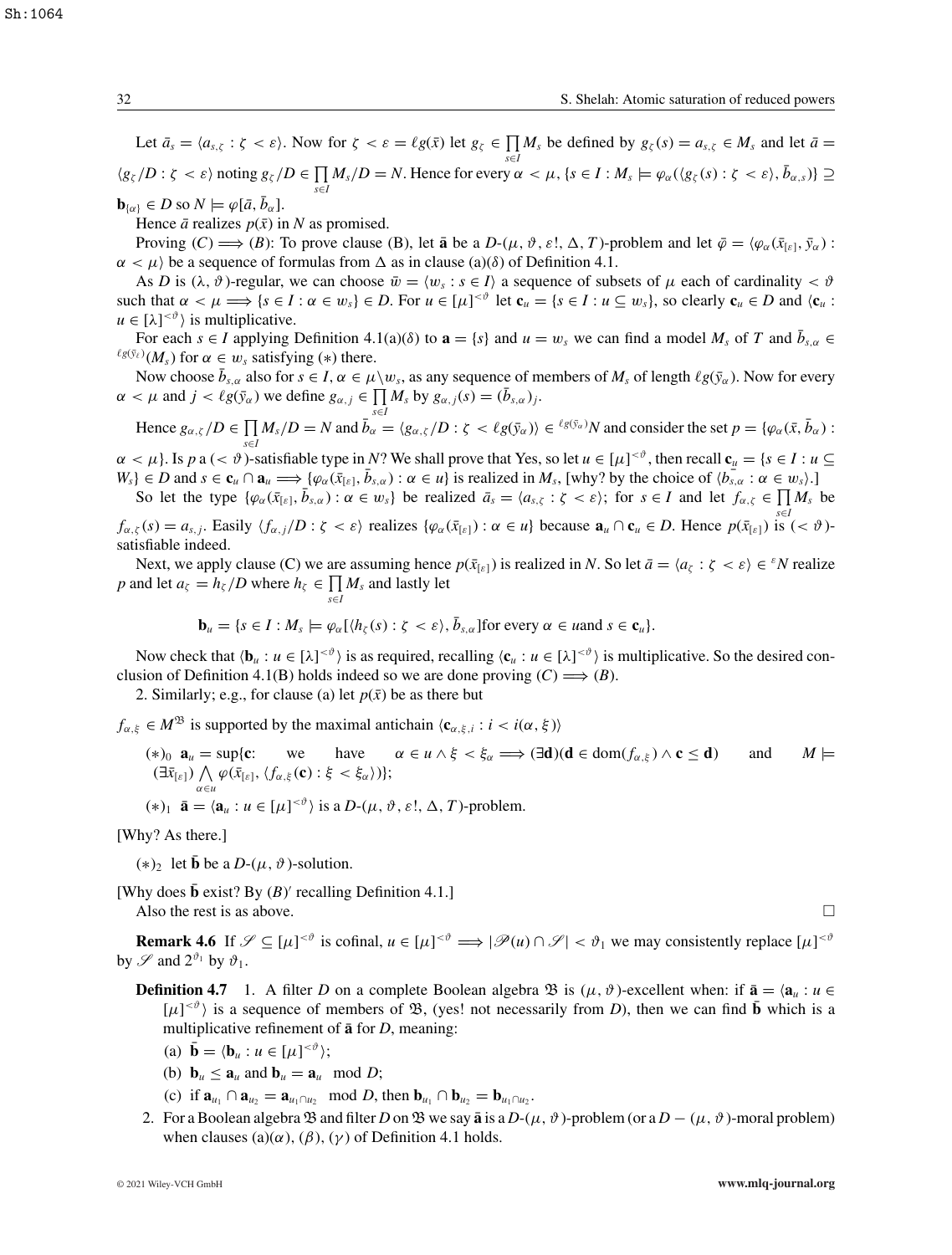3. A filter *D* on a complete Boolean algebra  $\mathfrak{B}$  is  $(\mu, \vartheta)$ -good when every  $D - (\mu, \vartheta)$ -problem has a  $D (\mu, \vartheta)$ -solution

**Claim 4.8** *1.* Assuming (\*) below, the filter D on I (i.e., on the Boolean algebra  $\mathcal{P}(I)$ ) is  $(\mu, \vartheta, \varepsilon!, \Delta, T)$ *moral iff the filter*  $D_1$  *on*  $\mathfrak{B}_1$  *is*  $(\mu, \vartheta, \varepsilon!, \Delta, T)$ *-moral where:* 

- (∗) *(a)* B<sup>1</sup> *is a complete Boolean algebra;*
	- *(b)* **j** *is a homomorphism from*  $\mathcal{P}(I)$  *<i>onto*  $\mathfrak{B}_1$ ;
	- *(c)*  $D_0 = \{A \subseteq I : \mathbf{j}(A) = 1_{\mathfrak{B}_1}\}$  *is a*  $(\mu, \vartheta)$ *-excellent filter on I;*
	- *(d)*  $D_1$  *is a filter on*  $\mathfrak{B}_1$ *;*
	- *(e)*  $D = {A ⊆ I : j(A) ∈ D₁}.$  *is a filter on I*
- 2. We can replace  $\mathcal{P}(I)$  by a complete Boolean algebra  $\mathfrak{B}_2$ .

P r o o f. 1. The "if" direction: We assume  $D_1$  is  $(\mu, \vartheta, \varepsilon, \Delta, T)$ -moral and should prove it for D. So let  $\bar{A} = \langle A_u : u \in [\mu]^{<\vartheta} \rangle$  be a *D*- $(\mu, \vartheta, \varepsilon!, \Delta, T)$ -problem and we should find a *D*- $(\mu, \vartheta)$ -solution  $\bar{B}$  of it.

Clearly  $\mathbf{a}_u := \mathbf{j}(A_u) \in \mathfrak{B}^+$  and  $\bar{\mathbf{a}} = \langle \mathbf{a}_u : u \in [\mu]^{<\vartheta} \rangle = \langle \mathbf{j}(A_u) : u \in [\mu]^{<\vartheta} \rangle$  is a  $D_1 - (\mu, \vartheta, \varepsilon!, \Delta, T)$ problem.

Hence by our present assumption  $(D_1 \text{ is } (\mu, \vartheta, \varepsilon!, \Delta, T)$ -moral) there is a  $D_1 - (\mu, \vartheta)$ -solution  $\bar{\mathbf{b}}$  of  $\bar{\mathbf{a}}$ , let  $\bar{\mathbf{b}} = \langle \mathbf{b}_u : u \in [\mu]^{<\vartheta} \rangle$  so in particular  $u \in [\mu]^{<\vartheta} \Longrightarrow \mathbf{b}_u \in D_1$ . For  $u \in [\mu]^{<\vartheta}$  choose  $B_u^1 \subseteq I$  such that  $\mathbf{j}(B_u^1) = \mathbf{b}_u$ , possible because **j** is a homomorphism from  $\mathscr{P}(I)$  onto  $\mathfrak{B}_1$ . So  $\bar{B}^1 = \langle B^1_u : u \in [\mu]^{<\vartheta} \rangle$  is a multiplicative modulo *D*<sub>0</sub>, i.e.,  $\langle B_u^1/D_0 : u \in [\mu]^{<\vartheta} \rangle$  is a multiplicative sequence of members of  $\mathcal{P}(I)/D_0$ .

Let  $B^2_u = B^1_u \cap A_u$ , let

i.  $B^1_u \subseteq A_u \mod D_0$ .

[Note that we have written  $B^1_u$  and not  $B^2_u$ . So why this statement holds? As  $\mathbf{j}(B^1_u) = \mathbf{b}_u \leq \mathbf{a}_u = \mathbf{j}(A_u)$ .]

- i.  $B_u^2 \subseteq B_u^1$  and  $B_u^2 \subseteq A_u$  mod  $D_0$ ;
- ii.  $B^2_u \in D$ ;
- iii.  $\langle B_u^2 : u \in [\mu]^{< \vartheta} \rangle$  is multiplicative modulo  $D_0$  (cf. Definition 4.7).

By Definition 4.7(1) applied to  $\langle B_u^2 : u \in [\mu]^{<\vartheta} \rangle$  recalling clause (c) of the assumption of the claim, we can find  $\bar{B} = \langle B_u : u \in [\mu]^{*\theta}* \rangle$  which is a multiplicative refinement of  $\bar{B}^2$  and is multiplicative, and  $B_u \in D$  because  $B_n = B_n^2$  modulo  $D_0 \subseteq D$  and  $B_u^2 \in D$ .

So we are done for the "if" direction.

The "only if" direction: So we are assuming *D* is a  $(\mu, \vartheta, \varepsilon!, \Delta, T)$ -good filter on *I* and we have to prove  $D_1$ is  $(\mu, \vartheta, \varepsilon!, \Delta, T)$ -moral.

So let  $\bar{a}$  be a  $D_1 - (\mu, \vartheta, \varepsilon!, \Delta, T)$ -moral problem (on  $\mathfrak{B}_1$ ), we have to find a solution. For  $u \in [\mu]^{< \vartheta}$  choose  $A_u^1 \subseteq I$  such that  $\mathbf{j}(A_u^1) = \mathbf{a}_u$ , so  $A_u^1 \in D$  (by clause (e)) and  $u \subseteq v \in [\mu]^{< \vartheta} \to A_u^1 \subseteq A_v^1$  modulo  $D_0$ . Now by Definition 4.7, i.e., clause (b) of the assumption of the claim there is  $\bar{A}^2 = \langle A_u^2 : u \in [\mu]^{<\vartheta} \rangle$  such that  $A_u^2 \subseteq A_u^1$ ,  $A_u^2 = A_u^1$ mod  $D_0$  hence  $A_u^2$  ∈ *D* and  $\bar{A}^2$  is ⊆-decreasing [Why? Because  $\bar{A}^1$  is ⊆-decreasing modulo  $D_0$  as **a** is decreasing hence  $\bar{A}^2$  is  $\subseteq$ -decreasing.]

As *D* is  $(\mu, \vartheta, \varepsilon!, \Delta, T)$ -good filter on *I* there is a *D*-multiplicative refinement  $\langle B_u^2 : u \in [u]^{<\vartheta} \rangle$  of  $\langle A_u^2 : u \in$  $[\mu]^{<\vartheta}$ . Let  $\mathbf{b}_u = \mathbf{j}(B_u^2)$ , now  $\langle \mathbf{b}_u : u \in [\mu]^{<\vartheta}$  is as required.

2. Similarly.  $\square$ 

**Claim 4.9** *Let D be a filter on I.*

- *1. D* is  $(\mu, \vartheta)$ -excellent implies *D* is  $(\mu, \vartheta)$ -good, *cf. Definition* 4.7(3).
- 2. *D* is  $(\mu, \vartheta)$ -good implies *D* is  $(\mu, \vartheta, \varepsilon, \Delta, T)$ -moral.
- P r o o f . 1. So let  $\bar{\mathbf{a}} = \langle \mathbf{a}_u : u \in [\mu]^{<\vartheta} \rangle$  be a *D*-problem and we should find a *D*-( $\mu$ ,  $\vartheta$ )-solution  $\bar{\mathbf{b}}$  below  $\bar{\mathbf{a}}$ . As *D* is ( $\mu$ ,  $\vartheta$ )-excellent we apply this to **a** and **b** as in Definition 4.7(2). Easily it is as required.

2. Just read the definitions: there are fewer problems.  $\Box$ 

**Remark 4.10** We may wonder, e.g., in Claim 4.5(1): can we remove the regularity demand on the filter *D* from clause (A) to clause (B)? The answer is yes for most *T*'s.

$$
\Box
$$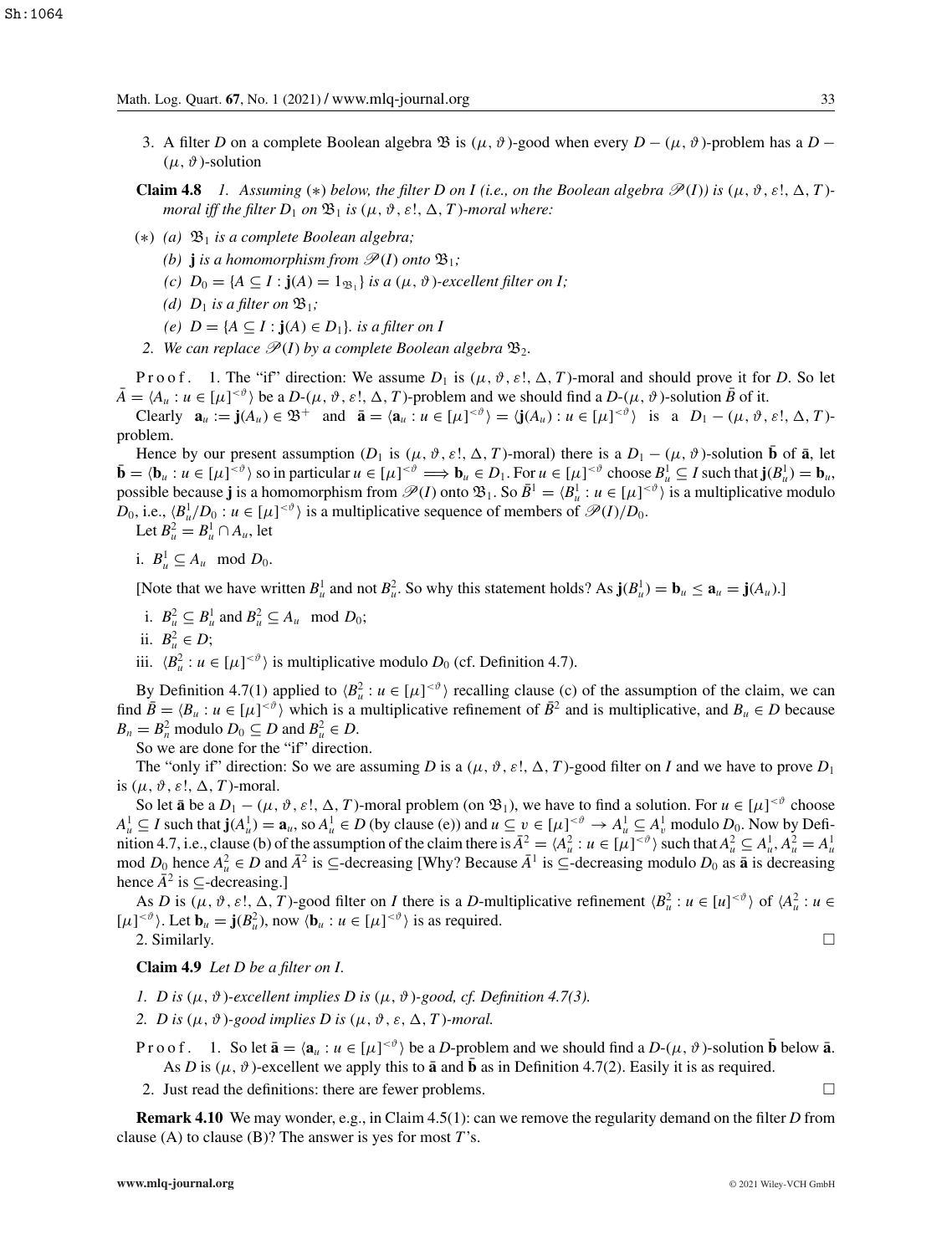**Claim 4.11** *The filter D is*  $(\mu, \vartheta)$ *-regular when:* 

- *A.* (a)  $\mathfrak{B} = \mathscr{P}(I)$ ;
	- *(b)*  $D$  is a  $\vartheta$ -complete ultrafilter on  $\mathfrak{B}$ ;
	- *(c)*  $\vartheta > \varepsilon$ *, is natural but not actually required*;
	- *(d)* T is a complete  $\mathbb{L}_{\vartheta,\vartheta}(\tau)$ -theory, e.g.,  $T = Th_{\mathbb{L}_{\vartheta,\vartheta}}(M)$ ,  $M$  a  $\vartheta$ -saturated model (note that  $T = T_0^{[\vartheta]}$  where  $T_0 = \text{Th}_{\mathbb{L}_{\aleph_0,\aleph_0}}(M)$ *, i.e., T is determined by*  $T_0$  *and*  $\vartheta$ *);*
- *B. T* has a model M and  $p = \{\varphi_\alpha(\bar{x}_{[\varepsilon]},\bar{b}_\alpha): \alpha < \mu\}, \varphi_\alpha(\bar{x}_{[\varepsilon]},\bar{y}_\alpha) \in \mathbb{L}_{\vartheta,\vartheta}, \bar{b}_\alpha \in {}^{\ell g(\bar{y}_\alpha)}M$  such that: for every  $q \subseteq$ *p*, *q* is realized in M iff  $|q| < \vartheta$ ;
- *C. if*  $M_s$  *is a model of*  $T$  *for*  $s \in I$ *, then*  $\prod M_s/D$  *is*  $(\mu^+, \vartheta, \varepsilon!, \Delta)$  *saturated.*

*s*

**Proof.** Should be clear.

# **5 A counter example**

In § 3 we generalize [22, Ch. VI, 2.6] to filters, using the class of relevant RSP's **r** being closed under reduced powers (being a Horn class; cf. Claim 3.2). Can we generalize the result of Malliaris and Shelah [9]? Here we give a counter-example.

For this we have to find

- (\*)<sub>1</sub> *D* a filter of  $\lambda$  such that the partial order  $N_1 = (\mathbb{Q}, \langle \rangle^{\lambda}/D)$  satisfies  $\mathfrak{p}^*(N_1) = \kappa_1 + \kappa_2 < \mu^+ \leq \mu^+$  $\mathfrak{p}_{sym}^*(N_1)$ ,  $\kappa_1 \neq \kappa_2$ ,  $(\kappa_1, \kappa_2) \in \mathcal{C}(N_1)$ , so in fact  $N_1$  has no  $(\vartheta_1, \vartheta_2)$ -cut when  $\vartheta_1 = \text{cf}(\vartheta_1) = \vartheta_2 \leq \mu$  and when  $\vartheta_\ell \geq \mu^+ \wedge \vartheta_{3-\ell} \in \{0, 1\};$
- (\*)<sub>2</sub> preferably:  $\lambda = \mu$ ;
- (∗)3 or at least for some dense linear order *M*<sup>0</sup> there is a complete Boolean algebra B and a filter *D* on B such that  $N_0 = M_0^{\mathfrak{B}} / D$  is as above.

We presently deal with the (main) case  $\vartheta = \aleph_0$  and carry this out. It seems reasonable that we can prove, e.g.,  $T_{\text{ceq}}$   $\phi_{\text{rp}}$  *T*<sub>ord</sub> but we have not arrived to it; cf. [18] on  $T_{\text{ceq}}$  and [23] on the closely related  $T_{\text{feq}}$ . Later we hope to say more. Clearly we can control the set of non-symmetric pre-cuts.

**Convention 5.1**  $T_{\text{ord}}$  is the first order theory of  $(\mathbb{Q}, \leq)$ ; cf. Definition 5.4(1)(d).

**Definition 5.2** Let  $\kappa$  be a regular cardinal.

- 1. Let  $K_{\kappa}^{\text{ba}}$  be the class of **m** such that:
	- (a)  $$
	- (b)  $\mathfrak{B}$  is a complete Boolean algebra satisfying the  $\kappa$ -c.c.;
	- (c)  $D$  is a filter on  $\mathfrak{B}$ .
- 2. Let  $\leq_{\kappa}^{\text{ba}}$  be the following two-place relation on  $K_{\kappa}^{\text{ba}}$  :  $\mathbf{m} \leq_{\kappa}^{\text{ba}} \mathbf{n}$  iff
	- (a) **m**, **n**  $\in K_{\kappa}^{\text{ba}}$ ;
	- (b)  $\mathfrak{B}_m \lessdot \mathfrak{B}_n;$

(c) 
$$
D_m = D_n \cap \mathfrak{B}_m
$$
.

- 3. Let  $S_k^{\text{ba}}$  be the class of  $\leq_k^{\text{ba}}$ -increasing continuous sequences **m** which means:
	- (a)  $\bar{\mathbf{m}} = \langle \mathbf{m}_{\alpha} : \alpha < \ell g(\bar{\mathbf{m}}) \rangle;$
	- (b)  $\mathbf{m}_{\alpha} \in K_{\kappa}^{\text{ba}};$
	- (c) if  $\alpha < \beta < \ell g(\mathbf{\bar{m}})$ , then  $\mathbf{m}_{\alpha} \leq_{\kappa}^{\beta} \mathbf{m}_{\beta}$ ;
	- (d) if  $\beta < \ell g(\mathbf{\bar{m}})$  is a limit ordinal, then:  $(\alpha) \mathfrak{B}_{m_0}$  is the completion of  $\cup {\mathfrak{B}_{m_0}} : \alpha < \beta$ ;  $(\beta)D_{\mathbf{m}_{\beta}}$  is generated (as a filter) by  $\cup \{D_{\mathbf{m}_{\alpha}} : \alpha < \beta\}.$

4. If  $\kappa = \aleph_1$  we may write  $K_{ba}^1$ ,  $\leq_{ba}^1$ ,  $S_{ba}^1$ , and if  $\kappa = \infty$  we may write  $K_{ba}^2$ ,  $\leq_{ba}^2$ ,  $S_{ba}^2$  or  $K_{\infty}^{ba}$ ,  $\leq_{\infty}^{ba}$ ,  $S_{\infty}^{ba}$ ,

5. We say **m** is of cardinality  $\lambda$  when  $\mathfrak{B}_{m}$  is of cardinality  $\lambda$ .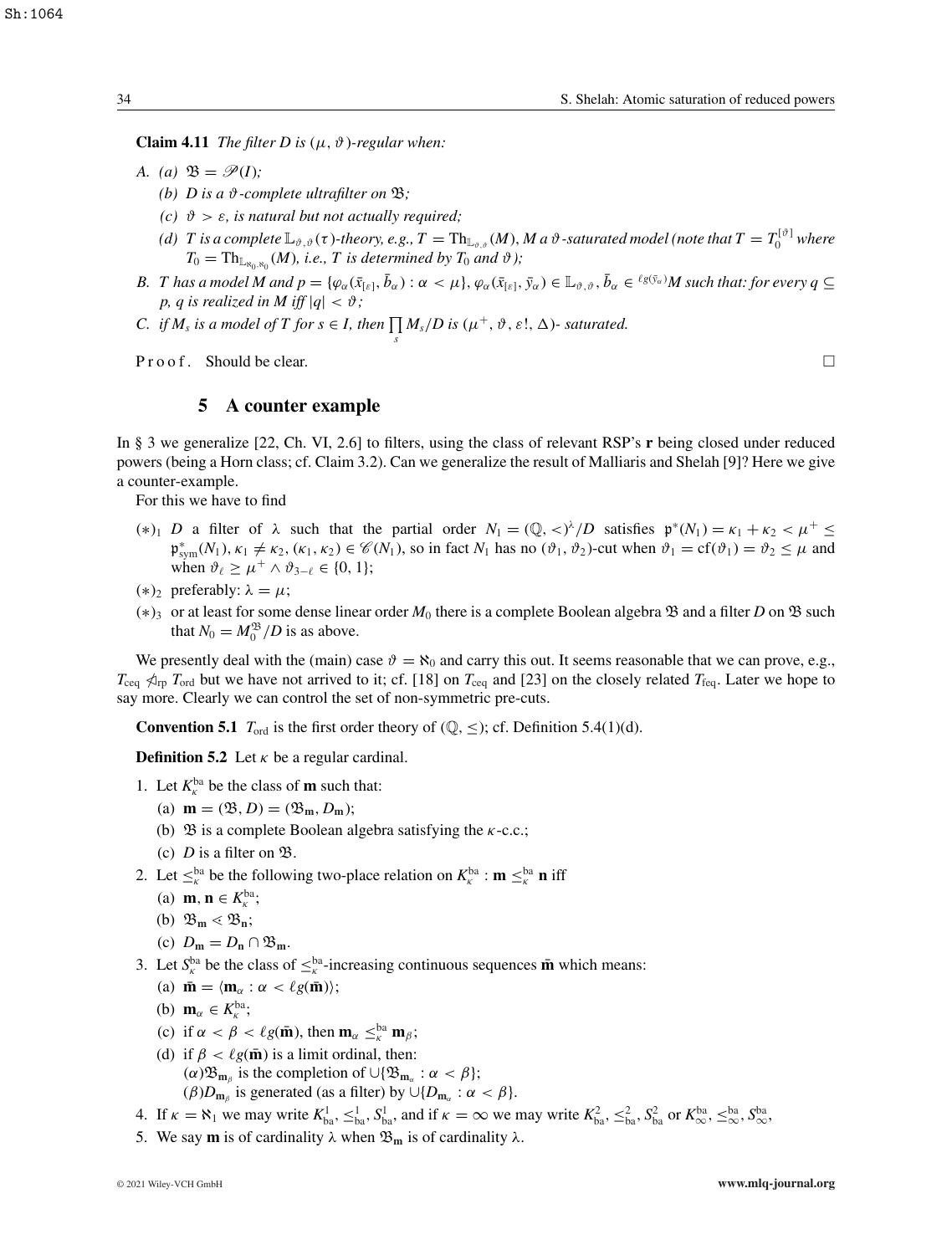**Claim 5.3** *1. For every*  $\lambda$  *there is*  $\mathbf{m} \in K_{\kappa}^{\text{ba}}$  *of cardinality*  $\lambda^{\leq \kappa}$ *.* 

- 2.  $\leq^{\text{ba}}_{\kappa}$  *is a partial order on*  $K_{\kappa}^{\text{ba}}$ *.*
- *3.* If  $\bar{m} = \langle m_{\alpha} : \alpha < \delta \rangle$  is a  $\leq_{\kappa}^{\text{ba}}$ -increasing continuous sequence, then for some  $m_{\delta}$ , the sequence  $\bar{m} \hat{m}_{\delta}$  is  $\leq_{\kappa}^{\text{ba}}$ *-increasing continuous.*

Proof.

- 1. E.g.,  $\mathfrak{B}_m$  is the completion of a free Boolean algebra generated by  $\lambda^{\leq \kappa}$  elements.
- 2. Easy.
- 3. If  $cf(\delta) \ge \kappa$ , then  $\mathfrak{B}_{m_\delta} = \bigcup \mathfrak{B}_{m_\alpha}$ , if  $cf(\delta) < \kappa$  it is the (pendantically *a*) completion of the union.  $D_{m_\delta}$  is the filter generated by  $\cup \{D_{m_{\alpha}} : \alpha < \delta\}$ . Classically *κ*-c.c. is preserved.

**Definition 5.4** Let  $\mathbf{m} \in K_{ba}^2$  and  $\kappa_1, \kappa_2$  are (infinite) regular cardinals.

- 1. We say  $\bar{a}$  is a  $T_{\text{ord}}-(\kappa_1, \kappa_2)$ -moral problem in **m** when:
	- (a) **m**  $\in K_{ba}^2$ , (actually already assumed).
	- (b)  $I = I(\kappa_1, \kappa_2)$  is the linear order  $I_1 + I_2$  where  $1.I_1 = I_1(\kappa_1) = (\{1\} \times \kappa_1),$  $2.I_2 = I_2(\kappa_2) = (\{2\} \times \kappa_2^*)$ ;
	- (c)  $\bar{\mathbf{a}} = \langle \mathbf{a}_{s,t} : s \prec_{I(\kappa_1,\kappa_2)} t \rangle$  is a sequence of members of  $D_m$ ;
	- (d) if  $u \subseteq I$  is finite,  $\mathbf{t} : u \times u \to \{0, 1\}$  and  $\bigcap \{\mathbf{a}_{s,t}^{if(t(s,t))} : s, t \in u\} > 0_m$ , then there is a function  $f : u \to$  ${0, \ldots, |u| - 1}$  such that: 1.if *s*, *t* ∈ *u*, then **t**(*s*, *t*) = 1 iff *f*(*s*) ≤ *f*(*t*);

(e) hence 
$$
s_1 <_I s_2 <_I s_2 \implies \mathbf{a}_{s_1, s_2} \cap \mathbf{a}_{s_2, s_3} \leq \mathbf{a}_{s_1, s_3}
$$
 and we stipulate  $\mathbf{a}_{s,s} = 1_{\mathfrak{B}_{\mathfrak{m}}}, \mathbf{a}_{t,s} = \mathbf{a}_{s,t}$  when  $s <_I t$ .

- 2. We say  $\overline{b}$  is a solution of  $\overline{a}$  in **m** where  $\overline{a}$  is as above when:
	- (a)  $\bar{\mathbf{b}} = \langle \mathbf{b}_s : s \in I \rangle$ ;
	- (b)  $\mathbf{b}_s \in D_m$ ;
	- (c) if  $s_1 \in I_1, s_2 \in I_2$ , then  $\mathbf{b}_{s_1} \cap \mathbf{b}_{s_2} \leq \mathbf{a}_{s_1, s_2}$ .

**Definition 5.5** 1. For  $\iota = 1, 2$  let  $S_i$  be the class of tuples  $\mathbf{s} = (I, D_0, \mathbf{j}, \mathcal{B}, D_1, D)$  such that:

(a) **j** is a homomorphism from  $\mathcal{P}(I)$  onto the complete Boolean algebra  $\mathfrak{B}$ ;

- (b)  $D_1$  is a filter on  $\mathfrak{B}$ ;
- (c)  $D_0 = \{A \subseteq I : j(A) = 1_{\mathfrak{B}}\}$  (or see § 4);
- (d)  $D = \{A \subseteq I : j(A) \in D_1\};$
- (e) the pair  $(\mathfrak{B}, D)$  belongs to  $K_{ba}^i$ ;
- 2. For  $\mathbf{s} \in \mathbf{S}$  let  $\mathbf{m}_s = (\mathfrak{B}_s, D_s)$ .
- 3. We say  $\mathbf{s} \in \mathbf{S}$  is ( $\mu$ ,  $\vartheta$ )-excellent (if  $\vartheta = \aleph_0$  may omit) when  $D_0$  is an excellent filter on *I*, cf. Definition 4.7(2).
- 4. We say  $\mathbf{s} \in \mathbf{S}$  is  $(\mu, \vartheta)$ -regular (if  $\vartheta = \aleph_0$  we may omit  $\vartheta$ ) when  $D_0$  is a  $(\mu, \vartheta)$ -regular filter.
- 5. Let  $\mathbf{S}_{\mu,\vartheta}^i$  be the class of  $(\mu, \vartheta)$ -excellent  $(\mu, \vartheta)$ -regular  $\mathbf{s} \in \mathbf{S}_i$ ; we may omit  $\vartheta$  if  $\vartheta = \aleph_0$ .
- 6. Let  $\mathbf{S}_{\mu,\vartheta,\kappa}$  be the class of  $\mathbf{s} \in \mathbf{S}^2_{\mu,\vartheta}$  such that  $\mathfrak{B}_s$  satisfies the  $\kappa$ -c.c.

**Claim 5.6** *1.* Assume  $\mathbf{m} = (\mathfrak{B}, D) \in K_{ba}$  and  $\kappa_1, \kappa_2$  are infinite and regular cardinals. Then for some  $M \in$  $Mod_{T_{\text{ord}}}$ ,  $M^{\mathfrak{B}}/D$  has a  $(\kappa_1, \kappa_2)$ *-pre-cut iff some*  $T_{\text{ord}}-(\kappa_1, \kappa_2)$ *-moral problem in* **m** has no solution.

- *2.* Let  $\mu \ge \aleph_0 = \vartheta$ . If  $s \in S_{\mu,\vartheta}$  so is  $\mu$ -excellent and  $\mu$ -regular and  $\kappa_1, \kappa_2 \ge \aleph_0$  are regular and  $\kappa_1 + \kappa_2 \le \mu$ , *then the following conditions are equivalent:*
	- *(a) for some linear order*  $M$ ,  $M^{I(s)}/D_s$  *has a* ( $\kappa_1$ ,  $\kappa_2$ )*-pre-cut;*
	- *(b) for every infinite linear order,*  $M^{I(s)}/D_s$  *has a* ( $\kappa_1$ ,  $\kappa_2$ )*-pre-cut;*
	- *(c) not every*  $T_{\text{ord}}$ -( $\kappa_1$ ,  $\kappa_2$ )*-moral problem in*  $\mathbf{m}_s$  *has a solution.*

P r o o f. As in in the proof of Claim 4.5(1), relying on Definition 5.4 instead of Definition 4.1; recalling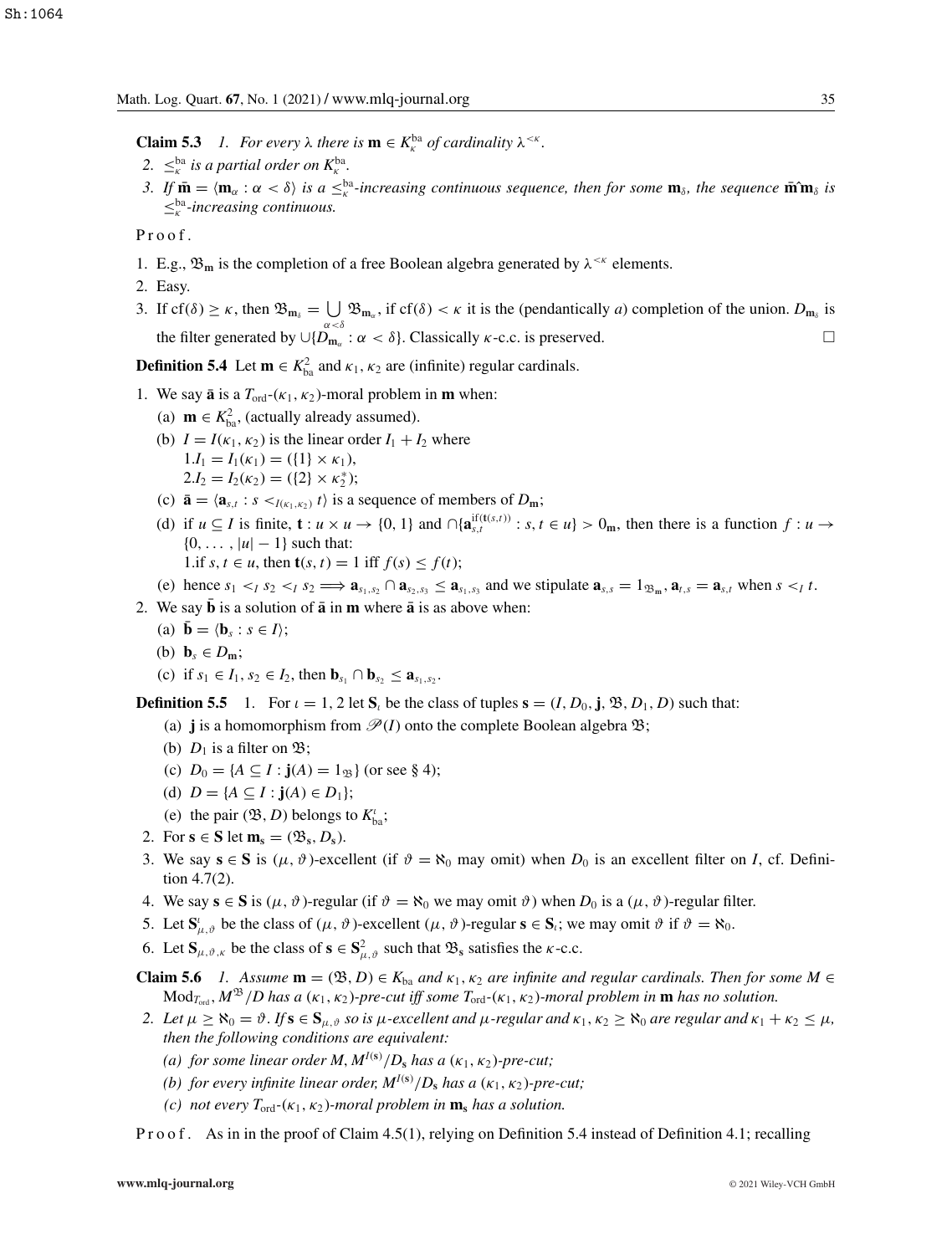$\exists$  if  $M_s^{\iota}$  for  $s \in I, \iota \in \{1, 2\}$  are  $\tau$ -models,  $|\tau| \leq \mu$ , *D* a  $\mu$ -regular filter on *I* and  $M_s^1, M_s^2$  are elementarily equivalent, then  $N_1 = \prod M_s^1/D$ ,  $N_2 = \prod M_s^2/D$  are  $\mathbb{L}_{\mu^+, \mu^+}$ -equivalent (and more, cf. Kennedy and Shelah *s*∈*I s*∈*I* [4], [5] and Kennedy, Shelah, and Väänänen [6] on the subject).

**Observation 5.7** *Assume*  $\mathbf{m} \in K_{ba}^2$  *and*  $\bar{\mathbf{a}}$  *is a*  $T_{ord}$ *-*( $\kappa_1, \kappa_1$ *)-moral problem for*  $\mathbf{m}$  *so* (*cf. Definition 5.5(5)*)  $I_{\ell} = I_{\ell}(\kappa_{\ell})$  *for*  $\ell = 1, 2$ *.* 

- 1. If  $I'_1 \subseteq I_1$  is cofinal in  $I_1$  and  $I'_2 \subseteq I_2$  is co-initial in  $I_2$ , then  $\bar{a}$  has a solution in  $\mathbf{m}$  iff  $\bar{a}' = \bar{a} | (I'_1 + I'_2) = \langle a_{s,t} : I_1 \rangle$  $s \leq I$  *t* and  $s, t \in I'_1 + I'_2$  has a solution in **m**.
	- *1A. Also, above, if*  $\bar{\mathbf{b}}$  *is a solution of*  $\bar{\mathbf{a}}$  *in* **m***, then*  $\bar{\mathbf{b}}$  $\upharpoonright$   $(I'_1 + I'_2)$  *is a solution of*  $\bar{\mathbf{a}}'$ *.*
	- *1B.* Also above, if  $\bar{\mathbf{b}}'$  is a solution of  $\bar{\mathbf{a}}'$ , then  $\bar{\mathbf{b}}$  is a solution of  $\bar{\mathbf{a}}$  when:
	- (a) if  $s \in I_1$  and  $t \in I'_1$  is minimal such that  $s \leq_1 t$ , then  $\mathbf{b}_s = \mathbf{b}'_t \cap \mathbf{a}_{s,t}$  if  $s <_1 t$  and  $\mathbf{b}_s = \mathbf{b}'_t$  if  $s = t$ ;
	- *(b) like (a) replacing*  $I_1, I'_1, s <_I t$ ,  $\mathbf{a}_{s,t}$  *by*  $I_2, I'_2, t \leq_I s$ ,  $\mathbf{a}_{t,s}$ .
- 2. If  $\bar{\mathbf{b}}$  is a solution of  $\bar{\mathbf{a}}$  in  $\mathbf{m}$  and  $\mathbf{b}'_s \in D \wedge \mathbf{b}'_s \leq \mathbf{b}_s$  for  $s \in I_1 + I_2$ , then  $\langle \mathbf{b}'_s : s \in I \rangle$  is a solution of  $\bar{\mathbf{a}}$  for  $\mathbf{m}$ .

P r o o f. 1. Easy using the proofs of Claims 4.5 and 5.6 or using (1A), (1B).

2. Check.  $\Box$ 

A key point in the inductive construction is:.

**Claim 5.8** *There is no solution to*  $\bar{a}$  *in*  $\mathbf{m}_{\delta}$  *when:* 

- $(a)$  **m** =  $\langle \mathbf{m}_{\alpha} : \alpha \leq \delta \rangle \in S_{ba}^2;$
- *(b)* **a** *is a*  $T_{\text{ord}}$ *-*( $\kappa_1$ *,*  $\kappa_2$ *)-moral problem in*  $\mathbf{m}_0$ *;*
- *(c) if*  $\alpha < \delta$ *, then* **a** *has no solution in* **m**<sub>α</sub>*;*
- *(d)* cf( $\delta$ )  $\neq$   $\kappa_1$  *or* cf( $\delta$ )  $\neq$   $\kappa_2$ .

P r o o f. Let  $\mathbf{m}_{\gamma} = (\mathfrak{B}_{\gamma}, D_{\gamma})$  for  $\gamma \leq \delta$ ; by symmetry without loss of generality cf( $\delta$ )  $\neq \kappa_1$  and toward contradiction assume  $\mathbf{b} = \langle \mathbf{b}_s : s \in I_1 + I_2 \rangle$  is a solution of  $\mathbf{\bar{a}}$  in  $\mathbf{m}_{\delta}$ .

Hence  $\mathbf{b}_s \in D$ . Now  $D_\delta$  is not necessarily equal to  $\bigcup D_\delta$  but recalling Definition 5.2(3)(d)( $\beta$ ) and  $\langle D_\gamma : \gamma < \delta \rangle$  $\gamma < \delta$ 

being increasing, clearly every member of  $D_{\delta}$  is above some member of  $\bigcup D_{\gamma}$ .  $\gamma < \delta$ 

So by Observation 5.7(2) without loss of generality  $s \in I_1 + I_2 \Longrightarrow \mathbf{b}_s \in \bigcup D_\gamma \subseteq \bigcup \mathfrak{B}_\gamma$ .

As cf( $\delta$ )  $\neq \kappa_1$ , for some  $\gamma < \delta$  we have  $\kappa_1 = \sup{\{\alpha < \kappa_1 : \mathbf{b}_{(1,\alpha)} \in \mathfrak{B}_\gamma\}}$ , i.e.,  $\{s \in I_1 : \mathbf{b}_s \in \mathfrak{B}_\gamma\}$  is co-final in *I*1. So by Observation 5.7(1) without loss of generality

(a)  $s \in I_1 \Longrightarrow \mathbf{b}_s \in \mathfrak{B}_{\nu}$ .

As  $D_{\nu} = D_{\delta} \cap \mathfrak{B}_{\nu}$  by Definition 5.2(2)(c) clearly

(b)  $s \in I_1 \Longrightarrow \mathbf{b}_s \in D_{\gamma}$ .

For  $t \in I_2$  let  $\mathbf{b}'_t = \min{\{\mathbf{b} \in \mathfrak{B}_\gamma : \mathfrak{B}_\delta \models \mathbf{b}_t \leq \mathbf{b}\}}$ , well defined because  $\mathfrak{B}_\gamma$  is complete. Now

(c)  $\mathbf{b}'_t \in D_\gamma$  for  $t \in I_2$ .

[Why? Clearly  $\mathbf{b}_t \in \mathfrak{B}_{\delta}$  as  $\bar{\mathbf{b}}$  is a solution of  $\bar{\mathbf{a}}$  in  $\mathbf{m}_{\delta}$  and  $\mathbf{b}_t \leq \mathbf{b}'_t$ ,  $\mathbf{b}'_t \in \mathfrak{B}_{\gamma}$  by its choice. Also  $\mathbf{b}'_t \in D_{\delta}$  because  $\mathbf{b}_t \leq \mathbf{b}'_t \wedge \mathbf{b}_t \in D_\delta$  and  $D_\delta$  is a filter on  $\mathfrak{B}_\delta$  and lastly  $\mathbf{b}'_t \in D_\gamma$  as  $D_\gamma = D_\delta \cap \mathfrak{B}_\gamma$ .

(d) if  $s \in I_1, t \in I_2$ , then  $\mathbf{b}_s \cap \mathbf{b}'_t \leq \mathbf{a}_{s,t}$ .

[Why? Note  $\mathfrak{B}_{\delta} \models \mathbf{B}_{\delta} \cap \mathbf{b}_{t} \leq \mathbf{a}_{s,t}^{\prime}$  because  $\bar{\mathbf{b}}$  is a solution of  $\mathbf{a}$  in  $\mathfrak{B}_{\delta}$  hence  $\mathbf{b}_{t} \leq \mathbf{a}_{s,t} \cup (1 - \mathbf{b}_{s})$  and the later  $\in \mathfrak{B}_{\gamma}$ . So by the choice of  $\mathbf{b}'_t$ ,  $\mathbf{b}'_t \leq \mathbf{a}_{s,t} \cup (1 - \mathbf{b}_s)$  hence  $\mathbf{b}_s \cap \mathbf{b}'_t \leq \mathbf{a}_{s,t}$ .]

- (e)  $\langle \mathbf{b}_s : s \in I_1 \rangle \langle \mathbf{b}'_t : t \in I_2 \rangle$  solves **a** in  $\mathfrak{B}_{\gamma}$ .
- [Why? By (a) + (b) + (c) + (d).]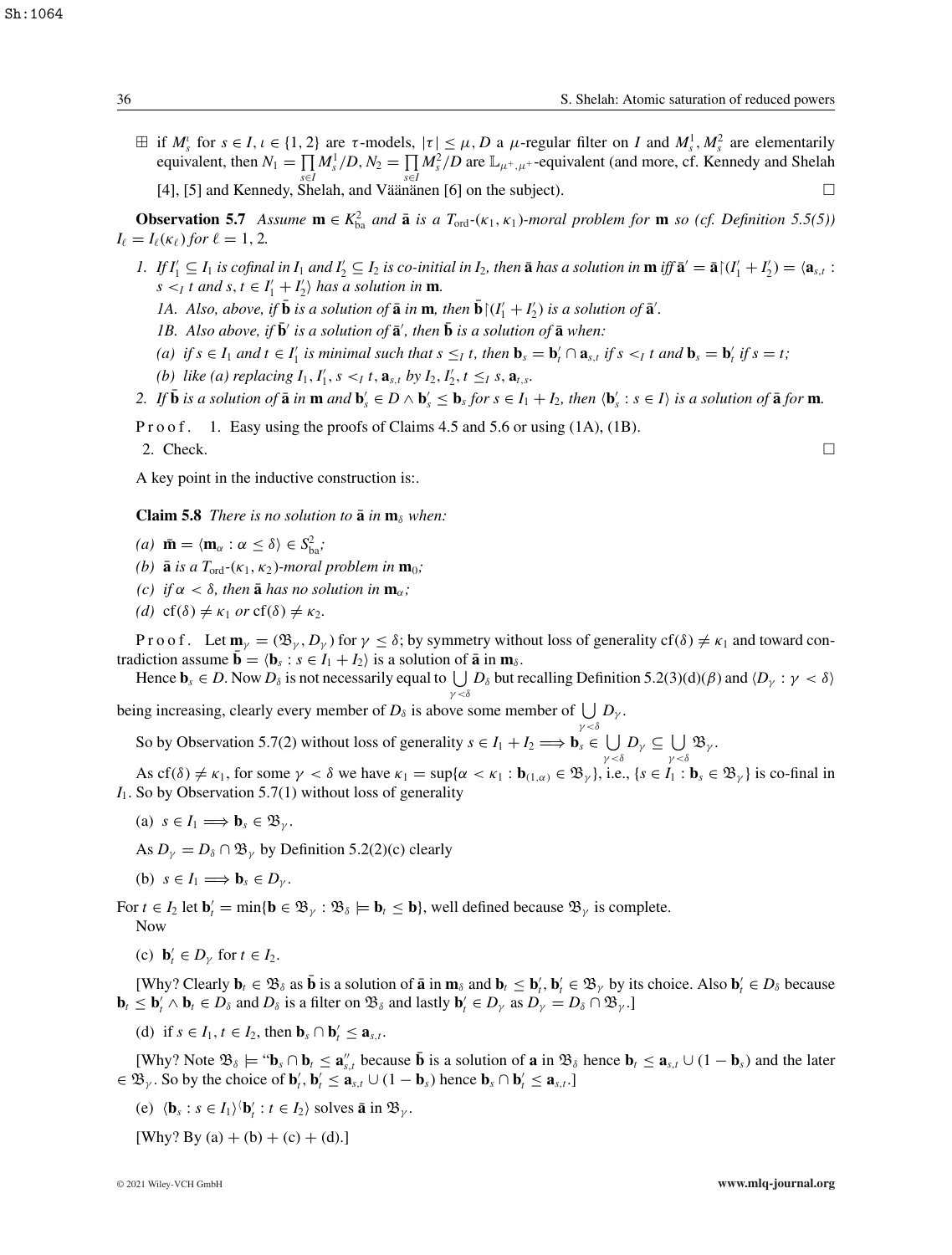But this contradicts an assumption.

**Definition 5.9** Assume  $\mathbf{m} \in K_{ba}^2$  and  $\bar{\mathbf{a}}$  is a ( $\kappa_1, \kappa_2$ )-moral problem in **m**. We say **n** is a simple  $\bar{\mathbf{a}}$ -solving extension of **m** when:

- (a)  $\mathfrak{B}_n$  is the completion of  $\mathfrak{B}_n^o$  where
- (b)  $\mathfrak{B}_{n}^{\circ}$  is the Boolean algebra generated by  $\mathfrak{B}_{m} \cup \{y_{s} : s \in I(\kappa_{1}, \kappa_{2})\}$  freely except the equations which holds in  $\mathfrak{B}_{\mathbf{m}}$  and  $\Gamma_{\bar{\mathbf{a}}} = \{y_{s_1} \cap y_{s_2} \leq \mathbf{a}_{s_1,s_2} : s_1 \in I_1(\kappa_1) \text{ and } s_2 \in I_2(\kappa_2)\};$
- (c)  $D_n$  is the filter on  $\mathfrak{B}_n$  generated by  $D_m \cup \{y_s : s \in I(\kappa_1, \kappa_2)\}.$

**Claim 5.10** *Assume*  $\bar{\mathbf{a}}$  *is a*  $T_{\text{ord}}$  $-(\kappa_1, \kappa_2)$ *-moral problem in*  $\mathbf{m} \in K_{\kappa}^{\text{ba}}$  *and*<sup>7</sup> $\kappa = \text{cf}(\kappa) > \kappa_1 + \kappa_2$ *.* 

- *1.* There is  $\mathbf{n} \in K_{\kappa}^{\text{ba}}$  which is a simple  $\bar{\mathbf{a}}$ -solving extension of  $\mathbf{m}$ *, unique up to isomorphism over*  $\mathfrak{B}_{\mathbf{m}}$ *.*
- 2. *Above* **m**  $\leq_{\kappa}^{\text{ba}}$  **n** *(so* **n**  $\in K_{\kappa}^{\text{ba}}$ *).*
- *3.* If  $\bar{\mathbf{a}}^*$  *is a*  $T_{\text{ord}}$  $\cdot$ ( $\vartheta_1$ ,  $\vartheta_2$ )*-moral problem of* **m** *with no solution in* **m** *and*  $\vartheta_1 \notin \{\kappa_1, \kappa_2\}$  *or*  $\vartheta_2 \notin \{\kappa_1, \kappa_2\}$ , *then* **a**¯<sup>∗</sup> *has no solution in* **n***.*

P r o o f. 1. As above let  $I_\ell = I_\ell(\kappa_\ell)$  for  $\ell = 1, 2$  and  $I = I_1 + I_2$ . First

- $(*)_1$  the set of equations  $\Gamma_{\bar{a}}$  is finitely satisfiable in  $\mathfrak{B}_m$ . Why? We shall prove two stronger statements (each implying  $(*)_1$ ).
- $(*)$ <sub>1.1</sub> if *t*<sub>1</sub> ∈ *I*<sub>1</sub>, then we can find  $\langle \mathbf{b}'_s : s \in I \rangle \in {}^I \mathfrak{B}$  such that:
	- (a)  $\mathbf{b}'_s \in D_\mathbf{m} \subseteq \mathfrak{B}_m$  if  $(s \leq_{I_1} t_1) \vee (s \in I_2);$
	- (b) if  $s_1 \in I_1$ ,  $s_2 \in I_2$ , then  $\mathbf{b}'_{s_1} \cap \mathbf{b}'_{s_2} \le \mathbf{a}_{s_1, s_2}$ .

[Why? Let  $\mathbf{b}'_s$  be:

- 1. **a**<sub>*s*,*t*<sub>1</sub></sub> if  $s \leq I$  *t*<sub>1</sub> (so  $s \in I$ <sub>1</sub>)
- 2. **a**<sub>*t*1,*s*</sub> if  $s \in I_2$
- 3.  $0_{\mathfrak{B}}$  if  $t_1 < I \leq I_1$ .

Now clause (a) is obvious (recalling  $\mathbf{a}_{t_1,t_1} = 1_{\mathfrak{B}_m}$  and as for clause (b), let  $s_1 \in I_1$ ,  $s_2 \in I_2$ , now if  $t_1 \leq t_1$  $s_1 \in I_1$ , then  $\mathbf{b}'_{s_1} \cap \mathbf{b}'_{s_2} = 0_{\mathfrak{B}_{\mathfrak{m}}} \cap \mathbf{b}'_{s_2} = 0_{\mathfrak{B}_{\mathfrak{m}}} \le \mathbf{a}_{s_1, s_2}$  and if  $s_1 \le t_1$ , then  $\mathbf{b}'_{s_1} \cap \mathbf{b}'_{s_2} = \mathbf{a}_{s_1, t_1} \cap \mathbf{a}_{t_1, s_2}$  which is ≤  $\mathbf{a}_{s_1,s_2}$  by Definition 5.4(1)(d),(e).]

- $(*)_{1,2}$  if *t*<sub>2</sub> ∈ *I*<sub>2</sub>, then we can find  $\langle \mathbf{b}'_s : s \in I \rangle$  ∈ <sup>*I*</sup> $\mathfrak{B}$  such that
	- (a)  $\mathbf{b}'_s \in D_\mathbf{m} \subseteq \mathfrak{B}_\mathbf{m}$  if  $s \in I_1$  or  $t_2 \leq t_2$  *s*;
	- (b) if  $s_1 \in I_2$ ,  $s_2 \in I_2$ , then  $\mathbf{b}'_{s_1} \cap \mathbf{b}'_{s_2} \le \mathbf{a}_{s_1, s_2}$ .
	- [Why? Similarly.]

Now  $(*)_1$  is easy: if  $\Gamma' \subseteq \Gamma_{\bar{a}}$  is finite let  $t_* \in I_1$  be such that: if  $t \in I_1$  and  $y_t$  appears in  $\Gamma'$ , then  $t \leq t_*$ . Choose  $\langle b'_s : s \in I \rangle$  as in  $(*)_{1,1}$  for  $t_*$  and let *h* be the function  $y_s \mapsto b'_s$  for  $s \in I$ . Now think, so  $(*)_1$ holds indeed.

Clearly it follows by  $(*)_1$  that

- $(*)_2$  (a) there is a Boolean algebra  $\mathfrak{B}_n^o$  extending  $\mathfrak{B}_m$  as described in clause (b) of Definition 5.9;
	- (b) there is a Boolean algebra  $\mathfrak{B}_n$  as described in (a) of Definition 5.9: the completion of  $\mathfrak{B}_n^0$ ;
	- (c)  $D_n$  is chosen as the filter on  $\mathfrak{B}_n$  generated by  $D_m \cup \{y_s : s \in I\}$ ; satisfies  $D_m = D_n \cap \mathfrak{B}_m$ , in particular  $0_{\mathfrak{B}_m} \notin D_n;$
	- (d)  $\mathfrak{B}_n$  satisfies the *k*-c.c.;
	- (e) *D*<sub>n</sub> is generated (as a filter) by  $D_n \cap \mathfrak{B}_n^o$ .

[Why? Clauses (a),(b) follows by  $(*)_1$  and for clauses (c),(d) see  $(*)_4$  and  $(*)_5$  in the proof of (2), respectively; in particular  $0_{\mathfrak{Bm}} \notin D_{\mathbf{n}}$ .]

Together we have  $\mathbf{n} = (\mathfrak{B}_n, D_n) \in K^2_{ba}$ , as for  $\mathbf{m} \leq_{ba} \mathbf{n}$ , see part (2).

2. Now (by part (1) we have  $\mathfrak{B}_m \subseteq \mathfrak{B}_n$ , but we shall show that moreover)

<sup>&</sup>lt;sup>7</sup> It seems that  $\min\{\kappa_1, \kappa_2\} < \kappa$  suffice; the only difference in the proof is in proving  $(*)_5$ .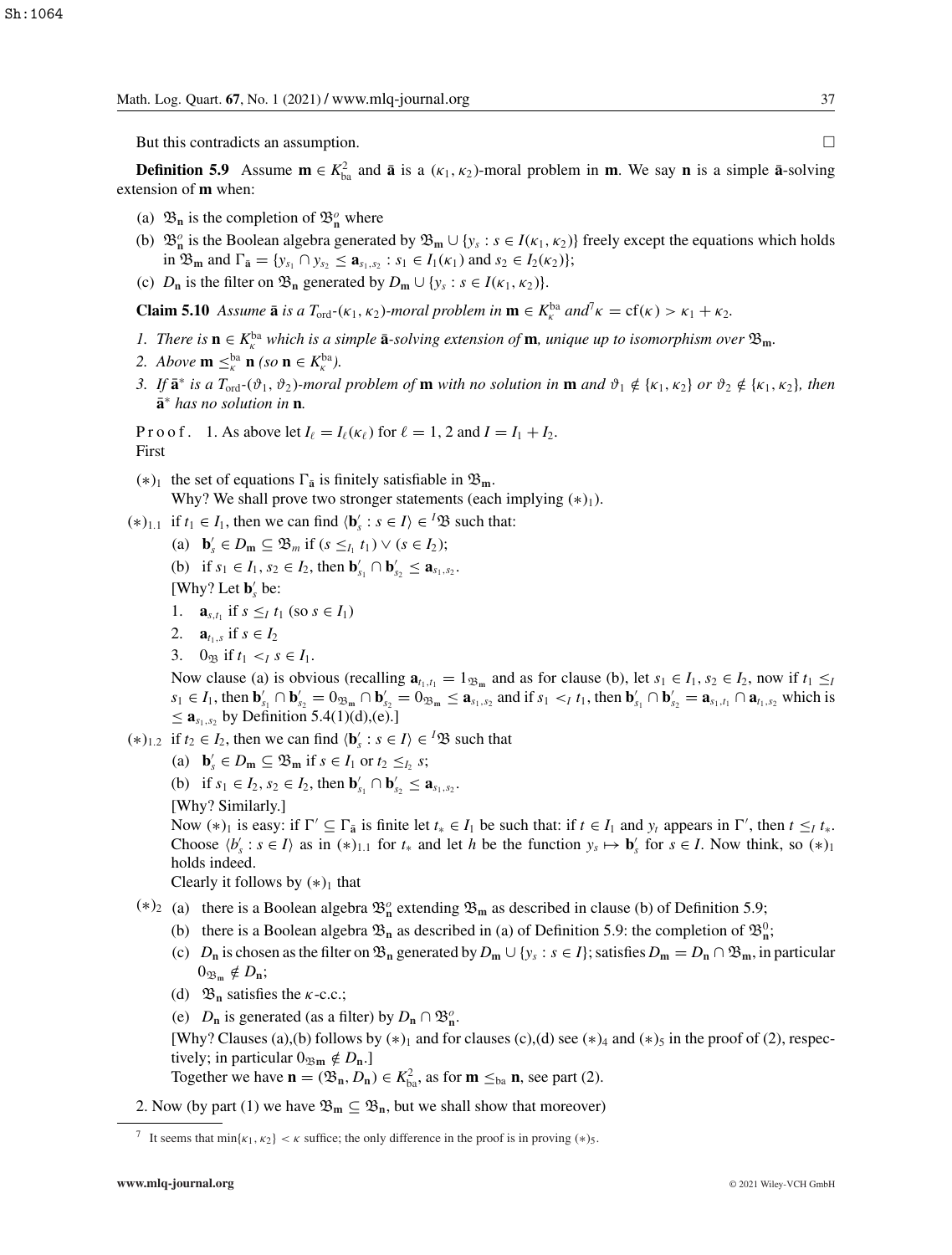## $(*)_3 \mathfrak{B}_m \lessdot \mathfrak{B}_n.$

[Why? If not, then some  $\mathbf{d} \in \mathfrak{B}_n^+$  is disjoint to **b** for a dense subset of  $\mathbf{b} \in \mathfrak{B}_m^+$ . Let  $\mathbf{d} = \sigma(y_{s_0}, \dots, y_{s_{n-1}}, \bar{c})$ where  $\sigma$  is a Boolean term,  $s_0 <_I \ldots <_I s_{n-1}$  and  $\bar{c}$  is from  $\mathfrak{B}_m$ . We may replace **d** by any  $\mathbf{d}' \in \mathfrak{B}_n^+$  satisfying  $\mathbf{d}' \leq_{\mathfrak{B}} \mathbf{d}$ . Hence without loss of generality  $\mathbf{d} = \bigcap \{y_{s_\ell}^{\text{if}(\eta(\ell))} : \ell < n\} \cap c > 0_n$  where  $c \in \mathfrak{B}_m$ ,  $\eta(\ell) \in$ {0, 1} for  $\ell < n$ ; also without loss of generality for every  $\ell, k < n$  we have  $s_{\ell} \in I_1 \wedge s_k \in I_2 \Longrightarrow (c \leq n)$  $\mathbf{a}_{s_{\ell},s_{k}}$ )  $\vee$  (*c*  $\cap$   $\mathbf{a}_{s_{\ell},s_{k}}$  = 0<sub> $\mathfrak{B}_{n}$ </sub>).

We now define a function *h* from {*y<sub>s</sub>* : *s*  $\in$  *I*} into  $\mathfrak{B}_{\mathbf{m}}$  as follows: *h*(*y<sub>s</sub>*)is:

- i. *c* if  $s = s_\ell \wedge \eta(\ell) = 1$ ;
- ii.  $0_{\mathfrak{B}_m}$  if otherwise.

Now

iii. if *t*<sub>1</sub> ∈ *I*<sub>1</sub>, *t*<sub>2</sub> ∈ *I*<sub>2</sub>, then  $\mathfrak{B}_m \models ``h(y_{t_1}) \cap h(y_{t_2}) \leq a_{t_1,t_2}$ ".

[Why? If  $h(t_1) = 0_{\mathfrak{B}_m} \vee h(t_2) = 0_{\mathfrak{B}_m}$  this is obvious, otherwise for some  $\ell(1) < \ell(2) < n$  we have  $t_1 = s_{\ell(1)}$ ,  $t_2 = s_{\ell(2)}$  and  $\eta(\ell(1)) = 1 = \eta(\ell(2))$ . So it suffice to prove  $c = c \cap c \le a_{t_1, t_2}$  but otherwise by the choice of *c*,  $c \cap \mathbf{a}_{t_1,t_2} = 0$ , hence recalling Definition 5.9(b) we have  $\mathfrak{B}_n \models ``y_{s_1} \cap y_{s_2} \cap c = 0"$  contradiction to our current assumption  $\mathfrak{B}_n \models \mathcal{A} > 0$ "; so (iii) holds indeed.]

By the choice of  $\Gamma_{\bar{a}}$  and of  $\mathfrak{B}_{n}$  recalling  $\mathfrak{B}_{m}$  is complete, by the choice of *h* and (iii) there is a projection  $\hat{h}$  from  $\mathfrak{B}_n$  onto  $\mathfrak{B}_m$  extending *h*, so clearly  $\hat{h}(d) = c$  and this implies  $c_1 \in \mathfrak{B}_m \wedge 0 < c_1 \leq c \implies \mathfrak{B}_n \models$ " $c_1$  ∩ **d** ≥  $0''_{\mathfrak{B}_n}$  contradicting the choice of **d**. So indeed (\*)<sub>3</sub> holds.]

 $(*)_4$   $D_m = D_n \cap \mathfrak{B}_m$ .

[Why? Otherwise there are  $c_1 \in D_m$ ,  $c_2 \in \mathfrak{B}_m \setminus D_m$  and  $s_0 <_I \ldots <_I s_{n-1}$  such that  $\mathfrak{B}_n \models ``\bigcap y_{s_\ell} \cap c_1 \leq$  $c_2$ ". As  $\mathbf{a}_{t_1,t_2} \in D_m$  for  $t_1 < t_1$ , without loss of generality  $c_1 \leq \mathbf{a}_{s_\ell,s_k}$  for  $\ell < k < n$ ,  $s_\ell \in I_1$ ,  $s_k \in I_2$ .

Now letting  $c = c_1 - c_2$  we continue as in the proof of  $(*)_3$  defining *h*, *h*<sup> $\dagger$ </sup> and apply the projection *h*<sup> $\dagger$ </sup> to "∩  $\bigcap_{\ell < n} y_{s_\ell} \cap c_1 \leq c_2".$ 

 $(*)_5$   $\mathfrak{B}_n$  satisfies the *k*-c.c.

[Why? If not, then there are pairwise disjoint, positive  $d_i \in \mathfrak{B}_n$  for  $i < \kappa$ . So as in the proof of  $(*)_3$ , without loss of generality  $d_i = \bigcap \{y_{s(i,\ell)}^{if(\eta(i,\ell))} : \ell < n(i)\} \cap c_i$  where  $c_i \in \mathfrak{B}_m$ ,  $\eta(i,\ell) \in \{0,1\}$  and  $s(i,0) < p$  $s(i, 1) *1* < \ldots *1 s*(*i*, *n*(*i*) - 1).$  Let  $m(i) \leq n(i)$  be such that for every  $\ell < n(i)$  we have  $s_{\ell} \in I_1$  iff  $\ell < i$ *m*(*i*).

Again as there, without loss of generality for every  $\ell < m(i) \leq k < n(i)$  we have  $(\mathbf{a}_{s(i,\ell),s(i,k)} \leq c_i)$  $(\mathbf{a}_{s(i,\ell),s(i,k)} \cap c_i = 0)$  so  $\eta(i,\ell) = 1 = \eta(i,k) \land \ell < m(i) \leq k < n(i) \Longrightarrow c_i \leq \mathbf{a}_{s(i,\ell),s(i,k)}$ .

As  $\kappa = cf(\kappa) > \kappa_1 + \kappa_2$  by an assumption of Claim 5.10 without loss of generality  $n(i) = n$ ,  $m(i) =$  $mn(i, \ell) = \eta(\ell)$  and  $s(i, \ell) = s_{\ell}$  for  $i < \kappa, \ell < n$  and as  $\mathfrak{B}_{m}$  satisfies the  $\kappa$ -c.c. we can find  $i < j < \kappa$ such that  $\mathfrak{B}_{\mathfrak{m}} \models$  " $0 < c_i \cap c''_j$  and let  $c = c_i \cap c_j$  so we can continue as before.]

So together by  $(*)_3$ ,  $(*)_4$ ,  $(*)_5$  we have  $\mathbf{m} \leq_k^{\text{ba}} \mathbf{n} \in K_k^{\text{ba}}$  as promised.

3. Let  $I^* = I(\vartheta_1, \vartheta_2), I_1^* = I_1(\vartheta_1), I_2^* = I_2(\vartheta_2)$  and recall  $\bar{\mathbf{a}}^* = \langle \mathbf{a}_{s,t}^* : s <_{I^*} t \rangle$  is a  $T_{\text{ord}}(\vartheta_1, \vartheta_2)$ -moral problem in **m**. Toward a contradiction assume that the sequence  $\mathbf{b} = \langle \mathbf{b}_t : t \in I^* \rangle$  solve the problem  $\mathbf{a}^*$  in **n** so  $\mathbf{b}_t \in D_n$ and let  $\mathbf{b}_t = \sigma_t(y_{s(t,0)}, \dots, y_{s(t,n(t)-1)}, c_{t,0}, \dots, c_{t,m(t)-1})$  with  $c_{t,k} \in \mathfrak{B}_{\mathbf{m}}, s(t,\ell) \in I$  and without loss of generality  $s(t, \ell) < I \leq t$ ,  $s(t, \ell + 1)$  for  $\ell < n(t) - 1$  so  $s(t, k) \in I$  for  $k < n(t)$ .

The reader may wonder: we have to prove that there is no solution in  $\mathfrak{B}_n$ , not just in  $\mathfrak{B}_n^o$ , so how can we use finitary terms? The point is that though  $\mathfrak{B}_n$  is the completion of  $\mathfrak{B}_n^o$ , the filter  $D_n$  is generated (as a filter) by  $\mathfrak{B}_{\mathbf{n}}^o \cap D_{\mathbf{n}}.$ 

By symmetry without loss of generality

 $(*)_6 \ \vartheta_1 \notin {\kappa_1, \kappa_2}.$ 

Recalling Observation 5.7, we can replace  $\mathbf{b}_t$  by any  $\mathbf{b}_t' \leq \mathbf{b}_t$  which is from  $D_n$ , so as  $\bigwedge y_{s(t,\ell)} \in D_n$ ,

without loss of generality  $\ell < n(t) \Longrightarrow \mathbf{b}_t \leq y_{s(t,\ell)}$ , so without loss of generality

 $(\ast)$ <sup>7</sup>  $\mathbf{b}_t = \bigcap \{y_{s(t,\ell)} : \ell < n(t)\} \cap c_t$  for some  $c_t \in D_m$  recalling  $D_m = D_m \cap \mathfrak{B}_m$ . By the  $\Delta$ -system lemma (recalling Observation 5.7(1)) without loss of generality  $\oplus$  if  $\vartheta_1 > \aleph_0$ , then

 $\ell$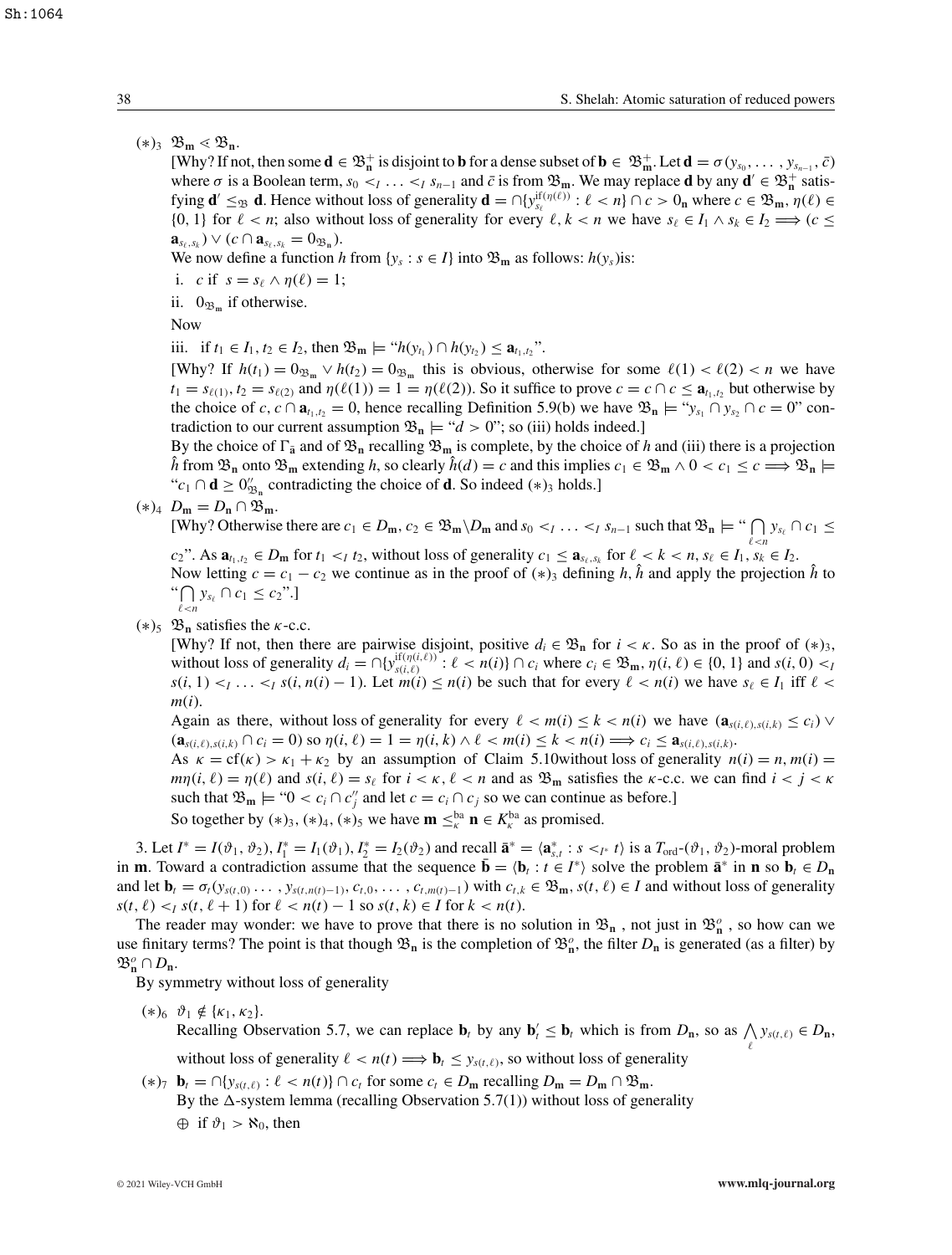$(a) t \in I_1^* \Longrightarrow n(t) = n(*);$ 

- (b) if  $t \in I_1^*$ , then  $s(t, \ell) \in I_1^* \iff \ell < \ell(*)$ ;
- (c)  $\langle \langle s(t, \ell) : \ell < n(*) \rangle : t \in I_1^* \rangle$  is an indiscernible sequence in the linear order  $I = I(\kappa_1, \kappa_2)$ , for quantifier free formulas.

But we shall not use ⊕. As  $\vartheta_1 \neq \kappa_1, \kappa_2$ , by Observation 5.7(1),(1A) it follows that without loss of generality for some  $s_1^{\circ}$ ,  $s_2^{\circ}$  we have:

- $(s^6)$   $s^6$   $\in I_1$ ,  $s^6$   $\in I_2$  and  $s(t, \ell) \notin [s^6]$ ,  $s^6$ <sub>2</sub> $]$ *I* for every  $t \in I_1^*, \ell < n(t)$ . Again by Observation 5.7(2) without loss of generality
- $(*)$ <sup>9</sup> if  $t \in I_2^*$ , then  $\mathbf{b}_t \leq y_{s_1^{\circ}} \cap y_{s_2^{\circ}}$ . We now define a function h from  $\{y_s : s \in I\}$  into  $\mathfrak{B}_n$ , (yes! not  $\mathfrak{B}_m$ ) by:
- (∗)10 *h*(*ys*) is:
	- (a)  $\mathbf{a}_{s,s_1^{\circ}} \cap \mathbf{a}_{s_1^{\circ},s_2^{\circ}}$  if  $s <_I s_1^{\circ}$ ; (b)  $\mathbf{a}_{s_1^{\circ},s} \cap y_s \cap \mathbf{a}_{s,s_2^{\circ}}$  if  $s \in I, s_1^{\circ} \leq_I s \leq_I s_2^{\circ}$ ; (c)  $\mathbf{a}_{s_1^{\circ}, s_2^{\circ}} \cap \mathbf{a}_{s_2^{\circ}, s}$  if  $s_2^{\circ} \leq_I s$ . Note

 $(*)_{11}$  *h*( $y_s$ ) ∈ *D*<sub>n</sub> for *s* ∈ *I*. [Why? Because  $\mathbf{a}_{s,t} \in D_n$  for  $S \in I_1, t \in I$ )2 and  $y_s \in D_n$  for  $s \in I$ .]

 $(k)_{12}$   $h(y_{s_1}) \cap h(y_{s_2}) \le a_{s_1,s_2}$  for  $s_1 \in I_1, s_2 \in I_2$ .

 $[Why?$  If  $s_1, s_2 \in [s_1^{\circ}, s_2^{\circ}]$ *I* this holds by the definition of  $\mathfrak{B}_n$ , i.e., as  $h(y_{s_1}) \leq y_{s_1}, h(y_{s_2}) \leq y_{s_2}$  and  $\mathfrak{B}_n \models$  $``y_{s_1} \cap y_{s_2} \leq \mathbf{a}''_{s_1,s_2}.$ 

If  $s_1 <_{I^*} s_1^{\circ} \wedge s_2^{\circ} <_{I^*} s_2$ , then  $(*)_{11}$  says:  $\mathbf{a}_{s_1, s_1^{\circ}} \cap \mathbf{a}_{s_1^{\circ}, s_2^{\circ}} \cap \mathbf{a}_{s_2^{\circ}, s_2} \leq \mathbf{a}_{s_1, s_2}$  which obviously holds (as  $\overline{\mathbf{a}}$  is a  $T_{\text{ord}}$ -( $\kappa_1$ ,  $\kappa_2$ )-problem in **m**).

If  $s_1 <_{I^*} s_1^{\circ} \wedge s_2 \in [s_1^{\circ}, s_2^{\circ}]_{I^*}$  then this means:  $(\mathbf{a}_{s_1, s_1^{\circ}} \cap \mathbf{a}_{s_1^{\circ}, s_2^{\circ}}) \cap (\mathbf{a}_{s_1^{\circ}, s_2} \cap y_{s_2} \cap \mathbf{a}_{s_1, s_2}) \leq \mathbf{a}_{s_1, s_2}$ ; but as we have  $\mathbf{a}_{s_1,s_1} \cap \mathbf{a}_{s_1^{\circ},s_2} \leq \mathbf{a}_{s_1,s_2}$  this holds.

If  $s_1 \in [s_1^{\circ}, s_2^{\circ}]_{I^*}$  and  $s_2^{\circ} <_{I^*} s_2$  this means  $(\mathbf{a}_{s_1^{\circ}, s_1} \cap y_{s_1} \cap \mathbf{a}_{s_1, s_2}) \cap (\mathbf{a}_{s_1^{\circ}, s_2^{\circ}} \cap \mathbf{a}_{s_2^{\circ}, s}) \leq \mathbf{a}_{s_1, s_2}$  which holds for similar reasons. So  $(*)_{12}$  holds indeed.]

By the choice of  $\mathfrak{B}_n^{\circ}$  and  $\mathfrak{B}_n$  there is a homomorphism  $\hat{h}$  from  $\mathfrak{B}_n$  into  $\mathfrak{B}_n$ , extending id<sub> $\mathfrak{B}_m$ </sub> and extending h. Now easily  $\hat{h}(\mathbf{b}_t) \in D$  for  $t \in I^*$  because  $\mathbf{b}_t = \bigcap \{y_{s(t,\ell)} : \ell < n(t)\} \cap c_t, c_t \in D_m$  hence  $\hat{h}(c_t) = c_t \in D_m$ *D***m** and by  $(*)_{10}$  we have  $\hat{h}(y_{s(\ell,t)}) \in D_{\mathbf{m}}$ .

Now  $\langle \hat{h}(\mathbf{b}_t) : t \in I^* \rangle$  still form a solution of  $\mathbf{\bar{a}}^*$  and by  $(*)_7 + (*)_8 + (*)_1$  we have  $t \in I_1^* \implies h(\mathbf{b}_t) \in$  $\mathfrak{B}_m$  hence without loss of generality:

- $(*)_{13}$   $t \in I_1^* \Longrightarrow \mathbf{b}_t \in \mathfrak{B}_m.$ Now define  $\mathbf{b}'_t$  for  $t \in I^*$  by:  $\mathbf{b}'_t$  is: (a) **b**<sub>*t*</sub> if  $t \in I_1^*$ 
	- (b)  $c_t$  if  $t \in I_2^*$ .

It suffices to prove that  $\langle \mathbf{b}'_t : t \in I^* \rangle$  solves  $\bar{\mathbf{a}}^*$  in **m**. Clearly  $t \in I^* \Longrightarrow \mathbf{b}'_t \in D_m$ , so let  $t_1 \in I_1^*, t_2 \in I_2^*.$  We have to prove that  $\mathbf{b}'_{t_1} \cap \mathbf{b}'_{t_2} \leq \mathbf{a}_{t_1,t_2}$  but we know only that  $\mathbf{b}_{t_1} \cap \mathbf{b}_{t_2} \leq \mathbf{a}_{t_1,t_2}$  which means  $\mathbf{a}_{t_1,t_2} \geq \mathbf{b}'_{t_1} \cap (\bigcap_{i=1}^{t_1} \bigcap_{i=1}^{t_2} \bigcap_{i=1}^{t_2} \bigcap_{i=1}^{t_1} \bigcap_{i=1$  $\bigcap_{\ell \, < n(t_2)} y_{s(t_2,\ell)} \cap$ 

 $c_{t_2}$  ) = (**b**<sub>t<sub>1</sub></sub>  $\cap$  **b**<sub>t<sub>2</sub></sub>)  $\cap$   $\bigcap$ {*y<sub>s(t<sub>2</sub>, e<sub>)</sub>* :  $\ell$  < *n*(t<sub>2</sub>)}.</sub>

Let  $h_{t_2}$  be a projection from  $\mathfrak{B}_n$  onto  $\mathfrak{B}_m$  such that  $h_{t_2}(y_{s(t_2,\ell)}) = c_t$  if  $\ell < n(t)$  and  $h_{t_2}(y_s) = 0_{\mathfrak{B}_m}$  if  $s \in$  $I\setminus\{s(t_2,\ell):\ell < n(t_2)\}\)$ , as earlier it exists and applying it we get the desired inequality.

**Theorem 5.11** *For any*  $\lambda$  *and regular*  $\vartheta_1$ ,  $\vartheta_2 \leq \lambda$  *such that*  $\vartheta_1 + \vartheta_2 > \aleph_0$  *there is a regular filter D on*  $\lambda$  *such that:*

- (a) for every dense linear order M, in  $M^{\lambda}/D$  there is a  $(\vartheta_1, \vartheta_2)$ *-pre-cut but no*  $(\kappa_1, \kappa_2)$ *-pre-cut when*  $\kappa_1, \kappa_2$  are *regular*  $\leq \lambda$  *and*  $\{\vartheta_1, \vartheta_2\} \nsubseteq {\kappa_1, \kappa_2}$
- *(b)* if *M* is  $({}^{\omega>2}, \triangleleft)^{\lambda}/D$ , then  $\mathfrak{t}(M) \geq \lambda^+$ .

**Remark 5.12** 1. Why do we need  $\vartheta_1 + \vartheta_2 > \aleph_0$ ? To prove  $(*)_1$ . 2. In fact, this demand is necessary; cf. Observation 5.14 below.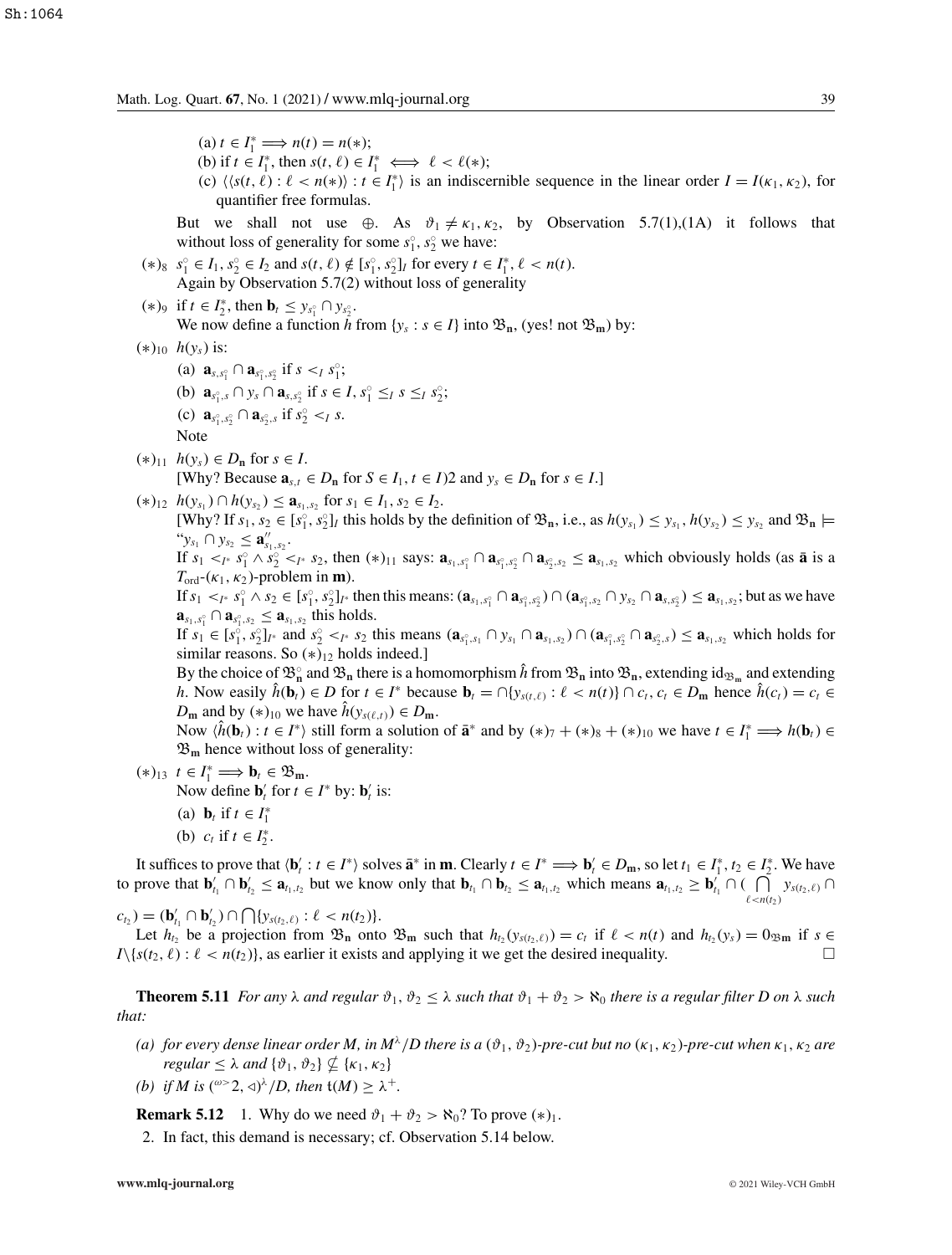P r o o f. We prove clause (a), which is the main result, clause (b) holds by 5.15. Let  $\kappa = \lambda^+$ .

- $(*)_1$  there are  $m_0$ , **a** such that:
	- (a) **m**<sub>0</sub>  $\in K_{\kappa}^{\text{ba}}$
	- (b) **a** is a  $T_{\text{ord}}(\vartheta_1, \vartheta_2)$ -moral problem in **m**<sub>0</sub> not solved in it.

[Why? By [22, Ch. VI, § 3] there is an ultrafilter *D* on  $\lambda$  such that in  $(\mathbb{Q} <)^\lambda/D$  there is a  $(\vartheta_1, \vartheta_2)$ -cut. Define **m** by  $\mathfrak{B}_m = \mathcal{P}(\lambda)$ ,  $D_m = D$ , now check. E.g., as  $\kappa = \lambda^+$ , easily the Boolean algebra  $\mathfrak{B}_m$  satisfies the  $\kappa$ -c.c.; alternatively let  $\mathfrak{B}_n$  be generated by { $\mathbf{a}_{s,t}$  :  $s \in I_1$ ,  $t \in I_2$ } freely; and let  $D_n$  be the ultrafilter on  $\mathfrak{B}_n$  generated by  ${a_{s,t} : s \in I_1, t \in I_2}.$  Now check.]

Let  $\langle W_\alpha : \alpha < 2^\lambda \rangle$  be a partition of  $2^\lambda$  to sets each of cardinality  $2^\lambda$  such that  $W_\alpha \cap \alpha = \emptyset$ .

(\*)<sub>2</sub> we can choose  $\mathbf{m}_{\alpha}$  and  $\langle \bar{\mathbf{a}}_{\gamma} : \gamma \in W_{\alpha} \rangle$  by induction on  $\alpha \leq 2^{\lambda}$  such that:

- (a) **m**<sub>α</sub>  $\in K_{\kappa}^{ba}$  has cardinality  $\leq 2^{\lambda}$ ;
- (b)  $\langle \mathbf{m}_{\beta} : \beta \leq \alpha \rangle \in S_{\kappa}^{\text{ba}};$
- (c) **m**<sub>0</sub> is as in  $(*)_1$ ;
- (d)  $\langle \bar{\mathbf{a}}_{\gamma} : \gamma \in W_{\alpha} \rangle$  be such that  $\bar{\mathbf{a}}_{\gamma}$  is a  $T_{\text{ord}}(\kappa_{\gamma,1}, \kappa_{\gamma,2})$  problem in  $\mathbf{m}_{\alpha}$  and  $\kappa_{\gamma,1}, \kappa_{\gamma,2}$  are regular  $\leq \lambda$  and  ${\vartheta_1, \vartheta_2} \nsubseteq {\kappa_{\gamma,1}, \kappa_{\gamma,2}}$  and any such **a** appears in the sequence;
- (e) if  $\alpha = \gamma + 1$ , then necessarily  $\gamma \in W_\beta$  for some  $\beta \leq \alpha$  and in  $\mathbf{m}_\alpha$  there is a solution for  $\bar{\mathbf{a}}_\gamma$ ;
- (f) in  $\mathbf{m}_{\alpha}$  there is no solution to  $\bar{\mathbf{a}}^*$ .

[Why can we carry the induction?

Now for  $\alpha = 0$  use  $(*)_1$ , for  $\alpha$  limit use Claim 5.8 and for  $\alpha$  successor use Claim 5.10.]

(\*)<sub>3</sub> letting  $\mathbf{m} = \mathbf{m}_{2\lambda}$  we have  $\mathfrak{B}_{\mathbf{m}} = \bigcup \{ \mathfrak{B}_{\mathbf{m}\alpha} : \alpha < 2^{\lambda} \}$  and  $D_{\mathbf{m}} = \bigcup \{ D_{\mathbf{m}\alpha} : \alpha < 2^{\lambda} \}.$ 

[Why? Because  $\langle \mathbf{m}_{\alpha} : \alpha \leq 2^{\lambda} \rangle \in S_{\kappa}^{\text{ba}}$  and  $cf(2^{\lambda}) \geq \kappa$ .]

 $(*)_4$  there is a regular excellent filter *D*<sub>0</sub> on λ and homomorphism **j** from  $\mathcal{P}(λ)$  onto  $\mathfrak{B}_m$ .

[Why? Cf. [7].]

$$
(*)_5 \ \text{ let } D = \mathbf{j}^{-1}(D_{\mathbf{m}}).
$$

So *D* is a filter on  $\lambda$ , and by 4.8 for  $\vartheta = \aleph_0$  (or Malliaris and Shelah [7]) we are done.

**Conclusion 5.13** *If*  $\lambda \ge \aleph_2$  *the results of Malliaris and Shelah [9] cannot be generalized to reduced powers (atomic types, of course),that is (clause (A) is in contrast to [9, Th.10.25 (b)*  $\Longrightarrow$  *(d)]; clause (B) is in contrast to [9, Th.10.1], and clause (C) is in contrast to [9, Th.3.1])*

- *A.* If  $\lambda \geq \aleph_1$ , then for some regular filter D on  $\lambda$  we have: in ultrapowers of infinite linear orders we have a *pre-cut with small cofinalities, but no symmetric pre-cut, that is:*
	- *(a)* in the ultrapower  $(Q, \langle \rangle^{\lambda}/D)$  there is a  $(\aleph_1, \aleph_0)$ -pre-cut;
	- *(b)* in this ultrapower, there is no symmetric pre-cut of cofinality  $\sigma$  for  $\sigma \leq \lambda$ ;
- *B. treetops: we can add above above that in*  $({}^{\omega>} \omega, \triangleleft)^{\lambda}/D$  every increasing sequence of length  $\leq \lambda$  has an *upper bound;*
- *C.* if  $\lambda \leq \aleph_2$  then we can add in part (A), there are two pre-cuts with the same small left cofinality but different *small right cofinalities, e.g.,*  $\aleph_1$  *from the left and*  $\aleph_2$ ,  $\aleph_0$  *from the right.*

P r o o f. For clause (A) we apply clause (a) of Theorem 5.11 choosing the pair  $(\vartheta_1, \vartheta_2)$  as  $(\aleph_1, \aleph_0)$ . For clause (B) apply clause (b) of Theorem 5.11.

For clause (C) we repeat the proof of Theorem 5.11 but starting (with  $\kappa = \lambda^+$  as there) and choose as there **m**<sub>0</sub> ∈  $K_k$  of cardinality ≤ 2<sup>λ</sup> such that some  $(\aleph_1, \aleph_0)$ -moral problem and  $(\aleph_1, \aleph_2)$ -moral problem in **m**<sub>0</sub> are not solve. Then continue as there.  $\Box$ 

**Observation 5.14** *If*  $\mathbf{m} \in K_{\kappa}^{\text{ba}}$ , then any  $T_{\text{ord}}(\aleph_0, \aleph_0)$ *-problem*  $\bar{\mathbf{a}}$  *in*  $\mathbf{m}$  *has a solution.*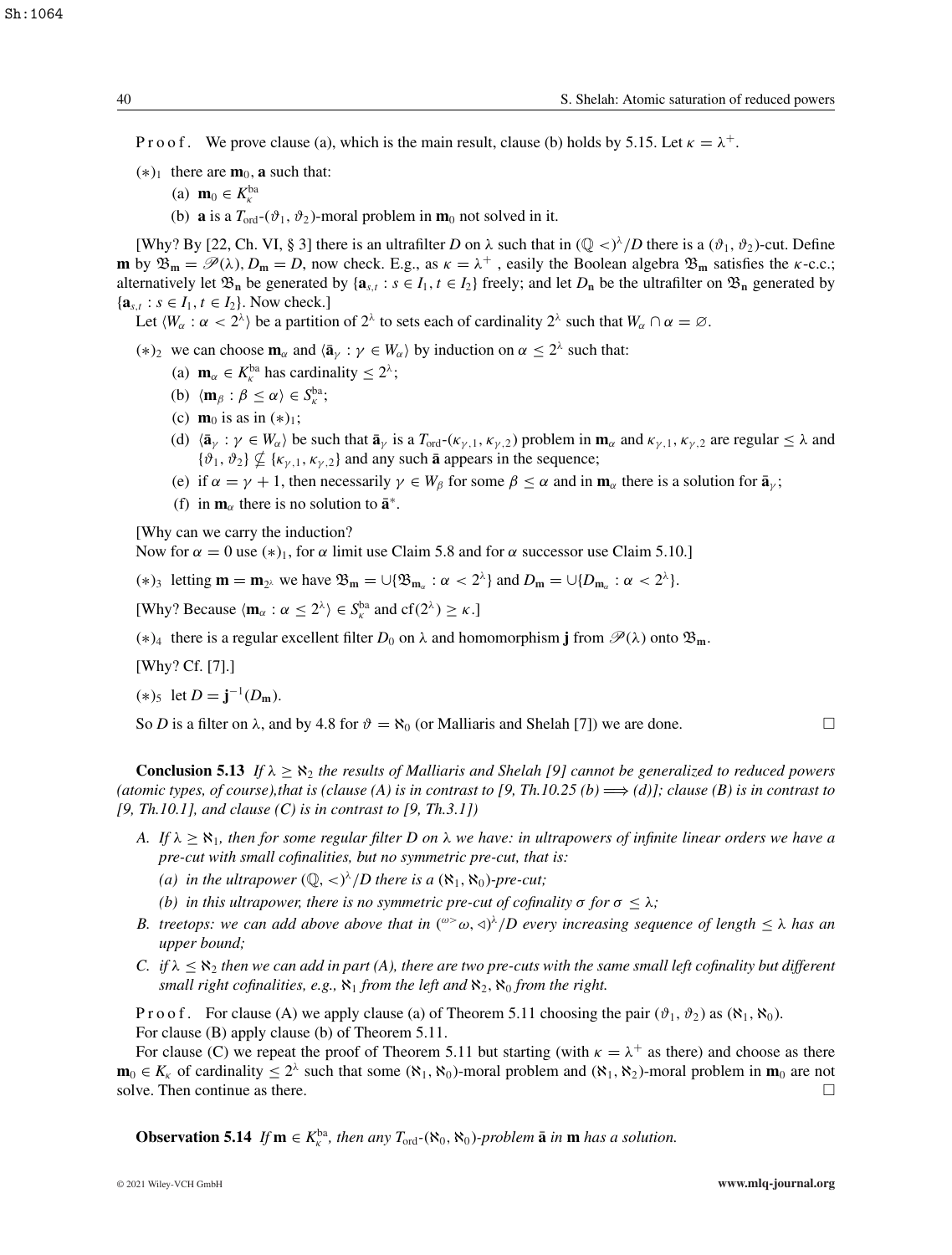Proof. Let  $\mathbf{b}_{(1,n)} = \mathbf{b}_{(2,n)} = \mathbf{b}_n := \bigcap \{ \mathbf{a}_{(1,\ell),(2,k)} : \ell, k \leq n \}$ , clearly  $s \in I(\aleph_0, \aleph_0) \Longrightarrow \mathbf{b}_s \in D$  and  $(s, t) \in I(\aleph_0, \aleph_0)$  $I(1, \aleph_0) \times I(2, \aleph_0) \Longrightarrow \mathbf{b}_s \cap \mathbf{b}_t \leq \mathbf{a}_{s,t}$ .

**Claim 5.15** *In*  $M_*^{\mathfrak{B}}/D$ , any increasing sequence of length  $\lt \kappa^+$  has an upper bound when (A) or (B) holds, *where:*

- *A.* (*a*)  $M_* = ({}^{\omega} \Sigma \mu, \Delta)$ 
	- *(b)*  $\mathfrak{B}$  *is a complete Boolean algebra which is*  $( $\vartheta$ )-distributive$
	- *(c) D is a* (μ, ϑ)*-regular,* ϑ*-complete filter on* B
	- *(d)*  $(\mathbb{Q}, <)^{\mathfrak{B}}$  */D has no*  $(\sigma, \sigma)$ *-pre-cut for any regular*  $\sigma \leq \kappa$
	- $(e)$ **m** =  $(\mathfrak{B}, D)$
- *B. (a)-(c) as above.*
	- *(d) every*  $T_{tr}$ <sup>-</sup>(σ, σ)*-moral problem in* **m** *has a*  $T_{tr}$ -(σ, σ)*-moral solution in* **m** *where:*  $(\alpha)$  **ā** *is a*  $T_{tr}$ *-moral problem when:*
- *i.*  $\bar{\mathbf{a}} = \langle \mathbf{a}_{\alpha, \beta} : \alpha < \beta < \sigma \rangle$ ;
- *ii.*  $\mathbf{a}_{\alpha,\beta} \in D$ ;
- *iii. if*  $u \subseteq \sigma$  *is finite and*  $\mathbf{c} \in \mathbb{B}^+$ , *then for some*  $\bar{\eta} = \langle \eta_\alpha : \alpha \in u \rangle$  *we have*  $\eta_\alpha \in |u| > |u|$  *for*  $\alpha \in u$  *and*  $\mathbf{c} \leq u$  $\mathbf{a}_{\alpha,\beta} \Longrightarrow \eta_\alpha \leq \eta_\beta$  and  $\mathbf{c} \cap \mathbf{a}_{\alpha,\beta} = 0$   $\Rightarrow \neg(\eta_\alpha \leq \eta_\beta)$  for  $\alpha < \beta$  from u;

$$
(\beta) \ \bar{\mathbf{b}} = \langle \mathbf{b}_{\alpha} : \alpha < \sigma \rangle \ \text{is a } T_{tr}(\sigma \sigma) \text{-solution of } \bar{\mathbf{a}} \text{ when } \mathbf{b}_{\alpha} \in D \text{ and } \mathbf{b}_{\alpha} \cap \mathbf{b}_{\beta} \leq \mathbf{a}_{\alpha,\beta} \text{ for } \alpha < \beta < \sigma.
$$

P r o o f. If clause  $(A)$ , as in [21, Ch. VI, 2.7] or [9]. If clause (B), as above.  $\Box$ 

**Acknowledgements** The research of the author was partially supported by European Research Council, Grant No. 338821. The author thanks Alice Leonhardt for the beautiful typing. First typed February 26, 2014. References like [16, Th0.2=Ly5] means the label of Theorem 0.2 is y5. The reader should note that the version in my website is usually more updated than the one in the mathematical archive.

We thank the referee for many helpful comments. Paper no. Sh:1064.

#### **References**

- [1] M. Džamonja and S. Shelah, On <sup>∗</sup>-maximality, Ann. Pure Appl. Log. **125**(1-3), 119–158 (2004), arXiv:math/0009087.
- [2] H. J. Keisler, Ultraproducts and saturated models, Nederl. Akad. Wetensch. Proc. Ser. A 67 = Indag. Math. **26**, 178–186 (1964).
- [3] H. J. Keisler, Ultraproducts which are not saturated, J. Symb. Log. **32**, 23–46 (1967).
- [4] J. C. Kennedy and S. Shelah, On regular reduced products, J. Symb. Log. **67**(3), 1169–1177 (2002), arXiv:math/0105135.
- [5] J. C. Kennedy and S. Shelah, More on regular reduced products, J. Symb. Log. **69**(4), 1261–1266 (2004), arXiv:math/0504200.
- [6] J. C. Kennedy, S. Shelah, and J. A. Väänänen, Regular ultrafilters and finite square principles, J. Symb. Log. **73**(3), 817–823 (2008).
- [7] M. Malliaris and S. Shelah, Model-theoretic properties of ultrafilters built by independent families of functions, J. Symb. Log. **79**(1), 103–134 (2014), arXiv:1208.2579.
- [8] M. Malliaris and S. Shelah, Cofinality spectrum problems: the axiomatic approach, Topology Appl. **213**, 50–79 (2016).
- [9] M. Malliaris and S. Shelah, Cofinality spectrum theorems in model theory, set theory, and general topology, J. Amer. Math. Soc. **29**(1), 237–297 (2016), arXiv:1208.5424.
- [10] M. Malliaris and S. Shelah, Existence of optimal ultrafilters and the fundamental complexity of simple theories, Adv. Math. **290**, 614–681 (2016), arXiv:1404.2919.
- [11] M. Malliaris and S. Shelah, Model-theoretic applications of cofinality spectrum problems, Israel J. Math. **220**(2), 947– 1014 (2017), arXiv:1503.08338.
- [12] M. Malliaris and S. Shelah, Open problems on ultrafilters and some connections to the continuum, in: Foundations of mathematics, Contemporary Mathematics Vol. 690 (Amer. Math. Soc, Providence, RI, 2017), pp. 145–159.
- [13] M. Morley, Categoricity in power, Trans. Amer. Math. Soc. **114**, 514–538 (1965).
- [14] J. F. Pabion, Saturated models of Peano arithmetic, J. Symb. Log. **47**(3), 625–637 (1982).